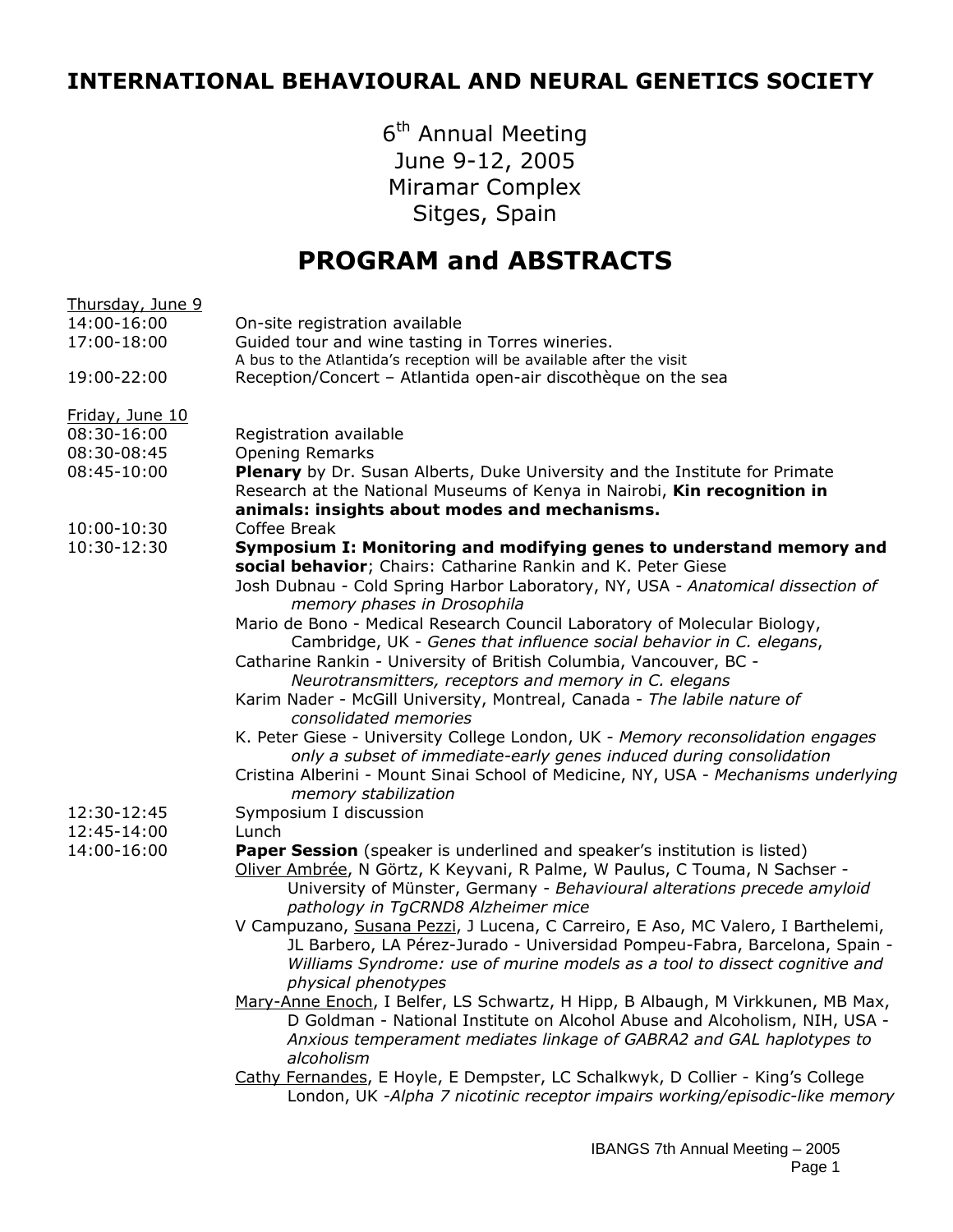|                            | in the delayed matching-to-place (DMP) version of the Morris water maze in<br>mice                                                                                                                                                |
|----------------------------|-----------------------------------------------------------------------------------------------------------------------------------------------------------------------------------------------------------------------------------|
|                            | F. Scott Hall, S Waters, I Sora, DL Murphy, K-P Lesch, GR Uhl - National Institute on<br>Drug Abuse, NIH, USA - Increased anxiety in serotonin transporter knockout<br>mice: interaction with gene knockout of other transporters |
|                            | Christopher Janus, D Westaway - Mayo Clinic, Jacksonville, FL, USA - Impaired<br>associative learning in a mouse model of tauopathy                                                                                               |
|                            | Hee-Sup Shin - National CRI Centre for Calcium & Learning, KIST, Seoul, Korea -<br>Thalamic bursts and sensory gating in the mouse                                                                                                |
|                            | William Siesser, MP McDonald - Vanderbilt University, Nashville, TN, USA -<br>Hyperactivity and a reduced response to psychostimulants in the thyroid<br>receptor B PV knock-in mice                                              |
| 16:00-18:00                | Poster Session I (with refreshments): poster numbers 1-24                                                                                                                                                                         |
| Saturday, June 11          |                                                                                                                                                                                                                                   |
| 08:30-17:00<br>08:45-10:00 | Registration available                                                                                                                                                                                                            |
|                            | Plenary by Dr. Gerald McClearn, renowned geneticist of the Center for<br>Developmental and Health Genetics at The Pennsylvania State University, The<br>genetics of behavioural aging.                                            |
| 10:00-10:30                | Coffee Break                                                                                                                                                                                                                      |
| $10:30 - 12:30$            | Symposium II: Adult neurogenesis: genetics and function; Chairs: Dan<br>Goldowitz and Nancy L. Hayes                                                                                                                              |
|                            | Nancy L. Hayes - UMDNJ-Robert Wood Johnson Medical School, NJ, USA - Genetic<br>dissection of stem cell proliferation and differentiation in the dentate gyrus                                                                    |
|                            | Dan Goldowitz - University of Tennessee, Tennessee, USA - Genetic architecture of                                                                                                                                                 |
|                            | the rostral migratory stream (RMS)<br>Pierre-Marie Lledo - Pasteur Institute, Paris, France - Nature and nurture in adult                                                                                                         |
|                            | neurogenesis                                                                                                                                                                                                                      |
| 12:30-12:45                | Symposium II Discussion                                                                                                                                                                                                           |
| 12:45-14:00                | Lunch                                                                                                                                                                                                                             |
| 14:00-16:00                | Symposium III: Alcohol withdrawal severity and drinking: are they<br>genetically related? Chairs; John Crabbe and Cindy Ehlers                                                                                                    |
|                            | John Crabbe - Portland VA Medical Center and Oregon Health & Science University,<br>OR, USA - Multivariate analyses of drug self-administration and withdrawal<br>severity in inbred mouse strains                                |
|                            | Julia Chester - Purdue University, IN, USA - Relationship between genetic<br>differences in alcohol drinking and alcohol withdrawal in selectively bred                                                                           |
|                            | rodent lines                                                                                                                                                                                                                      |
|                            | Christoph Fehr - University of Mainz, Mainz, Germany - Principal component analysis<br>of human alcohol withdrawal symptoms and their relationship towards<br>alcohol dependence severity                                         |
|                            | Cindy L Ehlers - The Scripps Research Institute, CA, USA - Linkage analyses of<br>drinking symptoms severity and alcohol withdrawal in Mission Indians                                                                            |
| 16:00-16:15                | Symposium III Discussion                                                                                                                                                                                                          |
| 16:15-17:15                | <b>IBANGS Business Meeting</b>                                                                                                                                                                                                    |
| 17:15-19:15                | Poster Session II (with refreshments): poster numbers 25-49                                                                                                                                                                       |
| Sunday, June 12            |                                                                                                                                                                                                                                   |
| 08:30-16:00<br>08:30-10:30 | Registration available<br>Symposium IV: The genetic basis of phenotypic variation in behavior in                                                                                                                                  |
|                            | Drosophila melanogaster; Chair, Robert R. H. Anholt<br>Robert R. H. Anholt - North Carolina State University, Raleigh, NC, USA - The                                                                                              |
|                            | genetic architecture of odor-guided behavior in Drosophila                                                                                                                                                                        |
|                            | Ralph J. Greenspan - The Neurosciences Institute, San Diego, CA, USA - The fruits<br>of behavioral selection in the fruit fly                                                                                                     |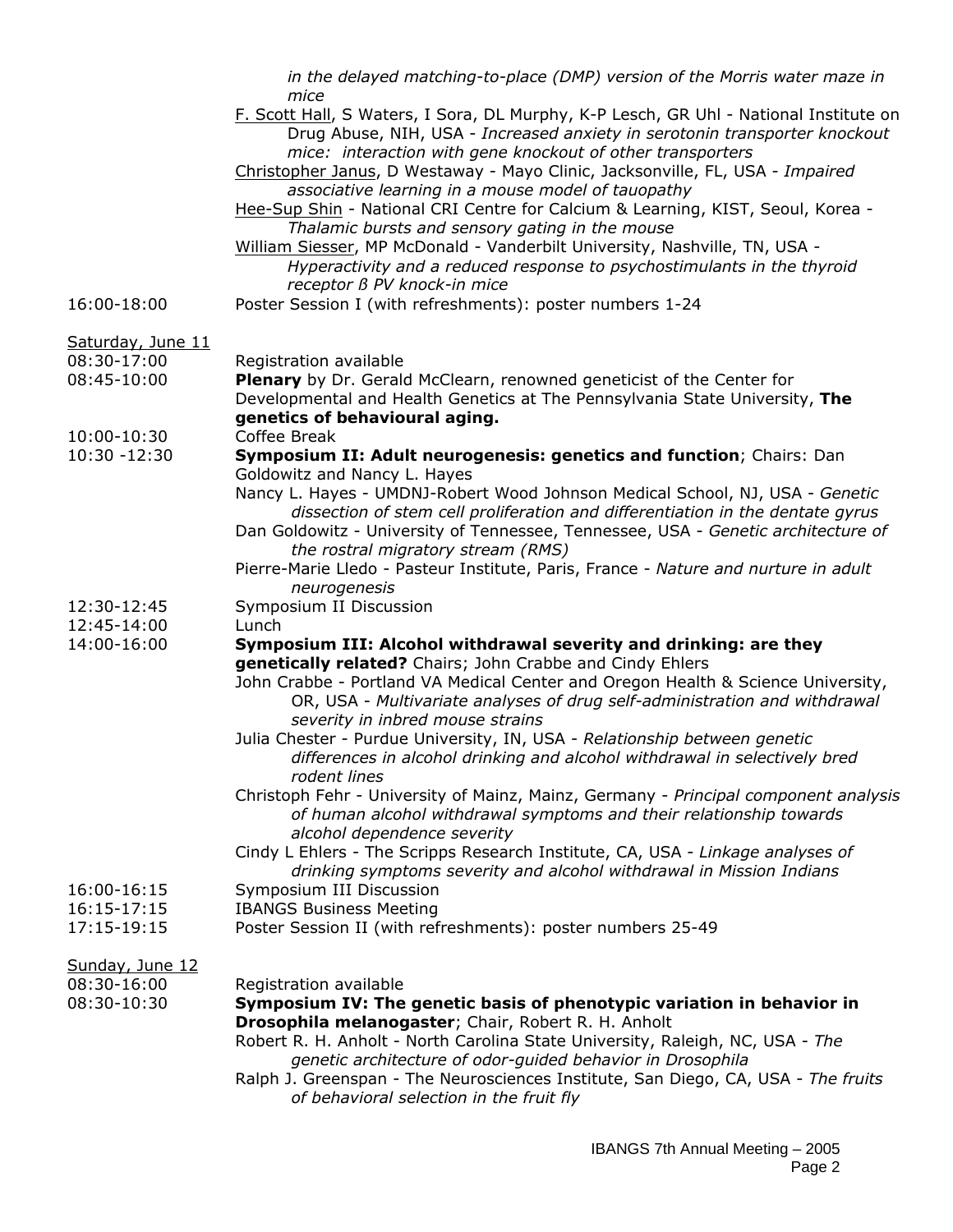|                                             | Charalambos P. Kyriacou - University of Leicester, UK - Natural variation in clock                                                                            |  |
|---------------------------------------------|---------------------------------------------------------------------------------------------------------------------------------------------------------------|--|
|                                             | genes of Drosophila<br>Trudy F. C. Mackay - North Carolina State University, Raleigh, NC, USA -                                                               |  |
|                                             | Quantitative genetics of locomotor behavior in Drosophila                                                                                                     |  |
| 10:30-10:45                                 | Symposium IV Discussion                                                                                                                                       |  |
| 10:45-11:15                                 | Coffee Break                                                                                                                                                  |  |
| 11:15-13:15                                 | Invited Talks - Outstanding Young Investigator Awardees                                                                                                       |  |
|                                             | Doo-Sup Choi - University of California, San Francisco, CA, USA - Resistance to<br>ethanol intoxication in mice lacking protein kinase C delta                |  |
|                                             | Michael Galsworthy - University of Zurich, Switzerland - Identifying consistent and                                                                           |  |
|                                             | informative behaviours in mouse exploration tasks                                                                                                             |  |
|                                             | Helen Kamens - Oregon Health & Science University, Portland, OR, USA - Mice                                                                                   |  |
|                                             | selectively bred for high and low acute locomotor response to                                                                                                 |  |
|                                             | methamphetamine do not differ in ethanol-induced stimulation, sensitization                                                                                   |  |
|                                             | or metabolism                                                                                                                                                 |  |
|                                             | Lin Liu - King's College London, UK - Serotonin N-acetyltransferase (Aanat) as a<br>candidate gene for mouse baseline locomotor activity measured in the home |  |
|                                             | cage                                                                                                                                                          |  |
| 13:15-13:30                                 | Discussion                                                                                                                                                    |  |
| 13:30-15:00                                 | Lunch                                                                                                                                                         |  |
| 15:00-17:00                                 | Symposium V: Deciphering the codes of cognition Chairs, Mara Dierssen,                                                                                        |  |
|                                             | Oliver Stork, Carmen Sandi                                                                                                                                    |  |
|                                             | Javier de Felipe - Cajal Institute, CSIC, Madrid, Spain - Reflections on the structure<br>of the cortical minicolumn                                          |  |
|                                             | Lukas Pezawas - Genes, Cognition and Psychosis Program, NIMH, NIH, IRP, USA -                                                                                 |  |
|                                             | Genetic variation in BDNF function affects human hippocampal structure and                                                                                    |  |
|                                             | function related to episodic memory                                                                                                                           |  |
|                                             | Susan Sangha - University of Calgary, Alberta Canada - Memory formation in a snail                                                                            |  |
|                                             | is dependent upon one specific cell                                                                                                                           |  |
|                                             | Sabrina Davis - CNRS, Université Paris Sud, Paris, France - MAP kinase signaling                                                                              |  |
|                                             | cascade and consolidation and reconsolidation of memory<br>Oliver Stork - Inst of Physiology, Otto-von-Guericke University Magdeburg, Germany                 |  |
|                                             | - Molecular and genetic mechanisms of fear memory consolidation                                                                                               |  |
| 17:15-17:30                                 | Symposium V Discussion                                                                                                                                        |  |
| 17:30-18:00                                 | <b>Closing Remarks</b>                                                                                                                                        |  |
| 18:00-20:00                                 | <b>BREAK</b>                                                                                                                                                  |  |
| 20:00                                       | Banquet - Posit Restaurant                                                                                                                                    |  |
|                                             | Sponsored by                                                                                                                                                  |  |
|                                             | National Institute on Alcohol Abuse and Alcoholism (NIAAA),                                                                                                   |  |
| National Institute of Mental Health (NIMH), |                                                                                                                                                               |  |
|                                             | National Institute on Aging (NIA),                                                                                                                            |  |

**National Institute of Child Health and Human Development (NICHD) Jerôme Lejeune Foundation PANLAB** 

**HARLAN** 

**IZASA**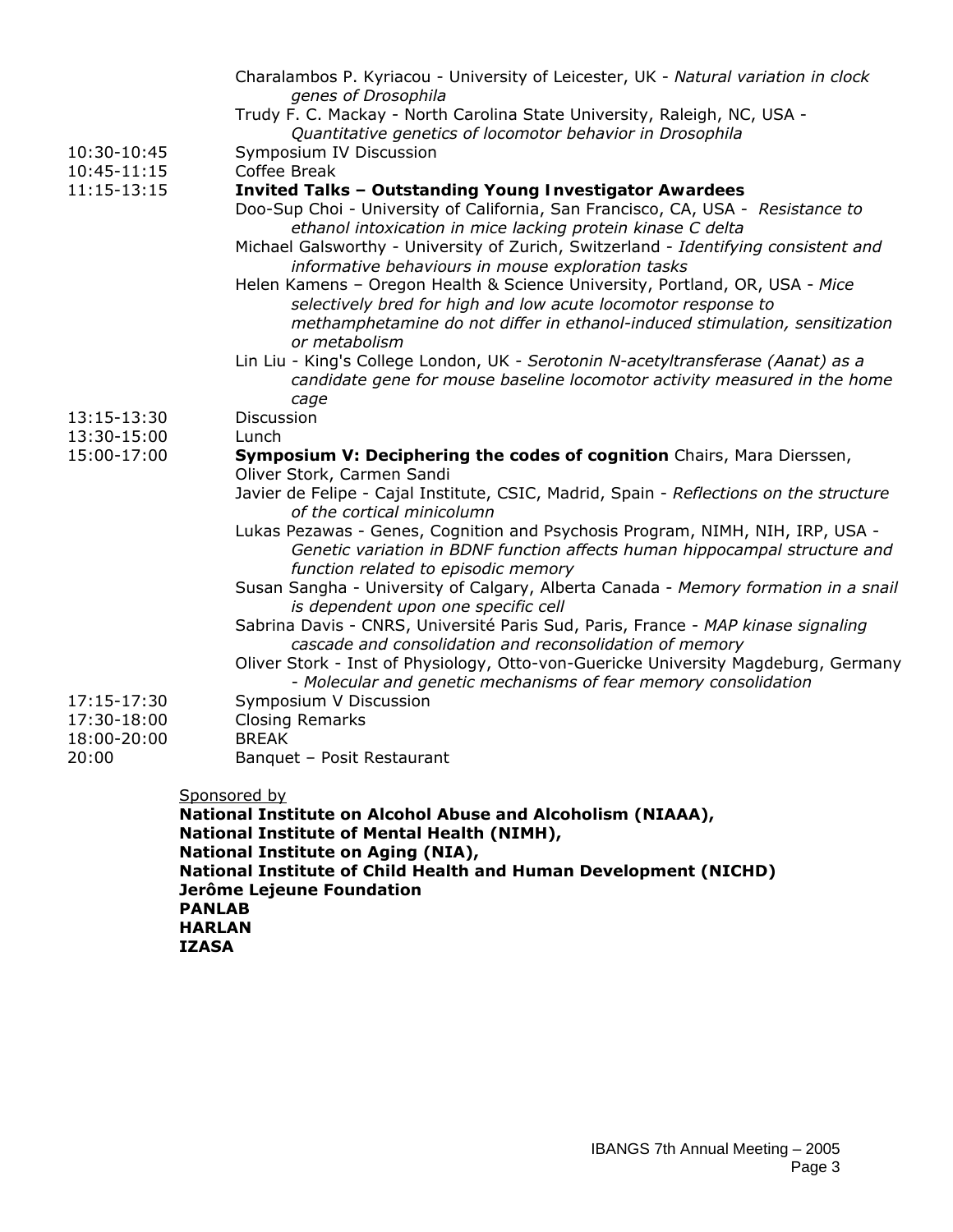# **Plenary Speaker Abstracts**

## **Plenary Session I**

## **Kin recognition in animals: insights about modes and mechanisms.**

**SC Alberts**

Most highly social animals show clear kin biases in behavior: they tend to bias mating behavior away from kin, presumably due to costs of inbreeding, and they tend to bias beneficent behavior towards kin, presumably because they accrue inclusive fitness benefits by doing so. Some mechanism of kin discrimination is required for animals to achieve this biasing. Traditionally, four mechanisms have been described, and have been considered to be quite distinct; two have been referred to as mechanisms involving learning, and two have been referred to as "genetic" mechanisms. Increasingly, however, researchers are recognizing that these four mechanisms represent points on a continuum, and the distinctions that have been drawn between them are misleading: all have a genetic component, and all have a learned component. Furthermore, each mechanism represents an *estimate* of kinship, and each has distinct sources of error. Using data from our work on wild primates and recent work from other labs on a range of mammalian species, I describe these sources of error, which are both genetic and behavioral. I develop the idea that the question "which mechanism do animals use to recognize kin" should be replaced with the question "how do animals integrate information from several sources of information to estimate kinship?"

Department of Biology, Duke University, Durham NC, USA and the Institute for Primate Research at the National Museums of Kenya in Nairobi.

Support for this research was provided by NSF IBN0322613 and NSF BCS0323553.

## **Plenary Session II**

#### **The genetics of behavioural aging. GE McClearn**

Most phenotypes of interest to behavioral sciences are continuously distributed outcomes of complex causal fields. These fields often feature multi-step diverging and converging pathways of influence arising from multiple inputs from both genetic and environmental sources, together with feed-back mechanisms. These features can generate intricate and powerful interactions among genetic factors, among environmental factors, and between these domains. Empirical data documenting such interactions in behavioral phenotypes have long been available, and new examples are appearing at an accelerating rate. These interactions illuminate the contextual dependence of genetic influences; the effect of an allelic substitution at a given locus may depend extremely and dramatically upon genotypes at other loci and upon the environmental milieu. Furthermore, the relative influences of genetic and environmental influences may change substantially with age. Examples of these effects will be presented and the implications that can be drawn with respect to the design and interpretation of functional genomics research in behavioral aging will be explored.

Center for Developmental and Health Genetics and Department of Biobehavioral Health, The Pennsylvania State University, University Park PA, USA.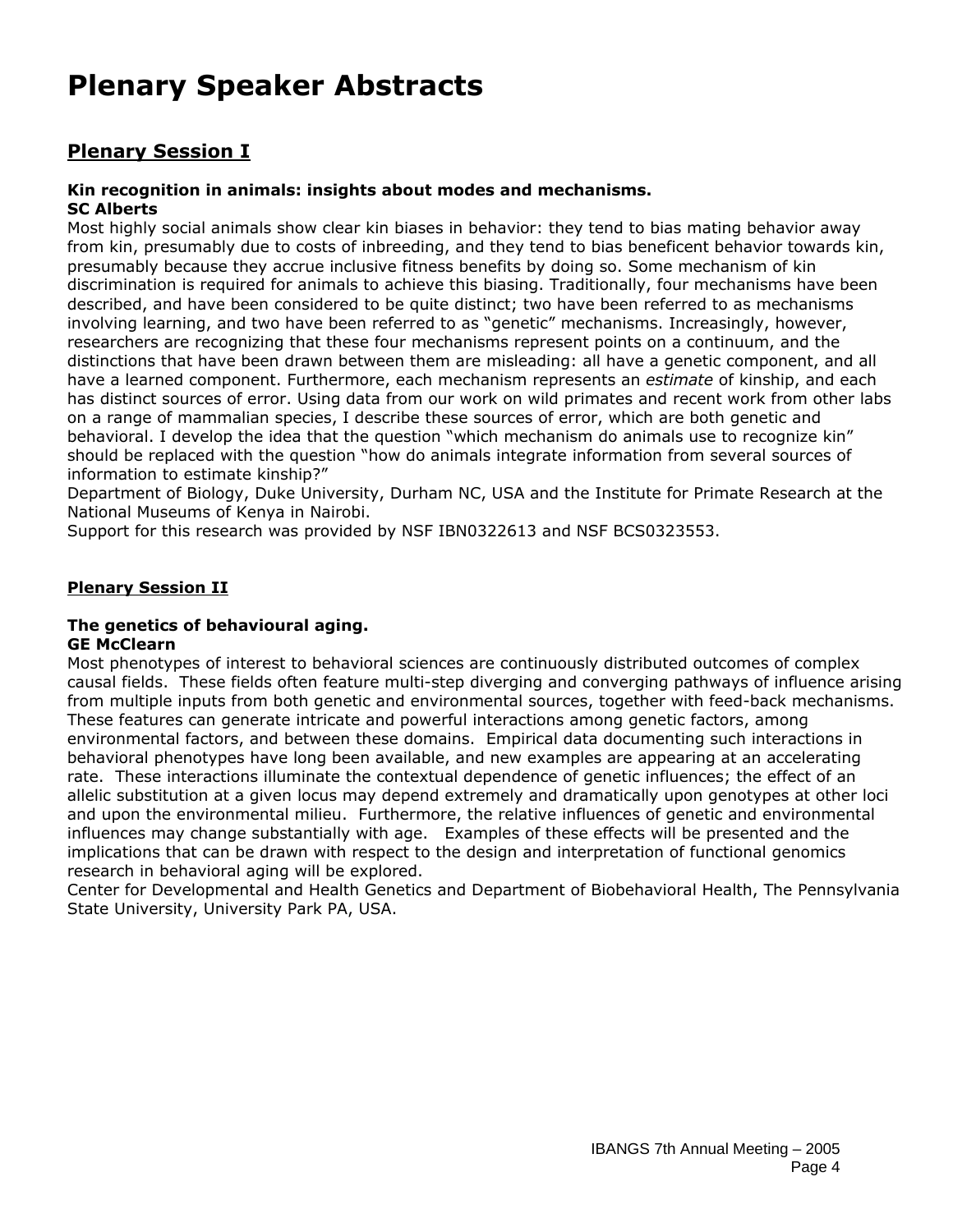## **Symposium Speaker Abstracts**

## **Symposium I: Monitoring and modifying genes to understand experience dependent changes in behavior**

#### **Symposium abstract**

#### **Chairs:Catherine Rankin, University of British Columbia, Vancouver, BC, Canada; K. Peter Giese, University College London, UK**

There are many different approaches used to study the ways that gene activation patterns are altered by experience. In the first part of this symposium we will present new techniques and approaches that have been developed in simple systems such as C. elegans and Drosophila that have led to new insights about different mechanisms of memory. Dr. de Bono will describe studies on social aggregation in C. elegans that have led to an investigation of how C. elegans detects and reacts to changing oxygen levels in the environment. These studies have demonstrated that C. elegans can remember and return to an oxygen level associated with food. Dr. Dubnau and Dr. Rankin will discuss how different mechanisms and/or different brain structures support different types of lasting memories for classical conditioning (Dubnau) and for habituation (Rankin). In the second part of this symposium we will present recent findings on a phenomenon called reconsolidation. Reconsolidation is a postulated process that occurs once a consolidated memory is reactivated and interference with reconsolidation can erase the memory. The presentations will focus on reconsolidation studies in rodents. Dr. Nader will introduce the phenomenon of reconsolidation. He will discuss the implications on memory storage and treatments of disorders resulting from traumatic memories. Dr. Giese will present an analysis of immediate-early gene expression to compare memory consolidation and reconsolidation at the molecular level. He will show that reconsolidation is a partial recapitulation of consolidation. Dr. Alberini will also present a molecular comparison of memory consolidation and reconsolidation and she will discuss a new working model that will explain recent controversies in the field.

#### **Josh Dubnau, A.S. Chiang, Cold Spring Harbor Laboratory, USA Title: Anatomical dissection of memory phases in Drosophila**

One of the defining features of memory formation is the dynamic transfer of information between anatomical loci involved in short term versus long term storage. Even simple forms of Pavlovian learning in relatively simple invertebrate brains appear to involve information processing in a large network of neurons. We are using a genetic technique to map the circuitry involved in processing of Pavlovian associations in Drosophila. Using a genetically engineered variant of dynamin protein, we can transiently shut down specific groups of neurons in living animals. With this approach we can quickly take small groups of neurons in the brain offline and then moments later bring them online again. When combined with high resolution Confocal imaging, this technique allows us to investigate the circuitry involved in learning, in each phase of memory storage, and even in memory retrieval. With this method, we already have established that the circuitry responsible for Pavlovian memory in flies is substantially more complex than previously thought, and displays distinct neuronal circuitry for different phases of memory.

#### **Mario de Bono, Medical Research Council Laboratory of Molecular Biology, Cambridge, England Title:** *C. elegans* **responses to oxygen and other animals**

Animal behaviour arises from the interaction between the environment, experience and the intrinsic properties of two dynamic networks - of genes and gene products and of neurons and neural circuits. We are studying how such networks encode C. elegans behavior and how they evolve. We can dissect neural networks into individual identified neurons since the C. elegans nervous system has exactly 302 neurons and these have reproducible functions and synaptic connections. C. elegans can come together to form groups. Aggregation is context- and experience-dependent. For example it can be elicited in response to food or following starvation. The decision to aggregate or disperse involves integration of multiple sensory cues, including signals from bacterial food, other animals, gases and internal nutritional state. Nociceptive neurons that detect harmful or repellent conditions stimulate aggregation. These neurons appear to act by counterbalancing the action of a different neural pathway that inhibits group formation. Neurons exposed to the body fluid of the animal regulate aggregation by integrating a different set of antagonistic cues. A pathway responding to food signals acts through a neuropeptide receptor to repress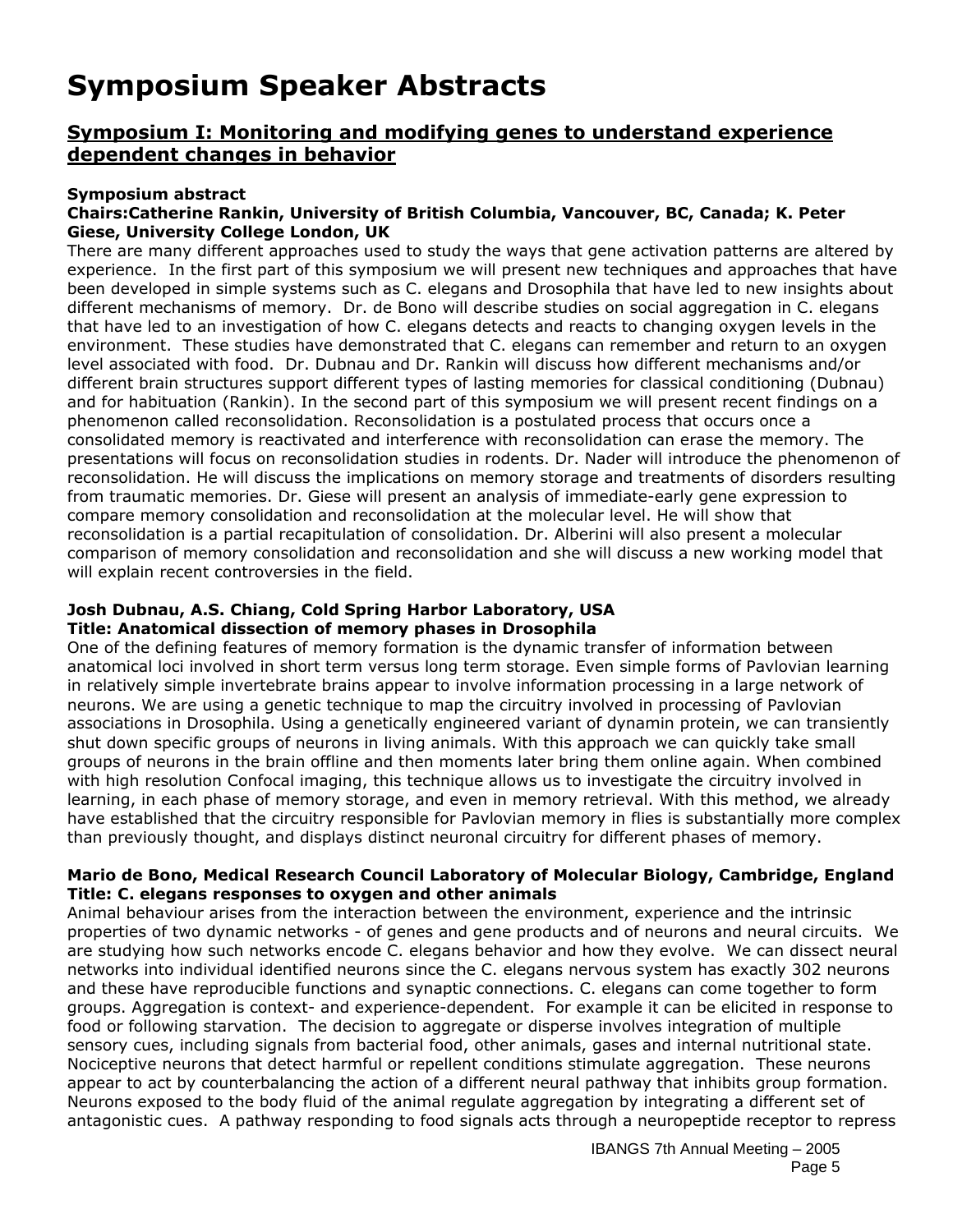aggregation, whereas a different pathway, mediated by soluble guanylate cyclases, measures oxygen levels to facilitate this behaviour. Neuroendocrine pathways whose activity is controlled by feeding status or a pheromone form additional layers of regulation. Aggregation behaviour is polymorphic in the wild providing an opportunity to investigate how behaviour evolves. Natural variation in C. elegans aggregation is associated with a single residue change in a neuropeptide G-protein coupled receptor. This change alters coupling between ligand and receptor and receptor and G-protein, and effectively reconfigures the sensory landscape of C. elegans. C. elegans displays surprising sophistication in its behavioural responses to food and other animals. We are studying the genetic and neural architecture that allows these responses to be integrated together.

#### **Catherine H. Rankin and Jacqueline K. Rose, Department of Psychology and Brain Research Centre, University of British Columbia, Vancouver, BC, Canada Title:** *C. elegans* **demonstrates a 12 hour memory that occurs independent of 24 hour longterm memory**

C. elegans is capable of long-term memory (>24 hours) for habituation training to a mechanosensory stimulus; a tap to the side of the worm's petri plate. This memory requires a distributed (spaced) training protocol (80 taps delivered in 4 blocks of 20 taps) and is protein synthesis dependent. If tested earlier (i.e., 12 hours after training) we find a memory phase that is similar to Drosophila's anaesthesia-resistant memory (ARM). As reported in Drosophila, 12-hour retention in C. elegans can be produced by a massed (one training block of 80 taps) training protocol and does not require protein synthesis. Further we have found, unlike long-term memory, glutamate transmission does not appear to be required for 12-hour retention as mutant strains that effect glutamate transmission, i.e., eat-4 (glutamate vesicular transporter) and glr-1 (40% homology to the AMPA receptor), show no deficit in 12-hour retention. We have previously reported using confocal imaging of transgenic worms expressing GLR-1::GFP that worms that received distributed training had significantly less GLR-1::GFP expression 24 hours after training than control worms. When we examine GLR-1::GFP expression 12-hours after a massed training protocol, we see no difference in GLR-1::GFP expression compared to controls. We also looked for presynaptic changes using a transgene that expressed synaptobrevin-GFP in the tap sensory neurons and found an increase in synaptobrevin in trained worms compared to controls worms 12 hours after training, and no difference 24 hours after training. To determine what the additional vesicles contained 12 hours after massed training we investigated whether inhibitory neuropeptides expressed in the sensory neurons might contribute to 12 hour memory. Worms with mutations in genes for an FMRFamide gene did not express memory 12 hours after massed training. These data support the hypothesis that there are two separable forms of memory present at 12 and 24 hours post-training: one depends on protein synthesis and a decrease in glr-1 expression, the other does not require protein synthesis and appears to depend on an increase in the release of an inhibitory neuropeptide.

## **Karim Nader, McGill University, Canada**

#### **Title: The labile nature of consolidated memories**

Memory consolidation theory posits that new memories initially enter a sensitive state during which they can be disrupted, a state called short-term memory (STM). Over time this STM is converted to a longterm memory (LTM) that is resistant to being disrupted. In order for memories to enter LTM, the neurons mediating the memory must produce new proteins that will be used for the long-term storage of the memory. Once information is in LTM, it is posited to be "fixed" in the brain. Recently, we showed that when a consolidated LTM is remembered or reactivated, it returns to a state similar to STM in that neurons must synthesize new proteins in order for the memory to persist. For example, if protein synthesis in neurons is inhibited after reactivation of a consolidated auditory fear memory, an old consolidated memory could be erased from the brain. This phenomenon is called Reconsolidation. The findings from my studies have significant clinical implications for memory disorders such as posttraumatic stress disorder (PTSD). Theoretically, reconsolidation challenges the foundation on which Memory Consolidation Theory rests. Current work in our lab is dedicated to understanding 1) whether there are boundary conditions for reconsolidation, 2) how the mechanisms mediating reconsolidation are similar or distinct from consolidation.

## **K. Peter Giese, University College London, UK**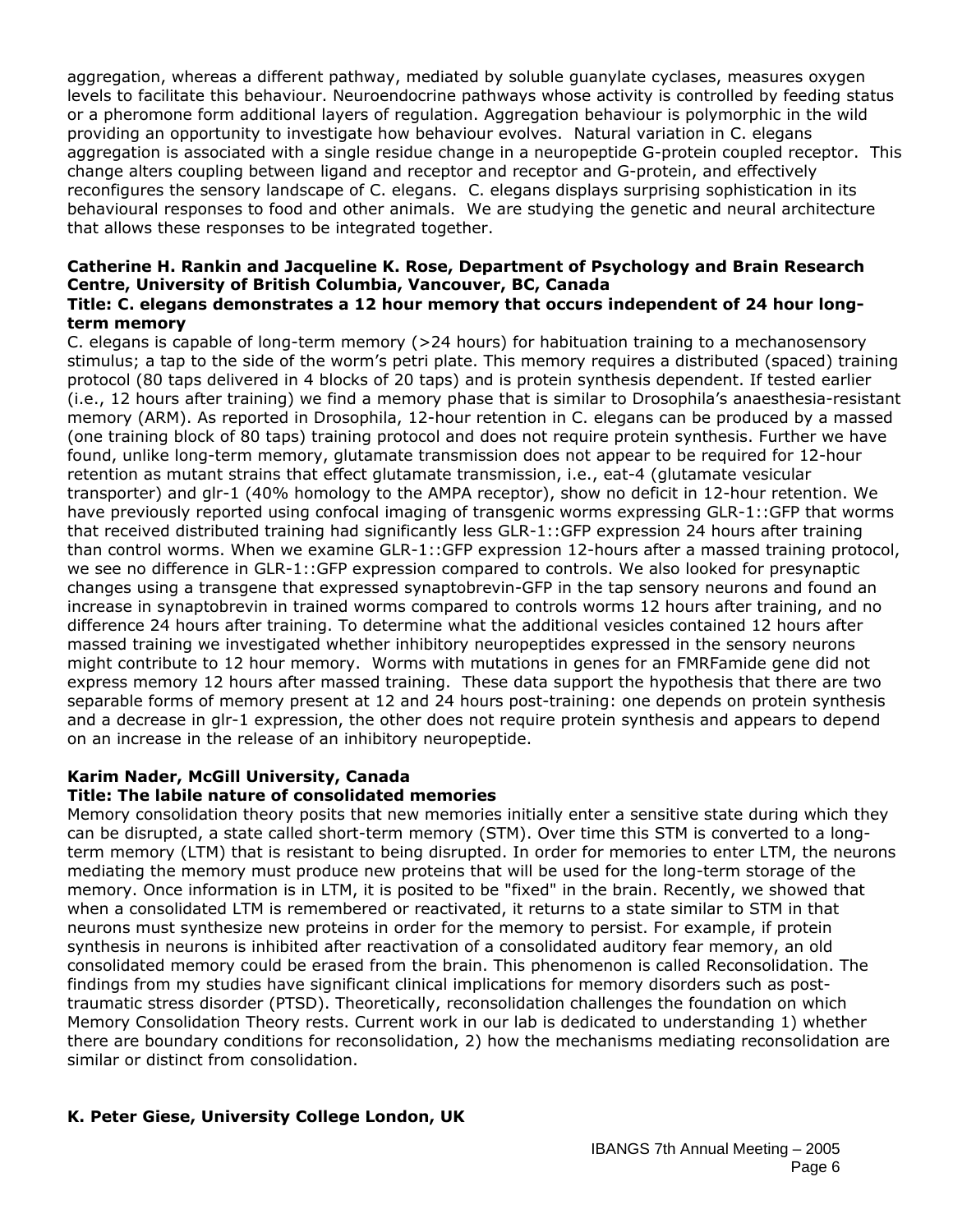#### **Title: Memory reconsolidation engages only a subset of immediate early genes induced during consolidation**

The relationship between memory consolidation and reconsolidation at the molecular level is poorly understood. We performed a molecular analysis and identified three immediate-early genes that are differentially regulated in the mouse hippocampus after contextual fear conditioning and reactivation of the context-shock memory: Serum- and glucocorticoid-induced kinase 1 (SGK1), SGK3, and nerve growth factor-inducible gene B (NGFI-B). The upregulation of SGK1 expression was not specific for the contextshock association and therefore not suitable for a comparison of contextual memory consolidation and reconsolidation. SGK3 expression was upregulated during both consolidation and reconsolidation. Analysis of SGK3 expression showed that expression changes elicited by a context-shock association during consolidation can subsequently be recapitulated during reconsolidation and that the transcriptional changes induced by retrieval depend on the remoteness of the memory. On the other hand, we found that NGFI-B is regulated during consolidation but not reconsolidation. This consolidation-specific regulation occurs in hippocampal area CA1. Our discovery of a consolidation-specific transcription indicates that reconsolidation is only a partial recapitulation of consolidation at the transcriptional level. Such partial rather than total recapitulation may have evolved as a more economic and reliable mechanism for organisms to modify memory.

#### **Critina Alberini, Mount Sinai School of Medicine, NY, USA**

#### **Title: Mechanisms of memory stabilization: are consolidation and reconsolidation similar or distinct processes?**

The consolidation of new memories depends on a critical phase of protein synthesis. It is a widely held view that, once consolidated, memories are stable and resilient to disruption. However, this hypothesis has been challenged by the fact that established memories become labile when recalled and, to be maintained, require another phase of protein synthesis. Therefore, it has been proposed that each time a memory is reactivated it needs to undergo another process of consolidation (reconsolidation) in order to persist. To determine whether and to what extend reconsolidation is similar or different from the consolidation process, we have used molecular markers and investigated the temporal and anatomical requirements underlying both processes. I will discuss our recent results and a working model that may explain the apparently controversial findings of memory vulnerability after reactivation.

## **Symposium II: Adult Neurogenesis: Genetics and Function**

#### **Symposium abstract**

#### **Chairs: Dan Goldowitz, University of Tennessee, Memphis, Tennessee, USA; Nancy L. Hayes, UMDNJ-Robert Wood Johnson Medical School, Piscataway, NJ, USA**

Neurogenesis in the adult mammal is confined to two regions of the brain: the subgranular zone of the dentate gyrus and the subventricular zone and rostral migratory stream adjoining the lateral ventricles. These two stem cell populations produce neurons that integrate into the circuitry of the adult brain over the lifespan of the animal. Disruption of adult neurogenesis is implicated in various human psychiatric disorders such as anxiety, depression and schizophrenia. In this symposium we present new genetic analyses of the development and proliferative behavior of these stem cell populations, analyses of the behavioral significance of these cells and their progeny, and their response to environmental and pharmacological influences.

## **Nancy L. Hayes, UMDNJ-Robert Wood Johnson Medical School, Piscataway, NJ, USA.**

**Title: Genetic Dissection of Stem Cell Proliferation and Differentiation in the Dentate Gyrus**  Using inbred strains, we show that adult neurogenesis in the dentate gyrus is not a single phenomenon; rather, it is the net result of multiple phenotypes which are under separate genetic regulation. These include size and distribution of the stem cell population, proportion and distribution of their surviving progeny, and proportion of neurons produced. Analysis of recombinant inbred strains shows that QTL's for these traits can be identified and that there is little overlap in the regulation of proliferation in the dentate gyrus and in the rostral migratory stream.

#### **Dan Goldowitz, University of Tennessee, Memphis, Tennessee, USA.**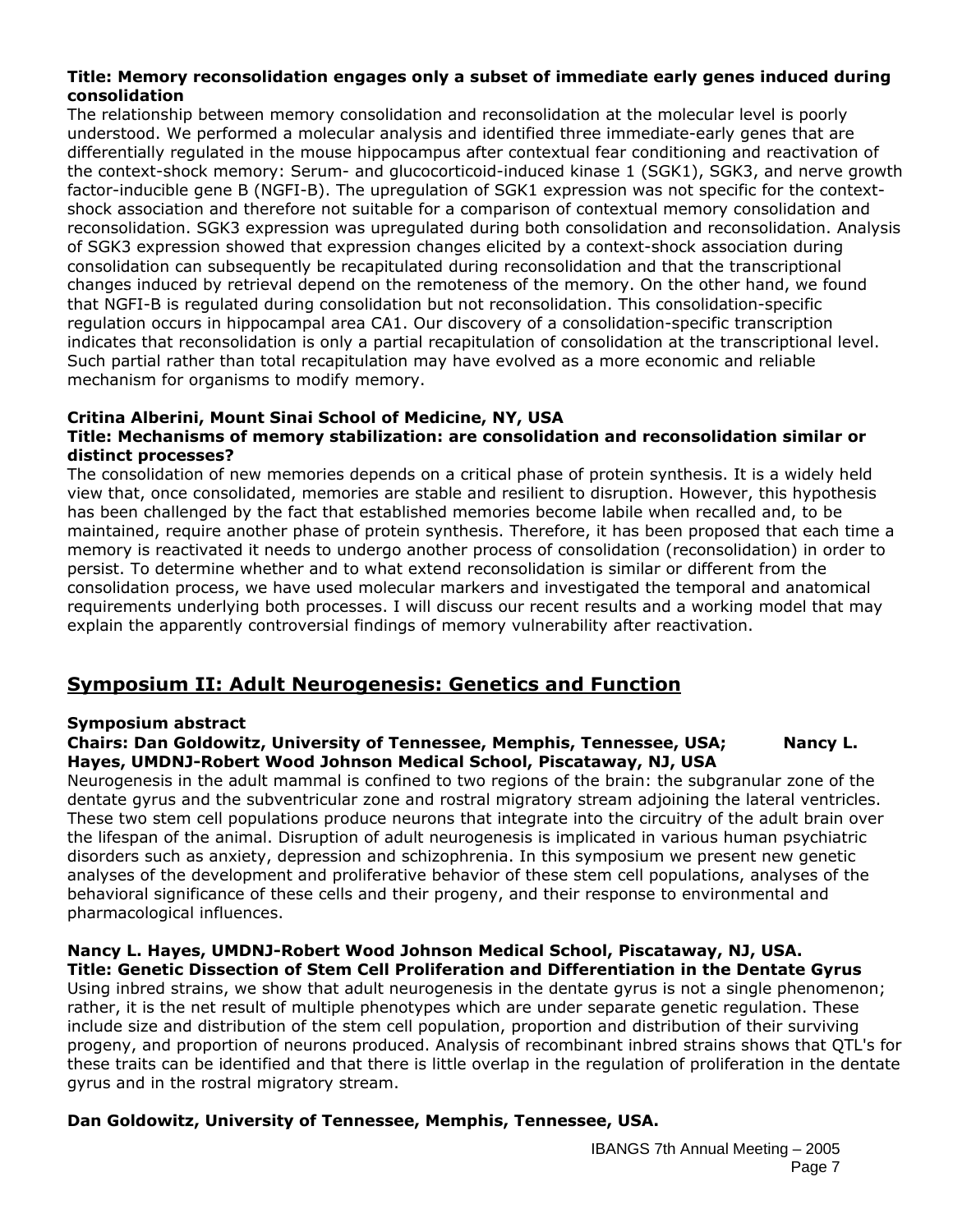#### **Title: Genetic architecture of the rostral migratory stream (RMS)**

While many genes have been identified that can influence the proliferation and differentiation of adult progenitor cells in culture, the intrinsic genetic machinery of these cells is poorly understood. We have undertaken an analysis of recombinant inbred lines to localize regions of the genome that underlie the proliferative potential of the cells of the RMS. We find that the genetic hotspots for RMS proliferative capacity are different from those of the dentate gyrus, and some candidate loci are explored.

#### **Luca Santarelli, Columbia University, New York, New York, USA Title: Functional analysis of adult neurogenesis in the dentate gyrus**

Psychiatric disorders are marked by anxiety and decreased cognition. In order to investigate the functional role of adult-born neurons, we altered adult hippocampal neurogenesis by genetic (transgenic, knockout) and radiological means and assessed the effects of these manipulations on hippocampaldependent cognitive and emotional behaviors. We report that disruption of hippocampal neurogenesis causes cognitive and emotional deficits in behavioral tasks that require intact hippocampal function.

#### **Pierre-Marie Lledo, Pasteur Institute, Paris, France. Title: Nature and nurture in adult neurogenesis**

The olfactory bulb represents the only brain area where local GABAergic neurons are continuously replaced. How the newborn neurons integrate into a pre-existing neural network and how basic functions are maintained when a large percentage of neurons are subjected to continuous renewal, are important questions that have attracted our attention. We shall see how the production of GABAergic interneurons is specifically adapted to experience-dependent regulation of neural networks and what are the programmed mechanisms molded by experience. In particular, we shall report the degree of sensitivity of the bulbar neurogenesis to the level of sensory inputs and, in turn, how the adult neurogenesis adjusts the neural network functioning to optimize sensory information processing. We will bring together recently described properties and emerging principles of interneuron function in the olfactory bulb that support a much more complex role for these cells than just providers of inhibition.

## **Symposium III: Alcohol Withdrawal Severity and Drinking: Are they Genetically Related?**

#### **Symposium abstract**

#### **Chairs: John C. Crabbe, Oregon Health & Science University, Portland, OR, USA; Cindy L. Ehlers, The Scripps Research Institute, La Jolla, CA, USA**

Human alcohol withdrawal is a complex trait with heterogeneous symptoms such as hypertension, tachycardia, hyperhidrosis, agitation, anxiety, nausea, vomiting, auditory disturbances, visual disturbances, disturbances of orientation and withdrawal seizures. Symptom presentation and severity can largely differ between patients, but the biological basis is not well known yet. Data are emerging from a number of species that alcohol withdrawal is genetically regulated. However, its relationship to alcohol dependence severity, family history of alcoholism and severity of drinking is complex. This symposium will present current data on the genetics of alcohol drinking and withdrawal in three species (mouse, rat, human) using different genetics approaches including, inbred lines, candidate genes and linkage analyses. Emphasis will be placed on translational findings and common themes. All speakers have agreed to attend the meeting and present their talk.

## **John C. Crabbe, Portland Alcohol Research Center, Portland VA Medical Center and Oregon Health & Science University, Portland, Oregon, USA**

#### **Title: Multivariate analyses of drug self-administration and withdrawal severity in inbred mouse strains**

Dr. Crabbe will describe data collected in 15 inbred mouse strains. Multivariate analyses show a strong negative genetic relationship between oral self-administration of diazepam solutions and the severity of diazepam withdrawal, precipitated by antagonist injection. A similar negative genetic relationship holds for ethanol, albeit weaker, but no such negative coupling could be seen for pentobarbital or morphine. On the other hand, withdrawal from all three drugs that affect the GABA-A receptor (i.e., excluding morphine) tended to reflect the influence of common genes. The data are consistent with findings from other genetic animal models and with human genetic epidemiological data suggesting that about half the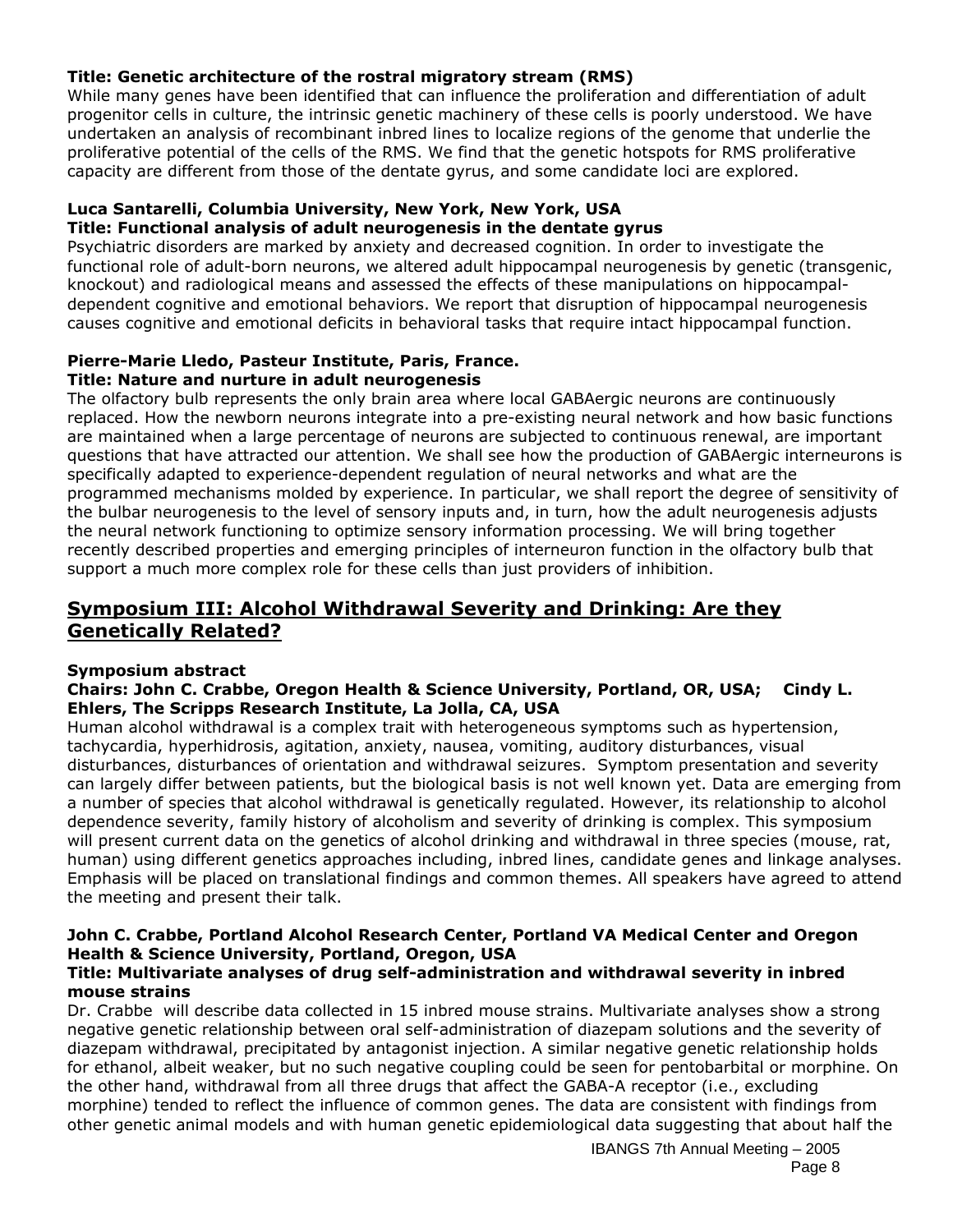genetic risk for abuse of a given drug is unique to that drug, while the other half is generally shared among drugs.

#### **Julia A. Chester, Department of Psychological Sciences, Purdue University, 703 Third Street, West Lafayette, IN, USA**

#### **Title: Relationship between genetic differences in alcohol drinking and alcohol withdrawal in selectively bred rodent lines**

We examined the genetic relationship between alcohol drinking and sensitivity to alcohol withdrawal following acute alcohol treatment in both rat and mouse lines selectively bred for differences in voluntary alcohol intake. Male, low alcohol drinking rat lines (NP, LAD1, LAD2) demonstrated alcohol withdrawal signs but high alcohol drinking rat lines (P, HAD1, HAD2) did not using several different alcohol withdrawal indices. These results suggest that sensitivity to alcohol withdrawal is inversely related to a genetic propensity toward alcohol drinking, which agrees with findings in multiple genetic mouse models. Analysis of this genetic relationship was extended to mouse lines selectively bred for high (HAP) or low (LAP) alcohol preference using acoustic startle reactivity to index withdrawal from acute alcohol treatment. Male LAP but not HAP mice and female HAP but not LAP mice showed suppressed acoustic startle reactivity, suggesting reduced sensitivity to alcohol withdrawal. These findings are in contrast to prior results indicating greater alcohol withdrawal in LAP mice compared to HAP mice when handlinginduced convulsions were used in index alcohol withdrawal. Overall, these data suggest that the genetic relationship between alcohol withdrawal and alcohol drinking may depend on sex, species, and the measure used to index alcohol withdrawal.

#### **Christoph Fehr, Department of Psychiatry, University of Mainz, Untere Zahlbacher Str. 8, 55131 Mainz, Germany**

#### **Title: Principal component analysis of human alcohol withdrawal symptoms and their relationship towards alcohol dependence severity**

Human alcohol withdrawal is a complex trait with heterogeneous symptoms of unknown relationship. Within the current project, we sought to identify common factors of human alcohol withdrawal. Seven different alcohol withdrawal symptoms (hypertension, tachycardia, psychomotor agitation, paroxysmal sweats, tremor, nausea, anxiety) were monitored with a modified German version of the CIWA-Ar alcohol withdrawal scale among 57 alcohol dependent inpatients over 8 days. In addition, the patients were asked for the occurrence and frequency of previous alcohol withdrawal seizures. Principal component analysis identified three main factors of human alcohol withdrawal. The first factor explained 38% of symptom variance and was predominately influenced by psychic symptoms of withdrawal such as psychomotor agitation, nausea and anxiety. Cardiovascular symptoms and sweating loaded on the second principal factor of alcohol withdrawal that explained 16% of the phenotypic variance. Alcohol withdrawal seizures loaded on a third independent factor. Correlation analyses of the withdrawal symptoms and different measures of dependence severity did reveal some positive (e.g. sum scores of the Michigan Alcohol Screening Test), negative (e.g., number of years of drinking) and nonsignificant findings. Taken together, human alcohol withdrawal seems to be influenced by at least three independent factors that show a very complex relationship towards other measures of alcohol dependence severity.

## **Cindy L. Ehlers, Department of Neuropharmacology, The Scripps Research Institute, 10550 N Torrey Pines Road La Jolla, CA, USA**

#### **Title: Linkage analyses of Drinking symptoms severity and alcohol withdrawal in Mission Indians**

Alcohol dependence is a leading cause of morbidity and mortality in Native Americans, yet biological factors underlying the disorder in this ethnic group remain ellusive. Disorders like alcohol dependence may be influenced by a number of genes that may be difficult to detect because each has a small effect on the broad clinical phenotype. However, such genes might be detected if they have a major effect on a more narrowly defined phenotype. Aspects of alcohol-related behavior that have been long associated with severe alcoholism are withdrawal and tolerance phenomena, specified in DSM-IV (American Psychiatric Association 1994) as alcohol dependence with a "physiological component". In this study Linkage analyses were performed for alcohol withdrawal and drinking severity phenotypes. Alcohol use, dependence and withdrawal were made using the SSAGA. Variance component estimate methods were used to calculate LOD scores using SOLAR. Two chromosomes, 4 and 12, had peak LOD scores that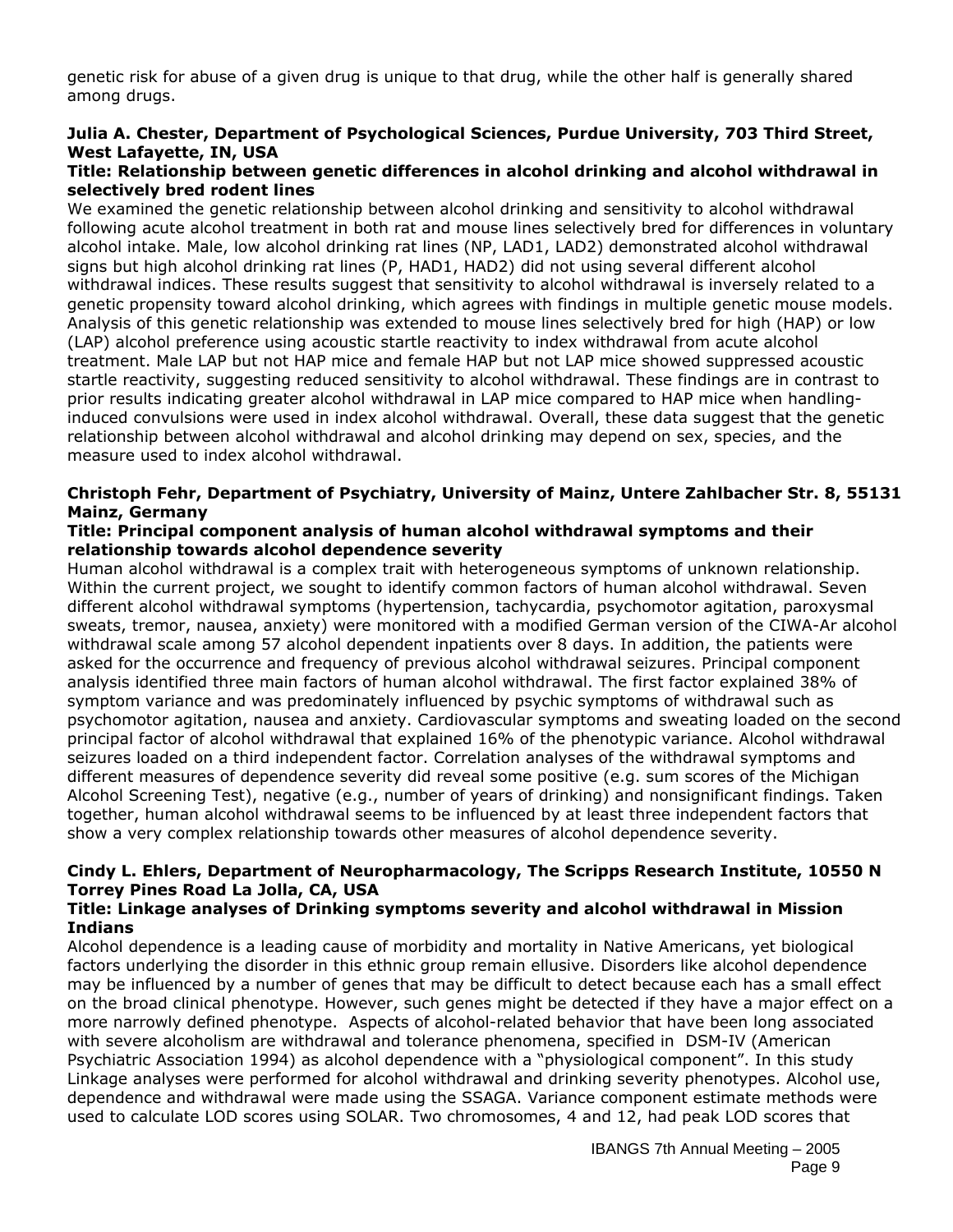exceeded 2 for the alcohol use severity phenotype and three chromosomes 6, 15, 16 were found to have peaks with LOD scores that exceeded 2 for the withdrawal phenotype. No overlap was found between the two phenotypes. Evidence for linkage to chromosomes 4 and 15, and 16 have been reported previously for alcohol related phenotypes whereas no evidence has as yet been reported for chromosomes 6 and 12. The peak on chromosome 6 is in the general region of the GABBR1 receptor. These results corroborate the importance of several chromosomal regions highlighted in prior segregation studies in alcoholism and further identify new regions of the genome that may be unique to these phenotypes or this population of Mission Indians (supported by NIAAA10203, Center for health disparities and a grant from EGCRC/state of California).

## **Symposium IV: The genetic basis of phenotypic variation in behavior in**  *Drosophila melanogaster*

#### **Symposium abstract**

**Chair: Robert R. H. Anholt, North Carolina State University, Raleigh, NC, USA** 

Behaviors are complex traits that arise from interactions between many segregating genes with effects that are sensitive to the environment. The genetic architecture of behavioral traits is composed of dynamic epistatic networks of pleiotropic genes that are influenced by interactions with the physical, social and sex environment. There is an increasing awareness that subtle changes in transcriptional regulation can elicit widespread "ripple" effects throughout the transcriptome with profound effects on behavior. In addition, naturally occurring allelic variants can evoke major changes in behavioral phenotypes. With Drosophila melanogaster one can rear large numbers of individuals under conditions of controlled genetic background and environment, allowing resolution of small effects on complex phenotypes at a level not readily attainable in other systems. This advantage together with its sequenced genome, its exquisite suitability to genetic manipulations, and a wealth of publicly available resources make Drosophila melanogaster an ideal model system for investigating the consequences of small alterations in gene expression on behavior. The proposed symposium is intended to exemplify the subtleties of hypomorphic mutational effects, of shifting allele frequencies during artificial selection, and of naturally occurring genetic variation on behavior using Drosophila as a model. The relationship between natural variation and adaptive evolution will also be addressed.

#### **Robert R. H. Anholt, North Carolina State University, Raleigh, NC, USA Title: The genetic architecture of odor-guided behavior in Drosophila**

We used chemosensory behavior in Drosophila melanogaster, an essential survival trait, as a model to gain insights into the genetic architecture of behavior. Whole genome expression analysis of co-isogenic smell-impaired (smi) lines provided evidence for widespread transcriptional ripple effects throughout the genome as a consequence of the introduction of hypomorphic mutations. Analyses of transcriptional profiles showed that the genetic architecture of behavior is determined by dynamic and plastic epistatic networks of pleiotropic genes, some of which are sexually dimorphic in their expression, and that the behavioral phenotype manifests itself as an emergent property of such networks. Furthermore, transcriptional epistasis mirrored phenotypic epistasis. These observations raise the question of how evolutionary forces interact with such networks? To gain insight into this question we analyzed the multigene family of odorant binding proteins (OBPs), which are expressed in the antennal perilymph, where they are thought to interact with odorants. We asked whether different OBPs are subject to different evolutionary trajectories and whether polymorphisms in Obp genes are associated with phenotypic variation in chemosensory behavior. We sequenced two clusters of Obp genes, the Obp56 cluster and the Obp99 cluster, in 50 inbred lines from a natural population of Drosophila melanogaster as well as D. simulans and D. yakuba as outgroups. A total of 213 single nucleotide polymorphisms (SNPs) in 4 Obp99 genes and 229 SNPs in 9 Obp56 genes were identified. Population genetic analyses revealed significant departure from neutrality in some, but not all Obp sequences, suggesting that different OBPs have evolved along different evolutionary trajectories. Association analyses showed that - after correcting for the false positive discovery rate - 18 SNPs, confined to 3 genes of the Obp99 cluster (Obp99a,c and d), are significantly associated with variation in the avoidance response to the repellant odorant benzaldehyde.

#### **Ralph J. Greenspan, The Neurosciences Institute, San Diego, CA, USA**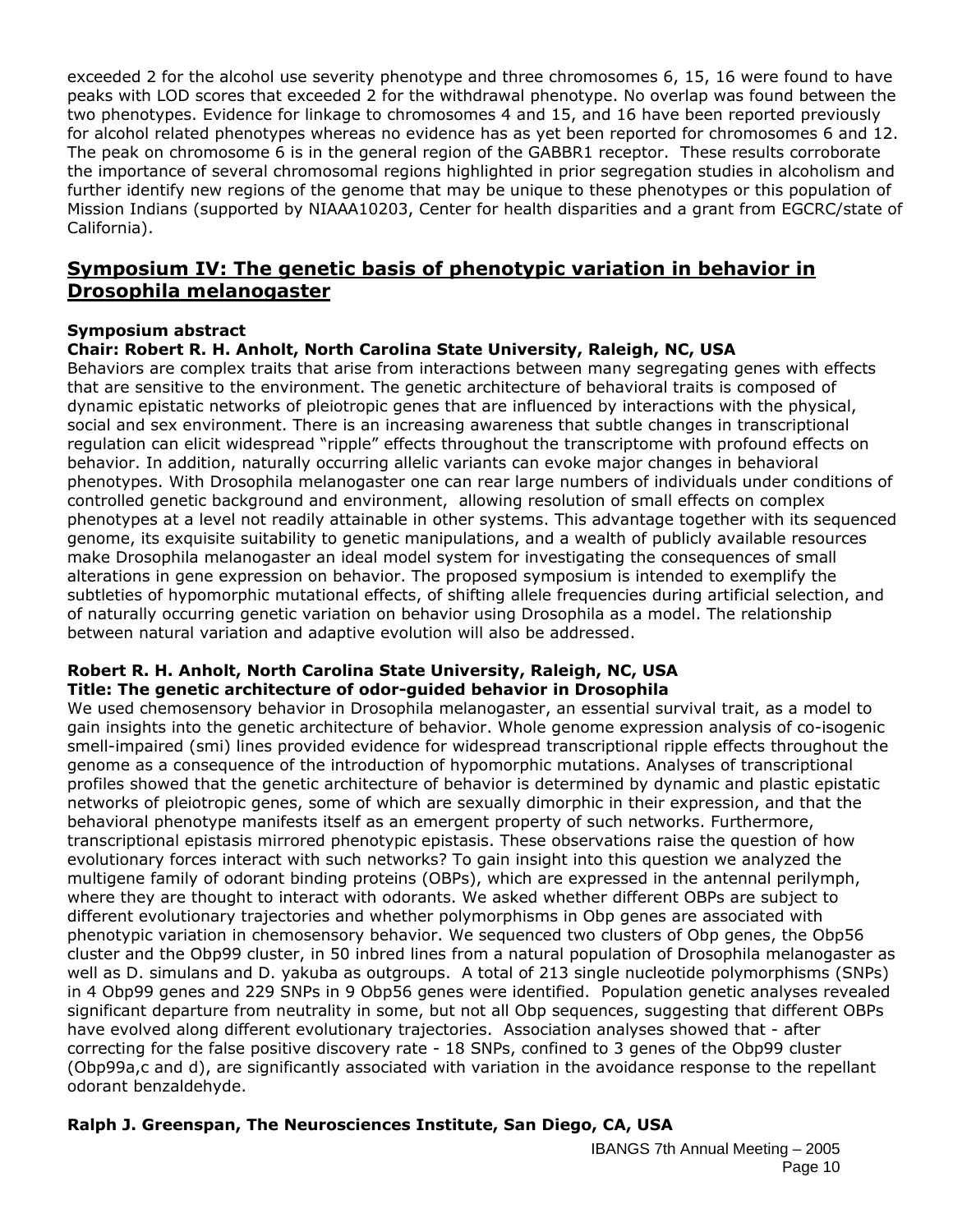#### **Title: The fruits of behavioral selection in the fruit fly**

Artificial selection in the laboratory is a classical method for detecting the presence of naturally occurring genetic variation in behavior. We have adapted the use of DNA microarrays to the analysis of the molecular phenotypes of Drosophila melanogaster strains behaviorally selected, in separate experiments, for differences in geotaxis and in aggression.

#### **Charalambos P. Kyriacou, University of Leicester, United Kingdom Title: Natural variation in clock genes of Drosophila**

The circadian clock of Drosophila melanogaster is generated by a small number of dedicated clock genes which encode transcriptional regulators and kinases, as well as photoreceptors which entrain the clock to environmental light cycles. Subtle natural variation in a number of these genes reveals that, rather than being neutral, they have profound implications for Darwinian fitness. This results in a geographical differentiation of the relevant haplotypes due to the different types of selection that appear to be involved.

#### **Trudy F. C. Mackay, North Carolina State University, Raleigh, NC, USA Title: Quantitative genetics of locomotor behavior in Drosophila**

Locomotion is an integral component of most animal behaviors, and impairments in locomotion accompany senescence and neurodegenerative disease. Locomotor activity is also a quantitative trait, exhibiting continuous phenotypic variation in populations that is attributable to multiple interacting quantitative trait loci (QTLs) with small individual effects that are sensitive to the environment. However, little is known of the genes and pathways affecting variation in locomotor behavior in natural populations. We developed a rapid and highly reproducible assay to quantify locomotor reactivity in response to an acute mechanical stress, and used this assay to map QTLs affecting variation in locomotor reactivity between a wild type line (Oregon) and a sluggish strain (2b) of Drosophila. We assessed locomotor reactivity for each of 98 recombinant inbred lines derived from these strains, and mapped four QTLs at cytological positions 1B;3E, 27B;29E, 30D;38A and 98A;99A by linkage to polymorphic roo transposable element insertion sites. As is typical for initial genome scans, the QTLs encompassed genomic intervals of 2600-9600kb, containing 300-1000 positional candidate genes. We used deficiency complementation mapping to fine-map the QTLs, and found the initial four QTLs fractionated into 12 smaller chromosomal regions containing on average 75 positional candidate genes. We identified 13 positional candidate genes affecting variation in locomotor reactivity between Oregon and 2b using complementation tests to mutations, including Dopa decarboxylase (Ddc) and Catecholamines-up (Catsup), which affect catecholamine biosynthesis. Finally, we used linkage disequilibrium mapping to show that common molecular polymorphisms in both these genes are associated with subtle, naturally occurring variation in locomotor reactivity.

## **Symposium V: Deciphering the codes of cognition**

#### **Symposium abstract**

**Chairs: Mara Dierssen, Genomic Regulation Center, Barcelona, Spain; Oliver Stork, Otto-von-Guericke University, Magdeburg, Germany; Carmen Sandi, EPFL, Lausanne, Switzerland**  Cognitive functions are largely dependent upon both, genetic and developmental factors. This symposium presents recent developments in humans and animals aimed to understand the mechanisms that translate such genetic and environmental influences on brain structure and function. The development of novel genetic approaches and functional genomics technologies in the past years has inspired intensive work on mechanisms of learning and memory, and allowed to unravel the contribution of specific genes to various aspects of the mnemonic processing. Key advances on the topic will be reviewed in a variety of species, ranging from the snail (a single cell preparation to study the key proteins involved in memory storage), to rodents (rats, mice; including studies on gene expression changes and genetically modified animals) and humans (showing the drastic impact of a polymorphism in a single gene, in humans, on individual differences in encoding and retrieval).

#### **Javier de Felipe, Cajal Institute, CSIC, Madrid, Spain**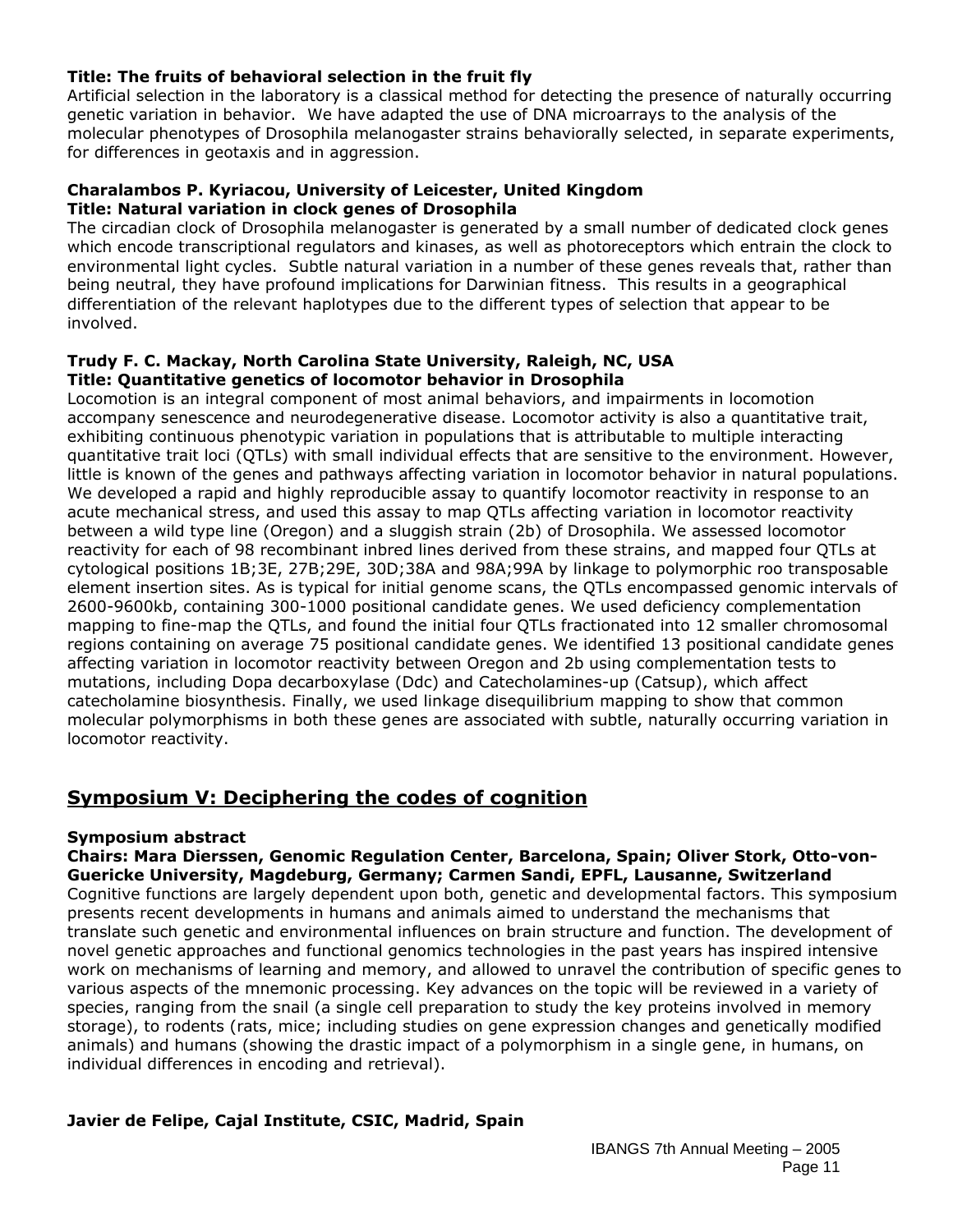#### **Title: Reflections on the structure of the cortical minicolumn**

The anatomically defined minicolumn is a rather complex element of the cortical information processing circuit. It consists of assemblies of microcircuits established by discrete and regularly distributed vertical aggregates of pyramidal neurons. However, a given interneuron in a minicolumn does not only establish synapses with other cells of its minicolumn, but also with cells located in adjacent minicolumns. Furthermore, the pyramidal cell axon collaterals that make up the vertical aggregates by far surpass the size of the parent minicolumn. Thus, it seems clear that the general mechanisms of intracortical information processing are through the interactions of the minicolumns within a given macrocolumn and with other minicolumns belonging to distant macrocolumns. While many properties of the microcircuits within the minicolumn are stereotypical between cortical regions and species, others are unique to a given area or a set of areas within a given species, or even across orders. However, we have still to resolve which modifications are the result of evolutionary adaptations of excitatory and inhibitory circuits to particular functions? and how much information obtained by studying of non-human mammals can be applied to investigate the emergence of sophisticated cognitive functions in humans? Unfortunately, the gigantic task that is underway, of identifying all the elements of the macrocolumns in the functionally distinct areas of the human, is likely to be insufficient. This is in part due to the fact that some fundamental experimental data on the functional and anatomical organization cannot be obtained in humans for obvious ethical reasons. Thus, meaningful data must be obtained from experimental animals that can be used in computational models to analyze the functional complexity of circuits in the human neocortex. A starting point is to try to identify the basic microcircuits thought to be common to all species, and the variations specific to the human neocortex.

#### **Lukas Pezawas, Genes, Cognition and Psychosis Program, NIMH, NIH, IRP, USA Title: Genetic variation in BDNF function affects human hippocampal structure and function related to episodic memory**

Introduction: BDNF plays critical roles in brain development and memory. A genetic variation in the BDNF gene (val66met) affects the function of BDNF in neurons and predicts variation in human memory. We hypothesized that consistent with the cellular and clinical effects of the BDNF val66met polymorphism and the role of BDNF in cortical development, met allele carriers would have reduced hippocampal gray matter volume. Methods: We investigated high-resolution anatomical magnetic resonance images (MRI) of 111 normal healthy volunteers (Caucasians of European ancestry) without any psychiatric life-time history using optimized voxel-based morphometry (VBM), a sophisticated fully automated morphological imaging technique, which allows for a statistical comparison of gray matter volume on a voxel-by-voxel basis. Results: Consistent with our initial hypothesis, we found bilateral reductions of hippocampal gray matter volume (right: p<0.001; left: p=0.013) in met-BDNF carriers compared with val/val-BDNF subjects. Furthermore, we performed an exploratory analysis of the entire brain and found that, compared to val/val-carriers, met-BDNF carriers exhibited additional loci of reduced gray matter volumes predominately in the lateral convexity of the frontal lobes, with peak values encompassing the dorsolateral prefrontal cortex bilaterally (p<0.001). Conclusion: The BDNF val/met polymorphism affects the anatomy of the hippocampus and the prefrontal cortex, and thus may be a modifying genetic factor in the expression of a number of normal and abnormal brain conditions dependent upon the development and plasticity of these critical brain systems.

Baquet et al. J Neurosci 24, 4250-8 (2004).

```
Egan et al. Cell 112, 257-69 (2003).
```
Gorski et al. J Neurosci 23, 6856-65 (2003).

Hariri et al. J Neurosci 23, 6690-4 (2003).

## **Susan Sangha, University of Calgary, Alberta Canada**

#### **Title: Memory formation in a snail is dependent upon one specific cell**

It has been shown in several model systems that RNA and protein synthesis are necessary for long-term memory (LTM) consolidation. In addition to de novo protein and RNA synthesis, the soma of one specific cell is also required for LTM consolidation in the pond snail, Lymnaea stagnalis. Aerial respiration was operantly conditioned by applying a mildly aversive tactile stimulus to the respiratory orifice area whenever the snail attempted to perform aerial respiration thus leading to a decrease in this behaviour. A 3-neuron central pattern generator is necessary and sufficient for aerial respiratory behaviour. It is possible to ablate the soma of one of these neurons, RPeD1, leaving behind a functional and intact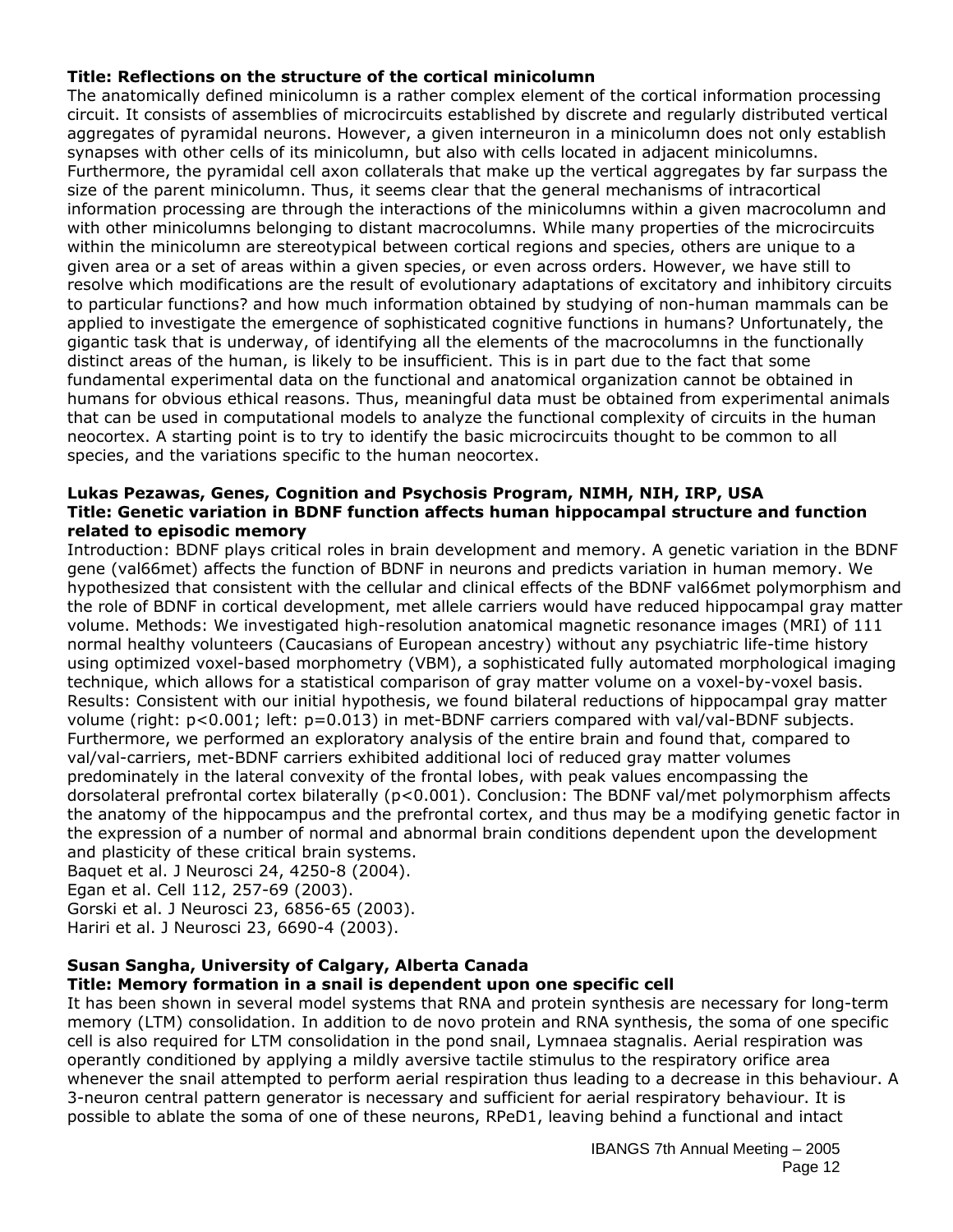neurite where local protein synthesis can occur. Successful RPeD1 soma ablation does not block the occurrence of aerial respiratory behaviour, as the remaining functional primary neurite is competent to mediate this behaviour. We show here that the soma of RPeD1 is necessary for LTM formation. Once a memory has been consolidated into LTM it is resistant to disruption. However, if a memory is to be reactivated at a later time point it is thought to be transferred to an active and labile state. This memory is now vulnerable to disruption until it can be "reconsolidated" and transferred back to an inactive and resistant state. Here we show that reconsolidation also requires the presence of RPeD1 as well as protein and RNA synthesis. Does the memory still require these steps when it has been reactivated several times? Is it possible that a reactivated memory becomes resistant to disruption? We demonstrate that upon several memory reactivations a memory first becomes RNA synthesis and RPeD1 independent and then protein synthesis independent. These results may help explain why well-rehearsed memories are harder to forget than newer less-rehearsed memories.

This work was supported by the Natural Sciences and Engineering Research Council of Canada and the Canadian Institutes of Health Research.

#### **Sabrina Davis, CNRS, Université Paris Sud, Paris, France**

#### **Title: MAP kinase signaling cascade and consolidation and reconsolidation of memory**

Activation of the ERK/MAP kinase signalling cascade leads to the translocation of ERK from the cytosol to the nucleus where, via the transcription factors Elk-1 and CREB it activates immediate early genes(IEGs), such as zif268. It is well accepted that IEG's transcriptional activation is an early mechanism for triggering late genetic events that underlie the stabilisation of long-term synaptic plasticity and memory consolidation. Studies using mutant mice or pharmacological inhibition of ERK, CREB and zif268 show that disruption of this part of the pathway that links phosphorylation of ERK with triggering the activation of zif268, results in decremental synaptic plasticity and deficits in the long-term consolidation of memory. More recently with the rejuvenation of the concept of memory reconsolidation after retrieval, evidence is beginning to emerge to suggest this pathway may also be activated during the reactivation of already consolidated memories and is required for their reconsolidation. In this brief presentation, I will review the evidence supporting the necessary role of this part of the ERK/MAP kinase pathway in consolidation and reconsolidation of memories.

#### **Oliver Stork, Institute of Physiology, Otto-von-Guericke University Magdeburg, Germany Title: Molecular mechanisms of fear memory consolidation**

The amygdala mediates effects of emotional relevance on information storage in other brain areas and itself comprises a site of neural plasticity during fear memory formation. We investigated the molecular mechanisms of fear memory formation using Pavlovian fear conditioning, a leading aversive learning paradigm that is critically dependent on the structural and functional integrity of the amygdala. Key molecules were identified of structural reorganisation and changes in neuronal connectivity in this brain area, including cell adhesion molecules, cytoskeleton elements and members of the ubiquitin / proteasome pathway. Expression of the novel serine/threonine kinase Ndr2 was specifically increased in the amygdala during consolidation of fear memory. Molecular and cellular characteristics of Ndr2 were determined in vitro and in cell culture and suggest a role as a modulator of actin filament dynamics in cell adhesion and neurite outgrowth. Ndr2 likely mediates Ca++ signals towards the actin cytoskeleton during spinogenesis and synapse formation, thereby closely interacting with small GTPases of the Rho family. Our studies demonstrate mechanisms related to a structural reorganisation of amygdala neurons, which should contribute to the increased neural activity and synchronisation in the amygdalo-hippocampal system of fear conditioned mice.

Supported by the Deutsche Forschungsgemeinschaft (SFB426) and the Academy and Science Programme of the State Sachsonia-Anhalt.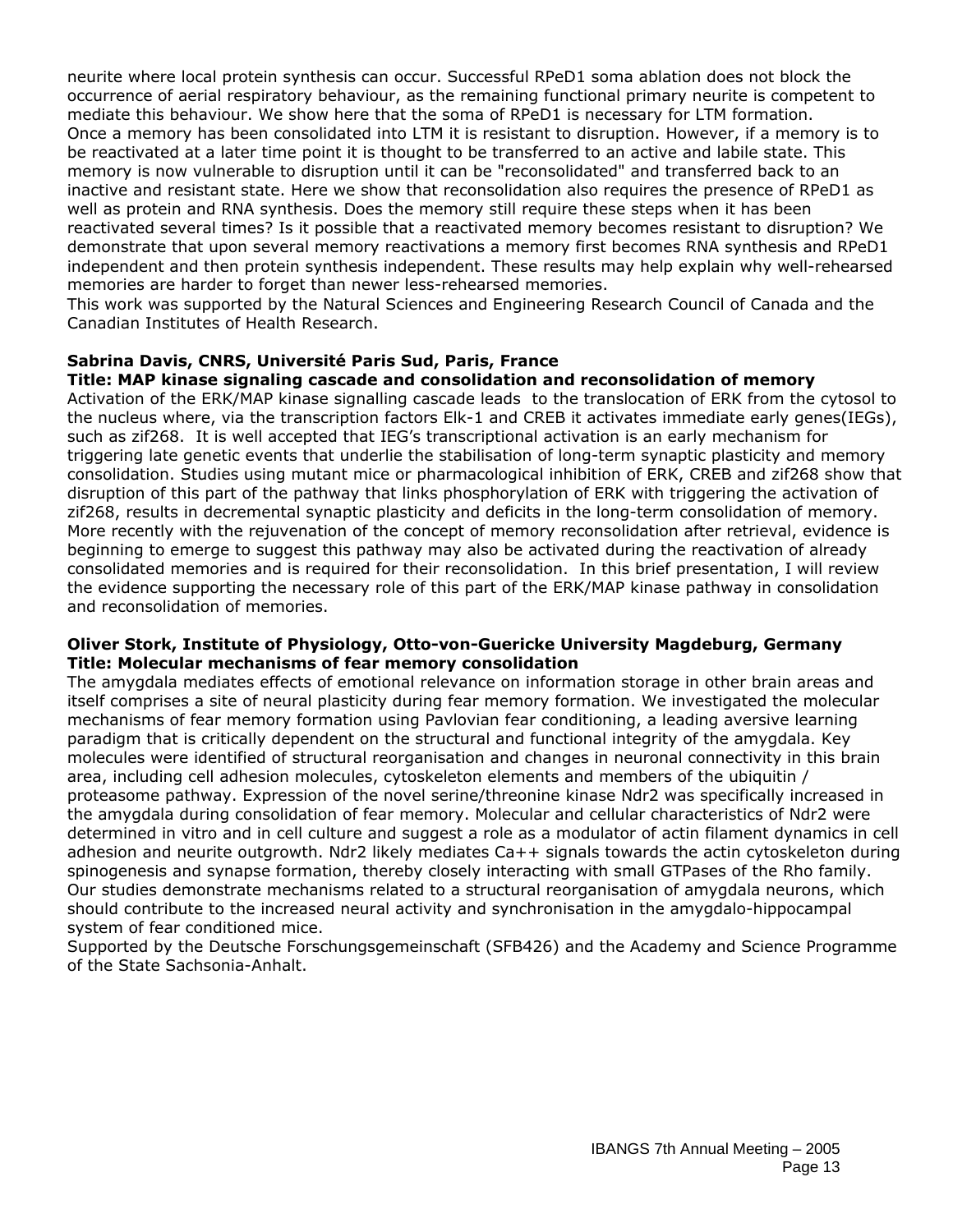# **Paper Session Abstracts**

#### **Behavioural alterations precede amyloid pathology in TgCRND8 Alzheimer mice. O Ambrée1, N Görtz1, K Keyvani2, R Palme3, W Paulus2, C Touma1, N Sachser1**

Besides cognitive decline, non-cognitive behavioural symptoms are a major burden for people suffering from Alzheimer's disease (AD), as well as for their relatives and care-givers. The symptoms such as restlessness, sleep disturbances, wandering and agitation are categorised in the "Behavioural and Psychological Symptoms of Dementia" (BPSD), and are in fact the primary reason for institutionalisation of Alzheimer patients. Studies using animal models of AD only rarely focus on behavioural aspects other than learning tasks and other standard tests in unfamiliar environments. For that reason, the goal of this study was to investigate the spontaneous home cage behaviour of transgenic and wildtype animals of an APP-transgenic murine model of AD (TgCRND8) in order to look for possible analogies to BPSD. At 30, 60, 90 and 120 days of age, behaviour was analysed with respect to 24h activity patterns and stereotypic behaviour. Simultaneously, corticosterone metabolites (CM) were monitored from fecal samples. Transgenic and wildtype animals differed significantly with respect to activity patterns at all test days. Additionally, transgenic mice also clearly displayed more stereotypic behaviour than wildtypes, which correlated significantly at 90 and 120 days of age with elevated CM concentrations. Activity patterns in TgCRND8 mice resemble the altered rhythms of activity in AD patients. Stereotypic behaviours and noncognitive behavioural symptoms of human AD may share the same neural mechanisms. It is likely that analogies to BPSD are found in APP-overexpressing TgCRND8 mice. Remarkably, these behavioural alterations are observed before amyloid pathology in this model usually appears (around 90 days of age). 1Department of Behavioural Biology, University of Münster, Germany. 2Institute of Neuropathology, University Hospital Münster, Germany. 3Institute of Biochemistry, University of Veterinary Medicine Vienna, Austria.

#### **Williams Syndrome: use of murine models as a tool to dissect cognitive and physical phenotypes.**

#### **V Campuzano, S Pezzi, J Lucena, C Carreiro, E Aso, MC Valero, I Barthelemi, JL Barbero, LA Pérez-Jurado**

Williams-Beuren syndrome (WBS) is a developmental disorder occurring in  $\sim$ 1/20000 live births, caused by the heterozygous deletion of  $\sim$ 1.5Mb on chromosome 7g11.23. The commonly deleted region encompasses 26-28 genes flanked by segmental duplications that predispose to the mutational mechanism in humans. The only phenotype unambiguously associated with deletion of a gene is supravalvular aortic stenosis and the elastin gene. However, detailed deletion mapping on atypical patients with smaller deletion has identified two genes (GTF2IRD1 and GTF2I), encoding members of a novel family of transcription factors, that are strong candidates for the main aspects of the cognitive phenotype. To investigate the putative role of the general transcription factor gene GTF2I, in the development of the cognitive phenotype we have used gene targeting in mice. In our model, the deletion of exon 2 of Gtf2i containing the start codon, abrogates to the translation of a modified TFII-I protein lacking the first 90 aminoacids. Previous in vitro studies have demonstrated that this mutated form is unable to bind DNA and does not activate transcription. Mutant mice are viable and display some craniofacial anomalies and mild postnatal growth retardation, obvious in the homozygous state. We are currently characterizing the neurocognitive and physical phenotype of these mutant mice. Dpto. Ciencias Experimentales y de la Salud. Universidad Pompeu-Fabra. Barcelona. Spain.

#### **Anxious temperament mediates linkage of GABRA2 and GAL haplotypes to alcoholism. M-A Enoch, I Belfer, LS Schwartz, H Hipp, B Albaugh, M Virkkunen, MB Max, D Goldman**

GABAA receptor activation mediates many behavioral effects of ethanol and benzodiazepines. The GABAAa2 gene (GABRA2) modulates anxiety and response to stress and has recently been linked with alcoholism. Animal studies have implicated the neuropeptide galanin in alcohol abuse and anxiety. The aim of our study was to investigate GABRA2 and GAL haplotype-based associations with alcoholism and anxious temperament in two diverse population isolates. DSM-III-R lifetime diagnoses were determined in 331 Plains American Indian men and women and 514 Finnish Caucasian men. TPQ harm avoidance (HA), a dimensional measure of anxiety, was obtained. Haplotype-based analyses of 9 GABRA2 SNPs identified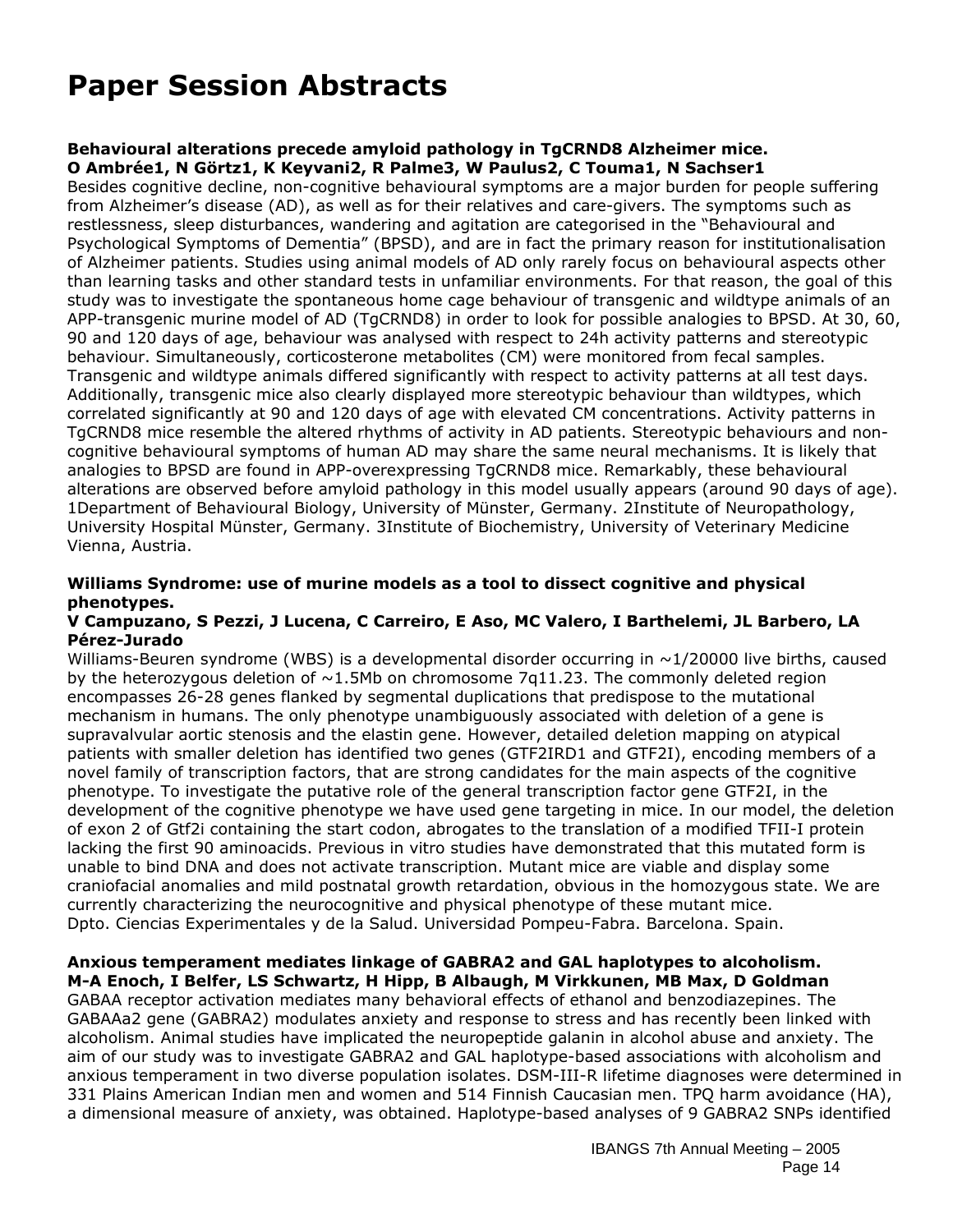2 haplotype blocks. Two complementary haplotypes in block 2 accounted for 89-92% of haplotype diversity. Genotyping of 5 GAL SNPs identified a single haplotype block with 5 common haplotypes. Alcoholics had higher HA than non-alcoholics ( $P < 0.005$ ). In both populations of men only, the more abundant GABRA2 block 2 haplotype was associated with high HA alcoholics ( $>$  or = mean HA of population), the less abundant haplotype was associated with low HA alcoholics (< mean HA of population), and non-alcoholics were intermediate ( $p < 0.05$ ). The Finnish men showed GAL haplotype (p  $= 0.001$ ) and diplotype (p  $= 0.002$ ) associations with alcoholism. Distribution of the 5 common GAL haplotypes (p < 0.0001) and diplotypes (p < 0.0001) differed between high HA alcoholics, low HA alcoholics and non-alcoholics. Similar results were observed in the Plains Indian men but not in the women. Anxiety may mediate linkage of GABRA2 and GAL haplotypes with alcoholism in men. Male alcoholics with high and low dimensional anxiety may be genetically distinct subtypes. Laboratory of Neurogenetics, NIAAA, NIH, Bethesda, MD 20892.

#### **Alpha 7 nicotinic receptor impairs working/episodic-like memory in the delayed matching-toplace (DMP) version of the Morris water maze in mice.**

## **C Fernandes1, E Hoyle1, E Dempster1,2, LC Schalkwyk1, D Collier1,2**

Patients with schizophrenia exhibit deficits in a range of cognitive functions, particularly working and episodic memory, which are thought to be core features of the disorder. Memory dysfunction in schizophrenia is familial and a promising endophenotype for genetic studies. Both human and animal work suggest a role for the neural nicotinic receptor in cognition, and studies implicate the alpha-7 subunit of the nicotinic receptor in schizophrenia. Consequently, we tested mice lacking the α7 nicotinic receptor (B6.129S7-*Chrna7tm1Bay*/J) in the delayed matching to place task (DMP) of the Morris water maze, a measure of working /episodic memory akin to human episodic memory. A significant impairment in the α7 knockout mice was observed in DMP task (GENOTYPE X TRIAL interaction F[2,26]=2.2, p=0.05). This suggests a role for the alpha-7 subunit in working/episodic memory and supports a role for the  $\alpha$ 7 neural nicotinic acid receptor, CHRNA7, in schizophrenia and its endophenotypes. 1) Social, Genetic and Developmental Psychiatry Centre and 2) Division of Psychological Medicine. Institute of Psychiatry, King's College London, UK.

#### **Increased anxiety in serotonin transporter knockout mice: interaction with gene knockout of other transporters.**

## **FS Hall1, S Waters1, I Sora2, DL Murphy3, K-P Lesch4, GR Uhl1**

Gene knockout of the serotonin transporter (SERT) in mice increases behavioral measures of anxiety. These experiments were conducted to determine whether further gene deletions of the dopamine transporter (DAT) or the vesicular monoamine transporter 2 (VMAT2) would complement these changes that in SERT KO mice. Anxiety was assessed in double knockout mice produced by interbreeding of the single knockout strains using 2 tests of anxiety: an emergence test and a novelty test. Gene deletion of the DAT or VMAT2 alone had no effect on anxiety in any of these tests. Consistent with previous results deletion of SERT produced elevations in behavior indicative of anxiety in both tests. Combined DAT KO/SERT deletion, even a heterozygous DAT deletion, counteracted some effects produced by SERT deletion alone. Combined VMAT2 KO/SERT KO produced a similar, but not significant, trend, perhaps because the effect of the SERT KO alone was less pronounced in these mice. These data support the role of multiple genes in determining baseline anxiety, including both dopaminergic and serotonergic genes. Furthermore, they demonstrate the viability of this approach to examine gene-gene interactions important for the study of the polygenic nature of anxiety disorders and related co-morbid conditions. 1National Institute on Drug Abuse/NIH/DHHS USA, 2Tohoku University Japan, 3National Institute on Mental Health/NIH/DHHS USA, 4University of Wuerzburg Germany.

#### **Impaired associative learning in a mouse model of tauopathy. C Janus, D Westaway**

Transgenic mice expressing an FTPD-17 mutation P301L of tau were generated using a positionindependent prion cosmid. The TgTau(P301L)23027 mice recapitulate key features of the human pathology including neurofibrillary tangles (NFTs) in the frontal areas of the cerebrum, in the brainstem, and to lesser extent in the spinal cord. These features were accompanied by gliosis, granulovacuolar changes, spongiosis, neuronal loss and cerebral atrophy. Mutant forms of tau accumulating in the CNS of these Tg animals were found to be hyperphosphorylated, conformational altered, ubiquitinated and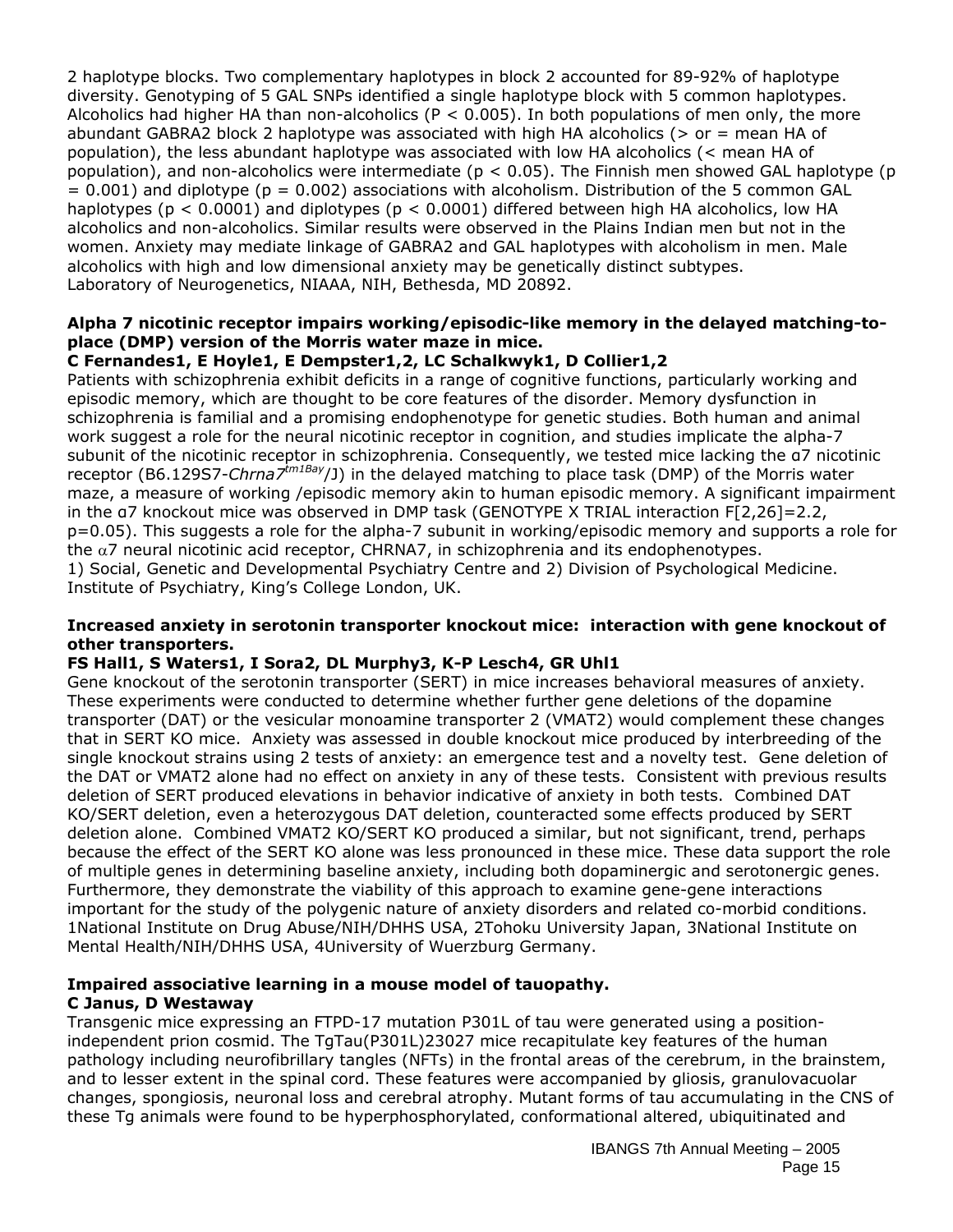sarkosyl-insoluble, with electron microscopy revealing twisted ribbon filaments. The TgTau(P301L)23027 did not show any physical developmental abnormalities nor deficiencies in reproductive behaviour. Their locomotor and exploratory activity were not compromised. Cognitive characterization of aged TgTau(P301L)23027 revealed no significant deterioration in their spatial reference learning and memory, including reversal of spatial learning, as evaluated in the Morris water maze. Interestingly, old TgTau(P301L)23027 showed a significant impairment in a cued (visible platform) version of the water maze. Moreover, these Tg mice were also impaired in the acquisition of taste aversion and showed a significantly accelerated extinction of taste aversion. Though expression of human tau was invariant between Tg animals, the levels of insoluble tau protein in the brain was highly variable and positively correlated with the impairment in the taste aversion and with the inferior performance in the cued water maze test. This remarkable deficiency in associative learning of the Tg mice may indicate either an extreme sensitivity to genetic background effects or the intervention of cryptic environmental variables, and offers a remarkable parallel to the phenotypic diversity of FTPD-17 itself. In conclusion, the association between tau pathology and cognitive behaviour in TgTau(P301L)23037 mouse model may present a unique opportunity to better understand the cascade of tau pathology and the role of modifiers in FTPD-17.

Mayo Clinic Jacksonville, USA and University of Toronto, Toronto, Canada.

## **Thalamic bursts and sensory gating in the mouse.**

#### **H-S Shin**

The knock-out mouse deficient in the alpha1G T-type channel, a dominant form of low-threshold calcium channels in the thalamocortical neurons, lacks low threshold calcium currents and thus low threshold burst firing in the thalamocortical neurons. This mouse presents a unique opportunity to examine the physiological role of thalamic burst firings in vivo. The mutant mouse reveals phenotypes that can be explained by impairment in thalamic sensory gating. The mouse is resistant to both drug-induced and spontaneous absence seizures (1, 2) which are characterized by a transient block of sensory relay by the thalamus. The mutant shows enhanced nociceptive behaviors toward chronic pains as a result of persistently increased pain signals passing through the thalamus to the cortex (3). The mouse shows sleep disturbances with abundant occurrence of brief awakenings, reminiscent of parasomnia in humans (4). These three different phenotypes reflect impaired sensory gating due to the lack of burst firing in the mutant thalamus. In addition, other behavioral aspect of the mutant mice that is similar to affective disorders in humans will be discussed in the context of impaired sensory gating. References: (1) Kim, D. et al. (2001) Neuron 31: 35-45; (2) Song, I. et al. (2004) J. Neuroscience, 24(22): 5249-5257; (3) Kim, D. et al. (2003) Science, 302:117-119; (4) Lee, J. et al. (2004) PNAS, USA, 101(52):18195-18199. National CRI Centre for Calcium & Learning, KIST, Seoul, Korea.

## **Hyperactivity and a reduced response to psychostimulants in the thyroid receptor ß PV knockin mice.**

#### **WB Siesser2, MP McDonald1,2,3**

The thyroid receptor ß PV knock-in (TRßPV KI) mice express a mutant TRß allele derived from a patient with the rare genetic disorder Resistance to Thyroid Hormone (RTH). Among other features, the majority of RTH patients meet the diagnostic criteria for Attention Deficit-Hyperactivity Disorder (ADHD). We have shown that the TRßPV KI mice are hyperactive in the open field after multiple sessions in the apparatus. We report herein that the TRßPV KI mice increase their locomotor activity during the course of a single session as opposed to the habituation observed in wild-type animals. Psychostimulants such as methylphenidate, amphetamine, and the dopamine-transporter-selective inhibitor GBR12909, which increase locomotor activity in wild-type littermates, had no effect or a reduced effect on the TRßPV KI mice. In addition, monoamine concentrations and transporter function were measured in the striatum, nucleus accumbens, and prefrontal cortex of the TRßPV KI mice. The finding of an altered response to psychostimulants in the TRßPV KI mice suggests changes in catecholamine function stemming from the mutant TRß allele. These changes in catecholamine function may be analogous to those that occur in children with ADHD.

1Department of Pharmacology, 2Program in Neuroscience, and 3John F. Kennedy Center for Research on Human Development, Vanderbilt University, Nashville, Tennessee, USA. This work was supported by NINDS (1R21NS043581-01A1), NICHD (5P30HD015052-23), and the Nicholas Hobbs Society.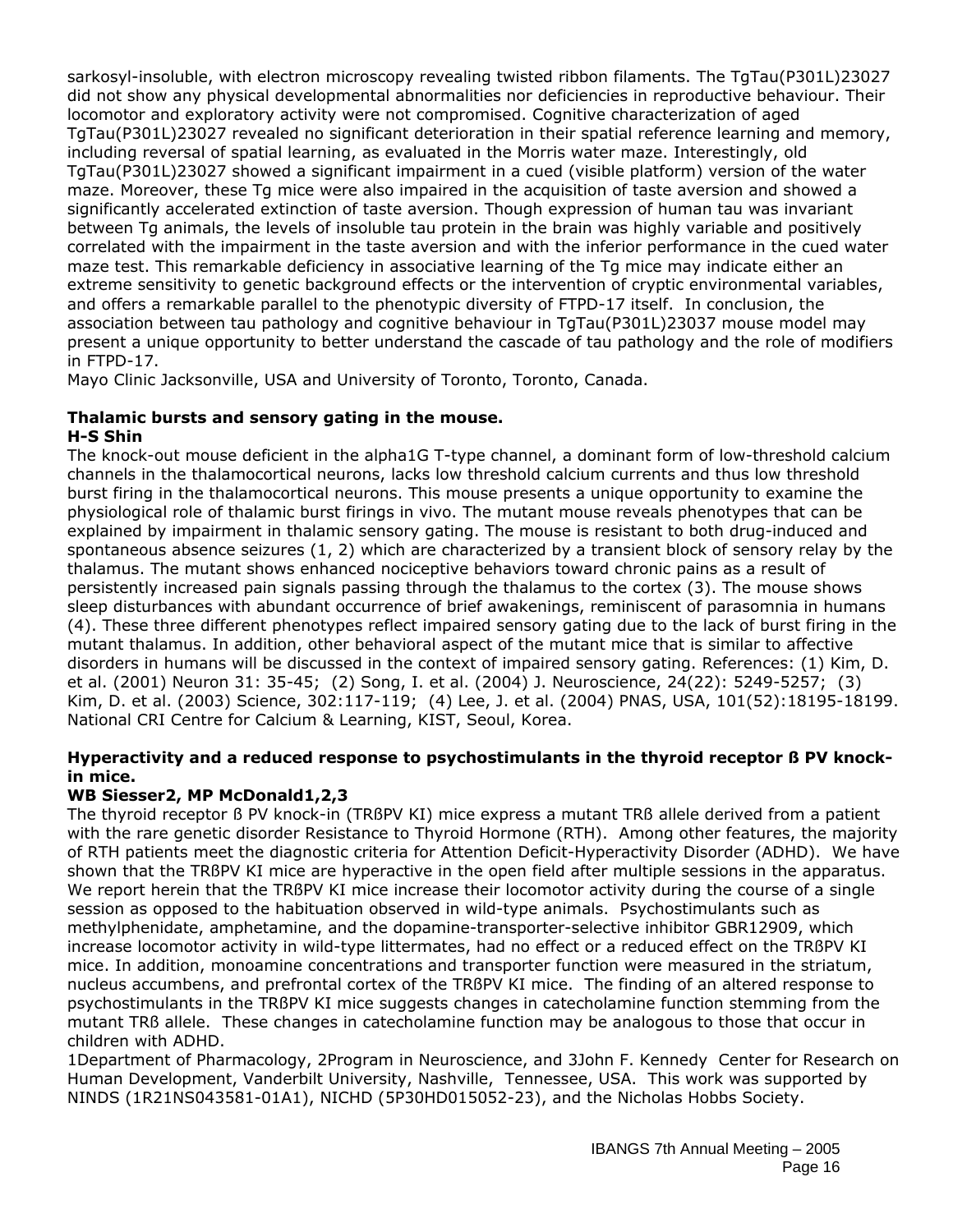# **Outstanding Young Investigator Abstracts**

## **Outstanding Young Investigator – Junior Faculty**

**Resistance to ethanol intoxication in mice lacking protein kinase C delta.** 

#### **D-S Choi, JK Deitchman, W-H Chou, VN Kharazia, RO Messing**

In vitro, chronic ethanol exposure increases the abundance of protein kinase C delta (PKCd) and is involved in up-regulation of L-type calcium channels. We generated PKCd-null mice to investigate the role PKCd in responses to ethanol in vivo. PKCd-null mice displayed much less ethanol-induced rotarod ataxia, and decreased hypothermic and hypnotic responses to ethanol compared with wild-type littermates. In contrast, ethanol consumption and preference were similar in both genotypes. Ethanol-induced motor incoordination is thought to involve ethanol actions at GABAA receptors, NMDA receptors and adenosine A1 receptors. Using drugs that act selectively at these three receptors, we found that PKCd-null mice are resistant only to some but not all GABAA receptor modulators. PKCd-null mice showed reduced rotarod ataxia when treated with pentobarbital, neurosteroids, or THIP when compared to wild-type mice. In contrast responses to the benzodiazepine flunitrazepam were similar in will type and PKCd-null mice. This pharmacology suggests that PKCd modulates d subunit-containing extrasynaptic GABAA receptors in motor control circuits.

Ernest Gallo Clinic and Research Center, Department of Neurology, University of California, San Francisco, Emeryville, California, 94608. This work was supported by funds provided by the State of California for medical research on alcohol and substance abuse through UC San Francisco and by AA013588 to R.O.M.

#### **Outstanding Young Investigator – Postdoctoral Fellow Identifying consistent and informative behaviours in mouse exploration tasks. MJ Galsworthy, R Madani, H-P Lipp, DP Wolfer**

Over the past 10 years, more than 4,000 transgenic and wildtype mice of various genetic backgrounds have been run in up to 5 exploration tasks in our lab (open field, light/dark box, null maze, emergence, object exploration). Procedures remained standard throughout and the complete data were meticulously kept in a huge database. In this meta-analysis, we employ the full database in combination with factor analysis, cross-arena reliability indices, and time-course analysis. This allows identification of which behaviours and time-points reveal maximal information content in terms of cross-arena traits or sensitivity to individual and group differences. We also demonstrate a factor-analytic exploration of crossarena traits free from confounding within-arena instrument covariance. Reliability analysis of >30 measures demonstrates substantial range in the consistencies of behaviour measures: Cumulative circling shows the highest inter-arena correlations at  $r=0.78$ , major exploration variables appear in the middle ranks, and at the low end are several ?ethological? micro-behaviors; scanning movements (r=0.12), vertical movements (r=0.05) and head dips/pokes (r=0.03). Analysis of between-group variance as a proportion of total variance also indicates when and within what measures the greatest genetic sensitivity lies. Conclusions centre on the use of psychometrics and quantitative genetics in discerning optimal behaviour measures and refining tasks.

Division of Neuroanatomy and Behavior, Department of Anatomy, University of Zurich, Switzerland. Supported by Swiss National Science Foundation and NCCR "Neural Plasticity and Repair".

#### **Outstanding Young Investigator – Graduate Student**

#### **Mice selectively bred for high and low acute locomotor response to methamphetamine do not differ in ethanol-induced stimulation, sensitization or metabolism.**

**HM Kamens1,2, S Burkhart-Kasch1,2, CS McKinnon1,2, N Li1,2, C Reed1,2, TJ Phillips1,2,3** Mice were selectively bred for high (HMACT) and low (LMACT) sensitivity to an acute injection of methamphetamine. The HMACT and LMACT line differed significantly in their acute locomotor response to methamphetamine in the first selected generation and continued to differ over the four generations of selection. These lines were used for gene mapping and to identify traits that share genetic influence with the selection trait. Some evidence suggests that there is a genetic correlation between the acute locomotor response to ethanol and methamphetamine. Therefore, we tested if the HMACT and LMACT lines differed in their acute locomotor response to ethanol as well as ethanol-induced sensitization and ethanol metabolism. The HMACT and LMACT lines did not differ in sensitivity to ethanol-induced stimulation or in rate of ethanol clearance. Both the HMACT and LMACT lines show locomotor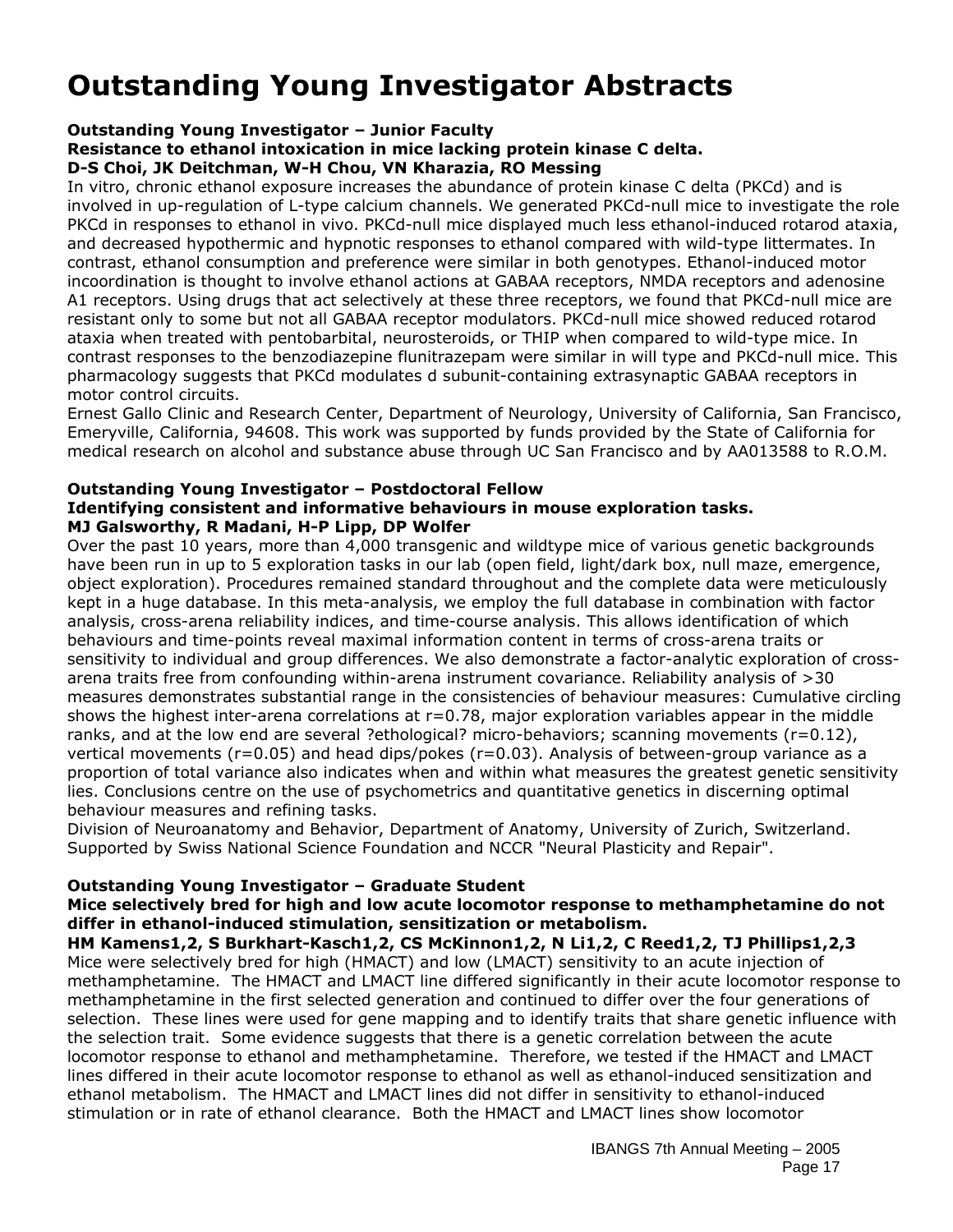sensitization to a 2 g/kg dose of ethanol, but the lines do not differ in magnitude of sensitization. These results suggest that common genes and neurochemical mechanisms do not underlie the acute locomotor response to methamphetamine and ethanol-induced locomotor stimulation, sensitization, or metabolism of ethanol.

1. Department of Behavioral Neuroscience, 2. Portland Alcohol Research Center, 3. VA Medical Center Research Service, Oregon Health & Science University, Portland, OR USA. Supported by: The Department of Veterans Affairs, NIDA RO1 DA10913, NIAAA P50 AA10760, and NIAAA Training Grant T32 AA07468.

#### **Outstanding Young Investigator – Graduate Student**

### **Serotonin N-acetyltransferase (Aanat) as a candidate gene for mouse baseline locomotor activity measured in the home cage.**

## **L Liu, MJ Parsons, C Fernandes, JL Paya-Cano, LC Schalkwyk**

As a quantitative trait, baseline locomotor activity is likely to be influenced by multiple genes with a strong interactive component. Activity levels of 254 male mice from 24 lines of the BXD recombinant inbred panel were measured in a home-cage task and in silico interval mapping was carried out using WebQTL (www.genenetwork.org). A chromosome 11 QTL was detected at 70cM which includes the Aanat gene. The AA-NAT enzyme is involved in melatonin synthesis which functions as a hormonal message for the circadian rhythm in mammals. C57BL/6J mice are known to be melatonin deficient due to a G?A point mutation in Aanat. However little was known about the genotype of this allele in most laboratory inbred mouse strains, although it is known that DBA/2J mice have low but detectable melatonin levels. Therefore, this point mutation in Aanat was genotyped across 48 inbred strains and a GG genotype was identified in DBA/2J, supporting the hypothesis that the segregation between C57BL/6J and DBA/2J strains at this allele could contribute to the baseline activity QTL detected at Chr11. Association between this mutation in Aanat and baseline activity was further explored using an outbred heterogeneous stock (HS) mice.

Social, Genetic and Developmental Psychiatry Centre, Institute of Psychiatry, King's College London, UK.

# **POSTER SESSION I Abstracts**

#### **Generalisation of conditioned fear in mice deficient for the neural cell adhesion molecule NCAM.**

## **A Albrecht, J Bergado, H-C Pape, O Stork**

In classical fear-conditioning animals learn quickly to associate a previously neutral sensory stimulus (CS+) like a tone with an aversive stimulus (US) such as foot shock. Although this paradigm is commonly used for studying processes of emotional memories, little is known about mechanisms underlying generalisation. Generalisation, describing a transfer of the conditioned response to neutral test stimuli (CS-) or to the training environment (context), occurs after intensive training with highly stressful US (overtraining). Using an auditory fear-conditioning paradigm we began to investigate molecular aspects of such generalisation in mice deficient for the neural cell adhesion molecule (NCAM-/- mice). NCAM is a glycoprotein of the immunoglobulin superfamily which plays important roles in both, CNS development and synaptic plasticity. NCAM- /- mice display deficits in emotional behaviour (increased aggression and anxiety) and memory formation, but pre-exposure to context and CS- could overcome previously observed deficits in cued and contextual fear conditioning. In our study we found a comparable increase of defensive behavior towards the CS- (intramodal generalisation) in overtrained NCAM-/- and NCAM  $+/+$ animals. However, while overtrained NCAM+/+ mice also increased their defensive response (risk assessment and freezing) to the conditioning context, their NCAM-/- littermates showed no such generalisation. In according with findings from previous studies indicating a stress-regulated NCAM-expression, our data suggest the critical involvement of NCAM-mediated cellular processes in stress-dependent modulation of emotional memory, in particular, its generalisation to contextual background information. This deficit was correlated with changes of synchronised network activities in the amygdalo-hippocampal pathway of fear conditioned NCAM-/- mice.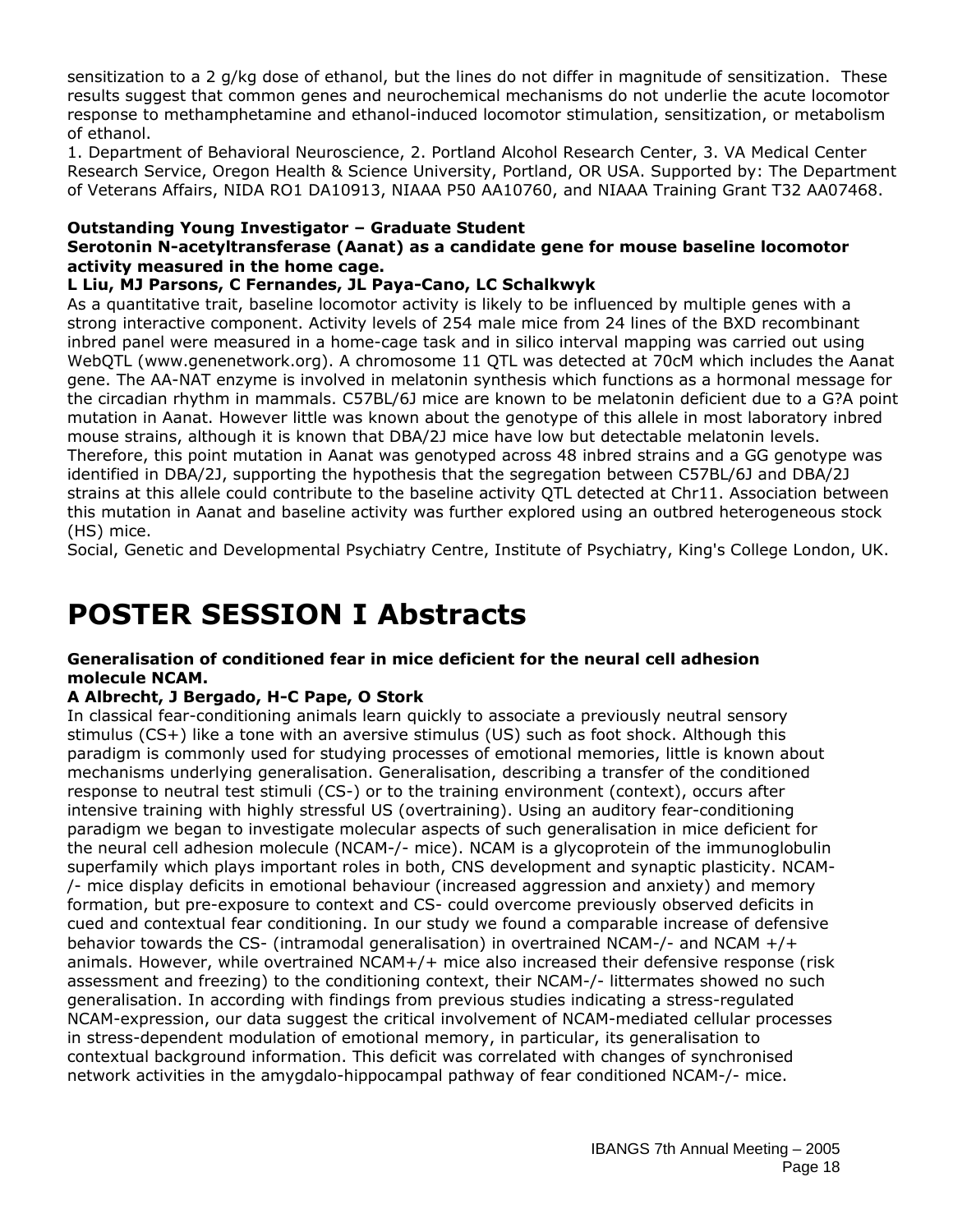Institut für Physiologie, Medizinische Fakultät, Otto-von-Guericke Universität Magdeburg, Leipziger Str. 44, D-39120 Magdeburg, Germany. Supported by Deutsche Forschungsgemeinschaft (SFB 426 TP B7; Leibniz-Programm).

## **Characterizing the phenotype of a transgenic mouse model overexpressing** β**4,** α**3 and**  α**5 nicotinic achetylcholine receptor subunits.**

#### **X Gallego, M Dierssen**

Nicotinic acetylcholine receptors (nAChRs), are members of a superfamily of ligand-gated ion channels that mediate fast signal transmission at synapses. The nAChRs are thought to be (hetero) pentamers composed of homologous subunits. Nictonic receptors have been related to anxiety responses, mainly those containing beta-4 subunits. The beta-4 subunit is included in a gene cluster, next to the alpha-3 and alpha-5 subunits located on human chromosome 15 in the region 15q24. Previous studies in humans suggested that segmental duplications of this chromosomal region could be involved in panic disorder. To explore the effect of the overexpression of these subunits in anxiety we generated a transgenic mouse model. Two founder mice overexpressing CHRNB4, CHRNA3 and CHRNA5 were produced after microinjection into fertilized B6SJL mouse oocytes, using a construct obtained by digestion of the BAC RP11- 335K5 (AC067863). Expression of the transgene was determined by RT-PCR analysis and the distribution pattern of the Chrnb4, Chrna3 and Chrna5 subunits was analyzed by immunohistochemistry. Transgenic mice were viable and showed no alterations in fertility, perinatal mortality or somatometric parameters. The phenotypic characterization using a battery of tests including sensorimotor and neurologic tests showed no differences in sensory or neurological parameters. Activity and anxiety-related behavior tests, such as the Open Field, Plus-Maze and Fear Conditioning are in progress.

Laboratory of Neurobehavioral Analysis of Genetically Modified Mice, Genes and Disease Program, Genomic Regulation Center (CRG), Barcelona, Spain. Supported by a grant of Fundació La Marató TV3.

#### **Understanding the pathogenetic mechanisms of Panic Disorder: consequences of NTRK3 overexpression on fear circuit.**

#### **I Sahun, M Dierssen**

It has been suggested that neurotrophic factors may participate in the pathophysiology of anxiety disorders. The neurotrophin type 3-receptor (NTRK3) is expressed in the locus coeruleus (LC) and its ligand, NT-3, has a role as a survival factor for noradrenergic neurons. The main symptom of persons with anxiety/panic disorders is their inability to correctly identify the fear-related information that may depend on altered responsiveness of fear circuits and inappropriate hyperresponsiveness of the NA system is observed in panic disorder (PD) patients. In a first series of experiments we performed a detailed neuromorphometrical analysis of the amygdala and hippocampus by means of stereological techniques. We showed a tendency to an increased cellular density in all hippocampal subregions in TgNTRK3 and a significant increa! se in the density and number of cells of the basolateral amygdala, along with a tendency to increase its volume. To analyze the possible functional consequences of these structural modifications, we used neurobehavioral paradigms like the Fear Conditioning (FC) and Morris Water Maze (MWM). We showed an increased sensitivity to context and non-context FC in TgNTRK3 24 hours after training and 1 week after the first test. Nevertheless, in the hippocampal-dependent MWM task, no differences were shown in escape latencies across acquisition sessions between genotypes. We propose that the hypersensitive fear system in PD depends on hypertrophy of key regions of the fear circuit, as the basolateral amygdala that significantly disrupts the formation of emotional memories. This increase in emotional memory-efficacy may depend on an increased release of norepinephrine from LC evoked by the foot-shock during the training phase of FC. The results suggest the involvement of NTRK3 in anxiety leading to a neurotrophic hypothesis for the pathogenesis of PD.

Neurobehavioural Analysis of Genetically Modified Mice. Genes and Disease Program, Genomic Regulation Center (CRG), Barcelona, Spain. This work was supported by SAF2001-1231 and DURSI (Generalitat de Catalunya).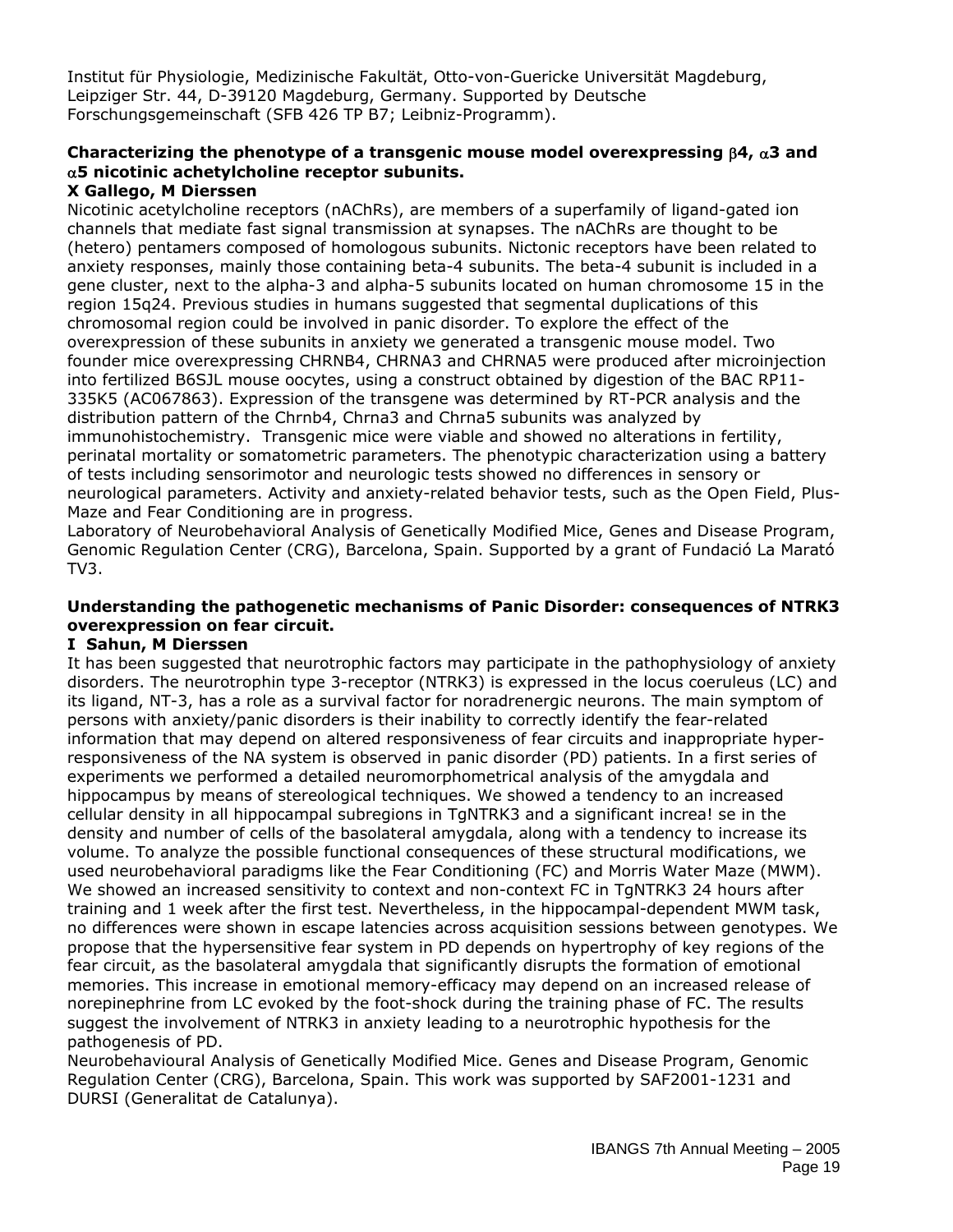#### **Somatostatin is involved in contextual fear memory formation. C Stoppel1, O Stork1, H-C Pape1,2**

Somatostatin (SOM) has been shown to be involved in aversive learning and other memory tasks. However, the role of SOM in fear conditioning has not been elucidated so far. In this study we investigated the effects of genetically and pharmacological induced SOM deficiency onto cued and contextual fear conditioning in mice. After conditioning to an auditory cue (CS+) SOM null mutants (SOM-/- mice) were scored for freezing onto background-context, CS+ and an unconditioned tone (CS-). SOM-/- mice displayed selectively decreased freezing to backgroundcontext, while no differences in response to CS+ and CS- could be observed. To further investigate the involvement of SOM in fear memory formation, foreground contextual fear conditioning was performed. As in cued fear conditioning freezing to the context was reduced in SOM-/- mice. To test whether the observations in SOM-/- mice are due to acute involvement of SOM in fear memory formation rather than to developmental deficits, pharmacological depletion of SOM was performed by intraperitoneal infusion of cysteamine (50 or 150 mg/kg). On one hand, application 4h pre-training led to specifically decreased freezing to background-context, thus phenocopying the null mutant phenotype. This effect was not observed upon injection to SOM-/- mice. On the other hand, cysteamine infusion 10min post-training led to a generalised fear-response to context, CS+ and CS- in C57Bl6 mice and SOM-/- mice, too. Therefore this finding is supposed to be rather unspecific and not dependent upon somatostatinergic mechanisms. Together, our results indicate that SOM plays a critical role in memorising contextual information interconnected with a threatening experience.

1Institut für Physiologie, Otto-von-Guericke Universität Magdeburg, Germany. 2Institut für Physiologie I, Westfälische Wilhelms-Universität Münster, Germany. Supported by the Deutsche Forschungsgemeinschaft (SFB426 TP B7; Leibniz-Programm) and the Studienstiftung des Deutschen Volkes.

#### **Role of Dyrk1A in neuromotor development of CNS: implications in Downs Syndrome. G Arqué1, A Casanovas2, M Dierssen1**

Motor deficits neuromotor development delay are among the most frequent impairments in Downs syndrome (DS), but their neuropathological and molecular bases remain elusive. Here we investigate the motor profile of transgenic mice overexpressing Dyrk1A, TgDyrk1a, a candidate gene hypothesized to cause some of the neurological defects associated with DS. DYRK1A is expressed in the cerebellum and functionally related structures, most brainstem motor nuclei and spinal cord, supporting a role for Dyrk1A in the neural motor pathway involved in neuromotor development during the postnatal period and in controlling motor function in the adult. In previous studies we demonstrated a persistence of immature locomotor patterns, delayed walking activity and retarded general psychomotor development. Here we extended our previous neurodevelopmental screening in TgDyrk1A by using different neurological and behavioral tests. Our results support the notion of a specific motor alteration that impedes the correct performance of coordination/postural adjustment tests. Anxiety-like behavior is detected thus confirming results in adult mice. We also studied the involvement of Dyrk1A in the development of motor cholinergic nuclei in the spinal cord (specially in the ventral horn). Transitory Dyrk1A immunostaining was observed in neurons of reticular formation at PD7 whereas at later stages this pattern was shifted to cholinergic (ChAT positive) neurons in the facial nucleus. The characterization of this Dyrk1A positive population in the reticular formation demonstrated that GABAergic neurons were mainly coexpressing Dyrk1A. At P14 and in the adult Dyrk1A was observed in cholinegic neurons of the facial nucleus. In the ventral horn of the spinal cord expression of Dyrk1A in motoneurons started earlier ion development (PD10) and persisted through adulthood. We propose, that Dyrk1A may play a role in the development of the motor system with functional consequences arising from its overexpression.

1Down Syndrome Research Group, Genes and Disease Program, Genomic Regulation Center, Barcelona, Spain. 2Universitat de Lleida, Facultat de Medicina, Departament de Ciències Mèdiques Bàsiques, Unitat de Neurobiologia Cellular, Lleida. This work has been supported by Jerôme Lejeune Foundation.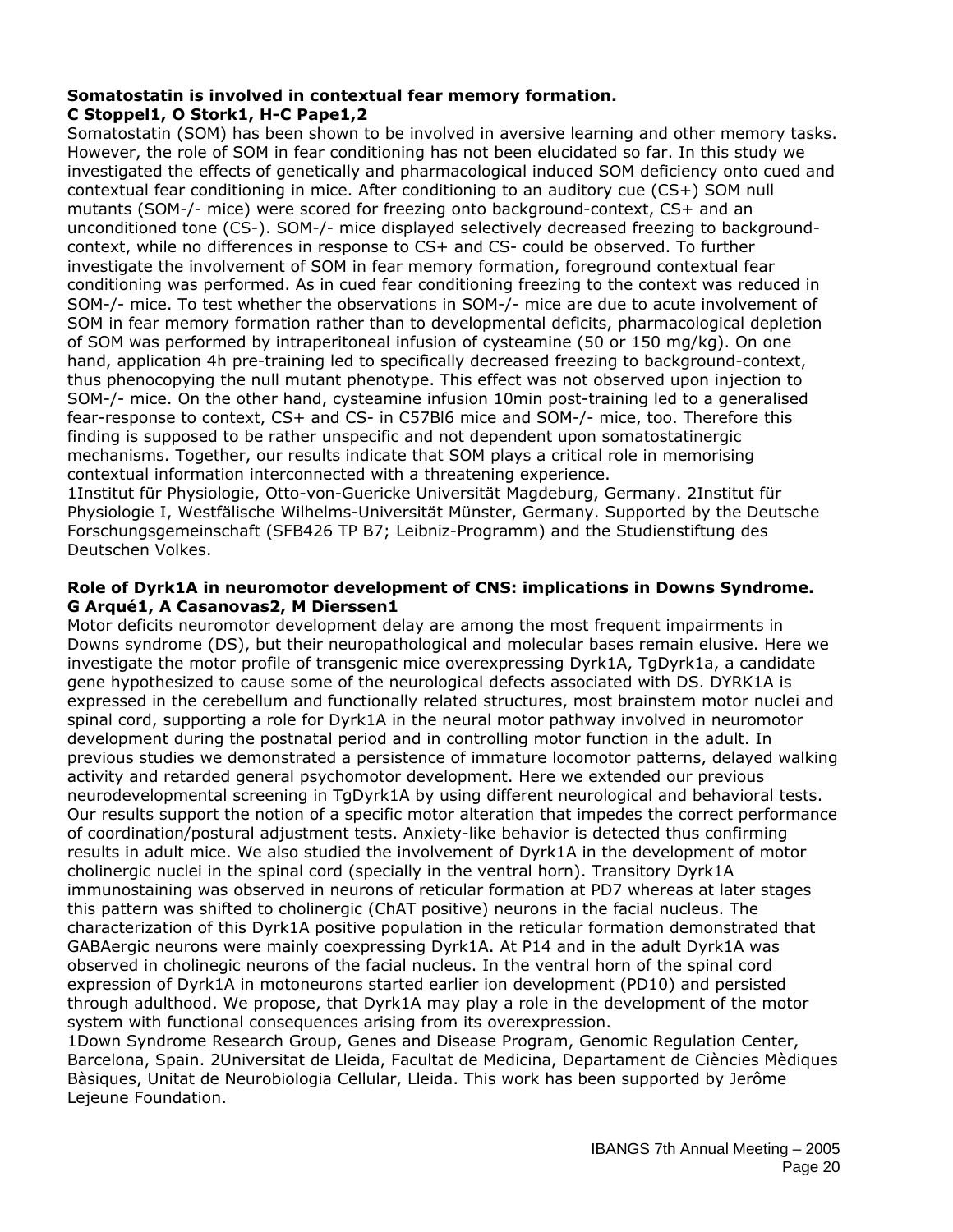#### **Protective effect of green tea on brain alterations in murine models overexpressing dyrk1a.**

**C Chabert1, C Sébrié2, M Arbones3, E Verger1, A Ledru1, E Paly1, B Gillet2, JM Delabar1** A transgenic mouse containing a 500kb human YAC clone (152F7) (Smith et al.) was constructed to model the overexpression of genes from the Down syndrome chromosomal region-1 on HSA21. This model presents two interesting phenotypic modifications: a learning and motor impairment and a volumic increase of some parts of the brain with a more pronounced effect on the thalamichypothalamic region as evidenced through MRI experiments. The transgenomic fragment contains five genes among which is dyrk1a, a serine threonine kinase, ortholog of drosophila minibrain. QPCR experiments have shown that the transgene is present in one copy and induces a 1.5 increase of the expression level of dyrk1a in the cerebrum. Crossing of tg152F7 with dyrk1a  $(+/-)$ heterozygote produces four genotypes [wt, tg,  $(+/-)$ , tg  $(+/-)$ ], analysis of which shows that the brain phenotypes are strongly correlated to dyrk1a gene copy number and to dyrk1a expression level. As a consequence any drug acting upon dyrk1a level or dyrk1a activity should also act upon the phenotype. This kinase has been shown to be strongly inhibited in vitro by epigallocatechin gallate (EGCG) a major component of green tea (Bain et al). We have studied the effect of a green tea diet on the brain volumic increase of YAC transgenic animals as compared to wild type: green tea administered orally during gestation and postnatally can reverse brain phenotypic changes induced by dyrk1a overexpression.

University of Paris 7, Paris, France.

#### **The cerebral cortex in Down syndrome murine models. M Dierssen, R Benavides-Piccione, I Ballesteros-Yáñez, MM de Lagrán, X Estivill, J DeFelipe, GN Elston**

Down syndrome results in neuropathological alteration of cerebral cortex anatomy. However, the pathogenetic background of cortical irregularities is presently not known. The dual-specificity tyrosine-regulated kinase DYRK1A gene maps to the chromosomal segment HSA21q22.2 in the Down syndrome critical region (DSCR), and is believed to be involved in some neurological deficits of DS. It has been demonstrated previously that Dyrk1A has dosage-dependent effects on cognition and behavior. In the present work we analysed the microstructure of cortical circuitry in Dyrk1A murine models and control littermates by intracellular injection of Lucifer Yellow in neurons in fixed cortical tissue. We found that pyramidal cells in Dyrk1A mice were considerably smaller, less branched and less spinous than those sampled from control littermates. These results suggest that Dyrk1A is involved in the determination of the size and complexity of pyramidal cells, and thus, in their capability to integrate information. Program in Genes and Disease, Genomic Regulation Center, 08003 Barcelona, Spain - Cajal

Institute, 28002 Madrid, Spain.

#### **Dopaminergic system is altered in a murine model with haploinsufficiency of Dyrk1A. M Martinez de Lagran1, A Bortolozzi2; G Arqué1, F Artigas2, M Dierssen1**

Dyrk1A has been considered a good candidate gene for the Down syndrome (DS) phenotypic abnormalities due to its localization in the DS critical region of human chromosome 21 and its involvement in central nervous system development. To study the in vivo function of Dyrk1A, we have characterized mice with loss of function of Dyrk1A. Since the null mutants died during midgestation, we used heterozygous mice (Dyrk1A+/-). Dyrk1A+/- mice show a hypodopaminergic phenotype characterized by hypoactivity in the wheel running test and an aggravation of motor alterations at advanced ages. Dyrk1A  $+/-$  mice are less sensitive to the cataleptic effect of dopaminergic D1 and D2 antagonists in the bar test. Moreover, the amphetamine-induced release of dopamine in the striatum was lower in Dyrk1a+/- than in control mice, as assessed by microdialysis in freely moving mice. This result was confirmed by in vivo PET studies in which the incorporation of 18-FDG was lower in Dyrk1A+/- mice after amphetamine injection. In the substantia nigra, stereological methods revealed an increased dopamine neuronal density but a reduced volume and total cell number in Dyrk1A+/-, compared with control mice. Our data support the hypothesis that Dyrk1A may participate in the DS motor phenotype through an alteration of the dopaminergic system.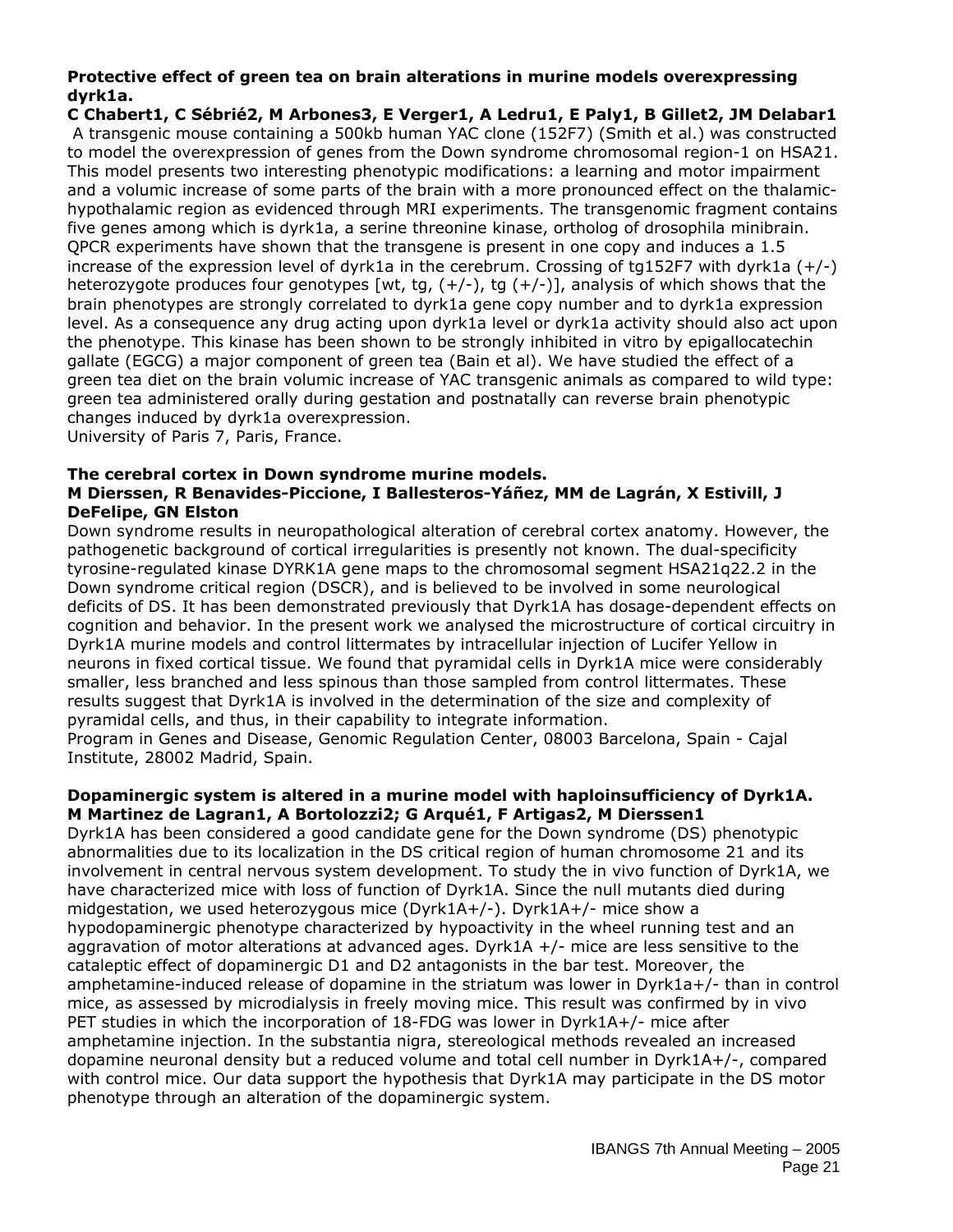1Genes and Disease Program, Genomic Regulation Center, Barcelona, Spain. 2Department of Neurochemistry, Institut d'Investigacions Biomediques de Barcelona, Consejo Superior de Investigaciones Cientificas (Institut d'Investigacions Biomediques August Pi i Sunyer), Barcelona, Spain. This work has been supported by Spanish Ministry of Science and Technology (SAF99- 0092-CO2-01 y 02, MML, SAF 2001-1231) and Fundación CIEN.

#### **Mouse models of Down syndrome trisomic for all human chromosome 21 syntenic regions.**

#### **Z Li1, P Szurek1, D Adams2, A Pao1, S Rivera3, S-I Matsui1, A Bradley2, J Roder4, E Yu1**

Down syndrome consists of a constellation of developmental abnormalities that occur in 1 of 800- 1000 live births. The underlying cause of this disorder is trisomy 21. Modeling Down syndrome in mice is feasible because of the syntenic conservation between human chromosome 21 and 3 genomic segments on mouse chromosomes 10, 16, and 17. The Ts65Dn strain is currently the best mouse model, and it is trisomic for about 14.2-Mb of the orthologous region on mouse chromosome 16. Functional annotation has indicated that the genes encoding components of several cellular pathways are located in different orthologous mouse chromosomal regions. Therefore, the ideal model should be trisomic for all three orthologous mouse genomic regions. To establish such a model, we have engineered a 2.5-Mb duplication in the orthologous region on mouse chromosome 10, (Ts10)1, by using Cre/loxP-mediated chromosome engineering. The endpoints of the duplication are located in positions that are immediately adjacent to the orthologous region. Ts(10)1 mice were viable and fertile. In order to assess the phenotypic impact of Ts(10)1, this strain is being crossed to Ts65Dn. Furthermore, 22.9-Mb and 1.2-Mb duplications in the orthologous regions of mouse chromosome 16 and 17, respectively, are being developed in our laboratory.

1Roswell Park Cancer Institute, Buffalo, NY; 2Sanger Institute, Hinxton, UK; 3Baylor College of Medicine, Houston, TX; 4University of Toronto, Toronto, Canada.

#### **Resistance to ß-amyloid aggregation and Aß-induced cell death in mice lacking GD3 synthase.**

#### **A Bernardo2, UB Olaghere-DaSilva2, AK Bruchey2, J Zhao1, the TMGC Neurohistology Team, MP McDonald1,2,3**

Studies in vesicle preparations have shown that gangliosides are necessary for ß-amyloid (Aß) binding and aggregation. In addition, the ganglioside GD3, which is increased in Alzheimer's disease, has been shown to be necessary for Aß-induced apoptosis. Knocking out the GD3 synthase (GD3S) gene effectively eliminates half of the major brain gangliosides, including GD3. Knockout mice lacking GD3S are viable, grossly normal, and have a normal lifespan. The present studies investigated the relationship between membrane gangliosides, Aß aggregation, and cell death, using mice null for GD3S. Primary neuronal and astrocyte cultures were established from 1-day-old mouse pups lacking GD3S, or wild-type controls. Aß binding was visualized using fluorescent-labeled antibodies to Aß after application of exogenous Aß 1-40. DNA damage was assessed using triphosphate-biotin nick end labeling (TUNEL) after 24-hr. incubation with Aß 1- 42. GD3S-/- mice and wild-type littermate controls were assessed on a battery of memory tests at young and old ages. In astrocytes from GD3S knockout mice, there was a gene-dosedependent reduction in exogenous Aß binding, with a greater than 50% reduction in homozygous knockout mice. Neurons from GD3S null mice were completely resistant to apoptosis after exposure to 10 µM Aß 1-42, a concentration that induced widespread cell death in wild-type neurons. Behavioral studies showed that GD3S-/- mice were normal on tests of locomotor activity, balance and coordination, anxiety, and memory. These results suggest that strategic reduction of gangliosides may be a novel therapeutic strategy to combat both the formation of amyloid plaques and the widespread cell death that afflicts Alzheimer's patients. 1Department of Pharmacology, 2Program in Neuroscience, and 3John F. Kennedy Center for Research on Human Development, Vanderbilt University, Nashville, Tennessee, USA. This work was supported by NIA (AG022439) and a VUMC Discovery grant.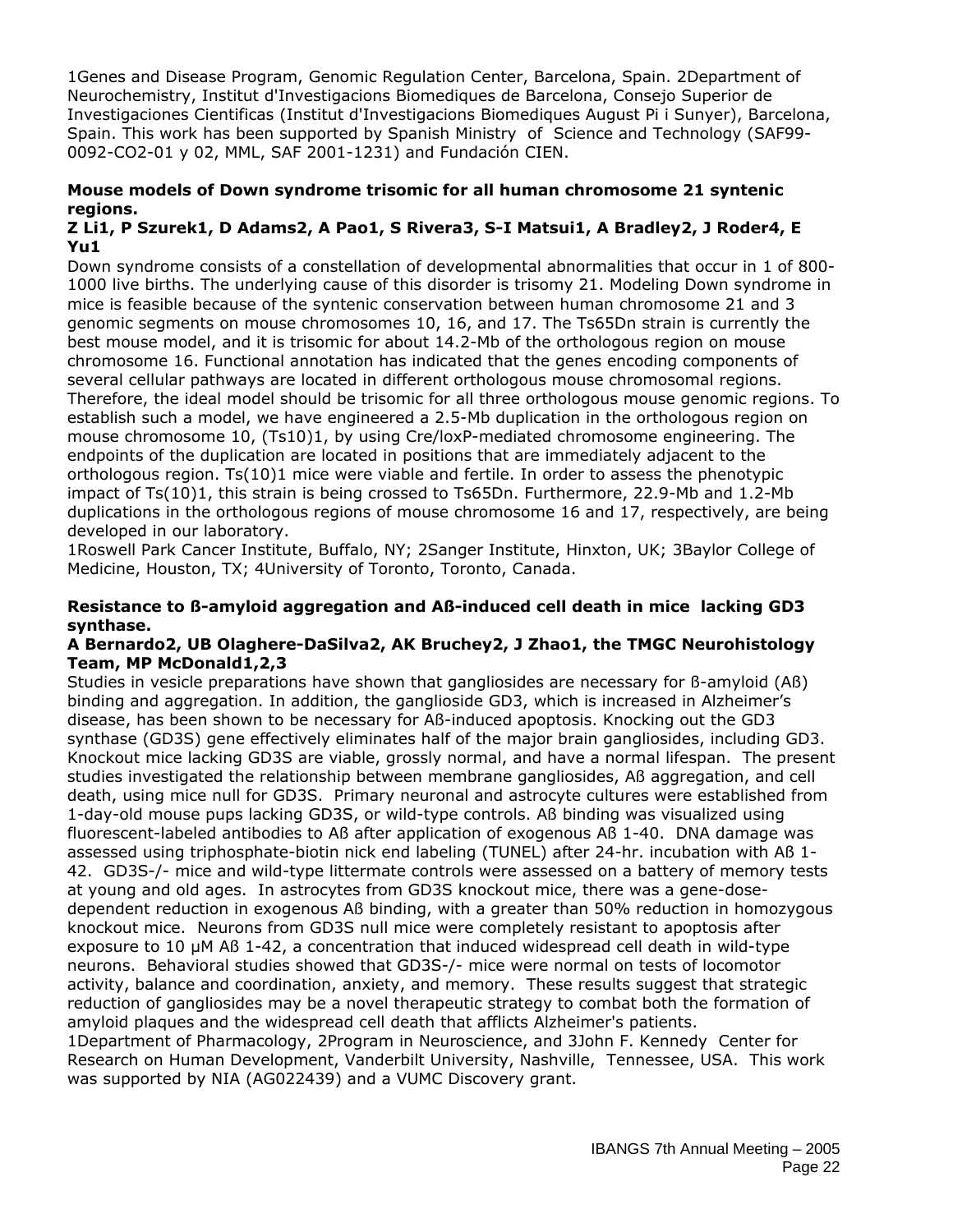## **PCP4 (PEP-19) : modelization of overexpression.**

#### **S Thomas, R Aflalo, F Mouton-Liger, N Creau\***

PCP4 belongs to a family of proteins involved in calcium transduction signals. It binds calmodulin as neuromodulin and neurogranin via an IQ motif, but it is not regulated by PKC. PCP4 has been shown to modulate calmodulin targets such as CaMKII (Johanson 2000) and nNOS, which are involved in the transduction of apoptotic signal and in neuronal plasticity. More recently, Putkey (2003) showed that PCP4 highly accelerates both the association and dissociation of calcium from calmodulin. The gene is localised on human chromosome 21 and on mouse chromosome 16. Its expression was first described post-natally and in adult in many brain regions with a neuronal pattern. Our work showed that *pcp4* is expressed very early in development in ectoderm and neuroectoderm comprising neural crest derived cells. Using immunohistochemistry with a specific antibody, we compared the mRNA and protein patterns, which, in the brain, show to be identical even for the relative levels. Its pre- and post-synaptic localisation in neurons was confirmed inside the hippocampus. To evaluate the direct consequences of its overexpression, which has been confirmed in partial ts16 models of human trisomy 21, we have constructed an animal model with a human transgene containing all its own regulatory sequences. The phenotypes of this model will be presented.

EA3508, Universite Denis Diderot, Paris, France. \* presenting author

#### **DSCR1(Adapt78) and calcipressin 1 inhibit calcineurin and induce Gsk-3: possible role in brain functions.**

#### **G Ermak, KJA Davies**

DSCR1(Adapt78) is a multiple stresses inducible gene. The DSCR1(Adapt78) protein, called calcipressin 1, binds to calcineurin, a serine/threonine phosphatase (PP2B), and inhibits it's activity 3-6. Here we demonstrate that calcipressin 1 also induces GSK-3, a kinase that can antogonize the action of calcineurin. Both calcineurin and GSK-3 have been demonstrated as a critical regulators of synaptic plasticity and process of learning and memory. They are key regulators of tau phosphorylation, and of NFATs (nuclear factors of activated T cells). Hyperphosphorylation of the tau protein can lead to neurodegeneration, such as that observed in Alzheimer disease. Inhibition of NFATs can lead to heart defects, skeletal muscle abnormalities and immune system deficiencies. Interestingly, all of these pathologies are observed in Down syndrome. Since we also find that DSCR1(Adapt78) is overexpessed in tissues affected by Alzheimer disease and Down syndrome, our data provide a possible mechanistic link between DSCR1(Adapt78) overexpression and the pathologies observed in these .

Ethel Percy Andrus Gerontology Center, and Division of Molecular & Computational Biology, The University of Southern California, Los Angeles, CA 90089-0191, USA.

#### **Spatial and non-spatial Barnes-maze learning in APP+PSEN1 double-transgenic and wild-type mice.**

#### **FEP Harrison1, RS Reiserer1, D Syverud1, MP McDonald1,2,3**

The Barnes maze is used to assess spatial learning in rodents and, because it does not involve swimming, is considered to be less stressful than the Morris water maze. The Barnes maze and water maze share two standard conditions; a spatially fixed escape position without proximate cues, and a spatially variable escape position associated with a proximate cue. The standard procedure involves training animals to locate the hidden, spatially fixed target before testing on the non-spatial cued-target condition. The cued target condition is used to evaluate non-spatial learning. In the current study we assessed the relative importance of spatial (extra-maze) and non-spatial (intra-maze) cues, as well as more general rule- and context-learning in the Barnes maze. In Experiment 1, we used a double transgenic mouse model of Alzheimer's disease (APP/PSEN1) to evaluate learning on the Barnes maze. Mutant and wild-type B6C3F1/J mice were trained for 5 consecutive days on both cued and non-cued conditions, in counterbalanced order. Transgenic mice showed a learning deficit only in the hidden target treatment, and only when that treatment was preceded by the cued version of the task. In Experiment 2, we trained wild-type mice on one of 4 experimental conditions for 5 consecutive days. In a hidden target constant position (HTCP) condition, the escape box location was always in the same place relative to distal room cues. In a cued target variable position (CTVP) condition an unambiguous cue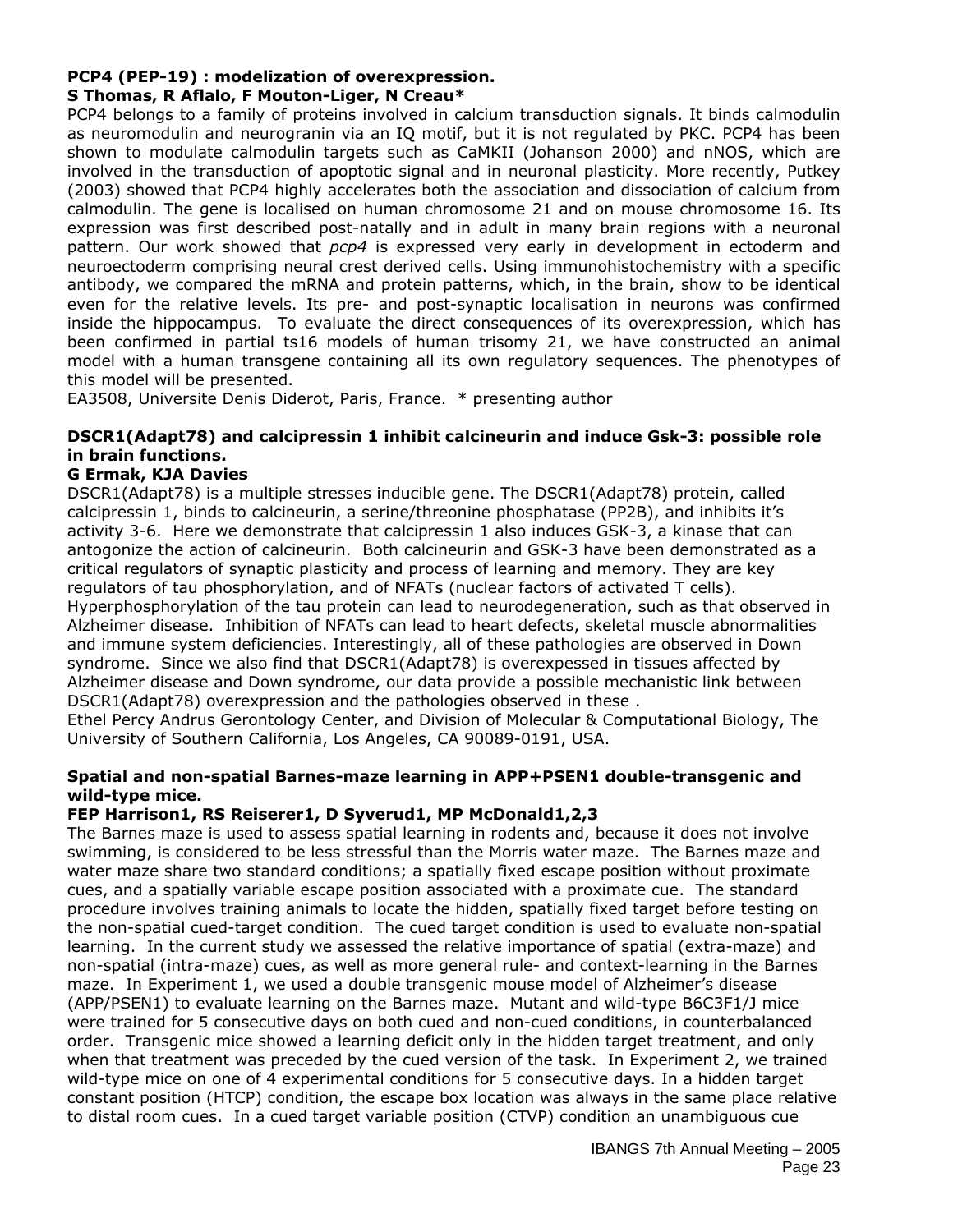marked the position of the escape hole. A cued target constant position (CTCP) condition and a hidden target variable position (HTVP) condition, in which the escape hole position was randomly varied between trials, were also included. Our results indicate that mice are able to locate the escape box and solve the Barnes maze regardless of the extra-maze (distal) and intra-maze (proximate) cues available to them, and that they use both spatial and non-spatial strategies with near equal proficiency and frequency by the end of training. We conclude that, although the Barnes maze clearly requires spatial skills, it can be solved efficiently using non-spatial strategies that depend more on context and rule learning than on learned spatial relationships. 1Department of Pharmacology, 2Program in Neuroscience, and 3John F. Kennedy Center for Research on Human Development, Vanderbilt University, Nashville, Tennessee, USA. This work was supported by NIA (AG022439) and a VUMC Discovery grant.

#### **Genetic dissection of autism-related social behavior in the mouse. JJ Nadler1, F Zou2, SS Moy3, JN Crawley3,4, DW Threadgill1, FA Wright2, TR Magnuson1**

Autism is a uniquely human disorder comprised of three major behavioral components: social deficits, repetitive/ritualistic behavior and communication abnormalities. There is a wide range of severity observed in autistic patients as well as the milder, non-clinical manifestation of the Broader Autism Phenotype (BAP) in family members. Just as humans can span the range of social interaction phenotypes, from autistic to BAP to reserved to outgoing, various inbred lines of mice exhibit a range of different behaviors and social preferences. We are correlating gene expression profiling with social behaviors of ten inbred strains in order to begin to dissect the complex genetics of autism. Social behaviors are being modeled by determining the preference of mice to spend time around and interact with novel mice. We observe that sociability varies from strain to strain, indicating a strong genetic component. In order to profile the expression of genes associated with autism-like behaviors, microarray analyses are being conducted on seven brain regions implicated in autism or social behavior. Data on strain-dependent gene expression will be presented. In this way, we hope to begin to dissect the complex genetics of social behaviors and autism.

Departments of 1Genetics and 2Biostatistics, 3North Carolina STAART Center for Autism Research, University of North Carolina School of Medicine, Chapel Hill, NC and 4Laboratory of Behavioral Neuroscience, Intramural Research Program, National Institute of Mental Health, Bethesda, MD.

## **The study of prevalent beta-thalassemia gene mutation in thalassemic patients of Khouzestan province, Southwest Iran.**

## **AR Samarbaf-Zadeh, J Mohammadi-Asl**

Beta-thalassemia is one of the most common inherited single gene disorders in Iran. More than two million carriers of beta-thalassemia are living in Iran. Since the Iranian population is a mixture of different ethnic groups, it was necessary to determine the frequency and distribution of mutation in the different parts of the country. For this purpose, we studied 200 affected patients who were residents of Khouzestan province, Iran. The technique we applied in this research was Reverse Dot Blot. We detected 78/4% beta-thalassemia mutations in the studied chromosomes. Codon 36/37 mutation was the predominant mutation found in our study (14/7%). IVS-I-110(14/2%), IVS-II-1(6/9%), Codon8(6/5%) and Codon5 (5/2%) were the other most common mutations respectively. In our study 21/6% of mutations were undiagnosed with reverse dot blot technique.

## **Sleep behavior in mice modeling Angelman syndrome.**

## **N Sarda, P Fort, J Wagstaff, D Colas**

Background: Angelman syndrome (AS) is characterized by neurodevelopmental impairment, electroencephalographic abnormalities and sleep disturbances, associated with functional deficit of UBE3A gene. Different mechanisms of UBE3A inactivation correlate with clinical phenotypes of varying severity. Methods: Ube3a-maternal deficient mice [Ube3a (m-/p+)] were generated in a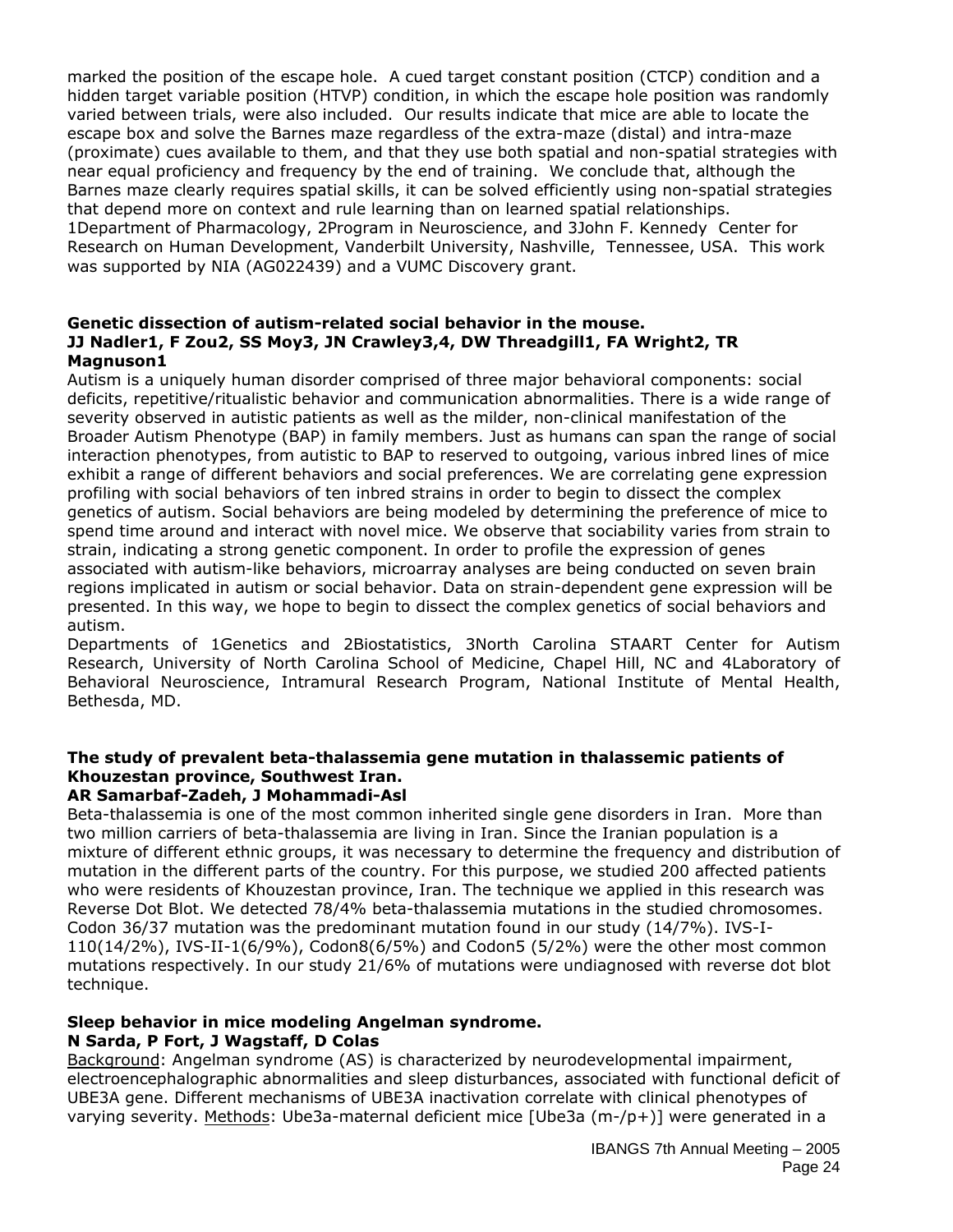C57Bl/6J background. This study compares changes occurring in cortical EEG and sleep-wake state architecture in adult Ube3a  $(m-[p+)]$  mice compared with age-matched Ube3a  $(m+[p+)]$ mice, under baseline conditions or after a 4h sleep deprivation (SD). Results: Ube3a m-/p+ mice exhibited: decreased slow wave sleep (SWS) amount at the expense of the waking state (W) at the dark/light transitions; increased SWS and W episode numbers; and drastic rapid eye movement sleep (REMS) deterioration over 24 h [amount: - 44 %; episode duration: - 46 %; episode number: -40%; theta peak frequency (TPF) acceleration: 7.6 Hz vs 7.0 Hz in control mice]. Characteristic discharges during W and SWS are also observed. Following recovery subsequent to SD, Ube3a m-/p+ mice exhibited no rebound in slow wave activity (SWA) (+89% in control mice) but a slight (20%) rebound in REMS amount. In spontaneous wakefulness, hippocampal and cortical c-fos and zif-268 expressions were up regulated. Conclusions: This first study opens a new path toward further insight into molecular mechanisms implicated in the communication of memory traces in relation with the sleep-related disturbances observed in AS subjects.

INSERM-EZUS-LYON1, EA 3737, Faculté de Medecine Rockefeller, Lyon, France.

#### **Impaired behavioral control and altered processing of spatial information in mice deficient for the X-chromosomal mental retardation gene Arhgef6.**

**DP Wolfer1, K Kuchenbecker2, L Prut1, F Neuhaeusser-Wespy1, K Kutsche2, H-P Lipp1** The ARHGEF6 gene (also known as alphaPIX or Cool-2), encodes a protein with homology to guanine nucleotide exchange factors (GEF) for Rho GTPases. Mutations in this gene have been recently identified in human patients with X-linked mental retardation (Kutsche et al. Nat Genet 26:247-250, 2000). We report the cognitive and behavioral characterization of male mice carrying a targeted deletion of Arhgef6. These mice are healthy and have normal appearance. They were evaluated in a water-maze place navigation task, in a spatial working memory procedure on the 8-arm radial maze, as well as in a set of tests assessing locomotor activity, anxiety, exploratory behavior and their reaction to novel stimuli. In the water maze, they produced navigation errors and showed spatial perseverance when required to adapt to a changed goal position. Their reaction to a novel stimulus within in a familiar environment was clearly disinhibited. Spatial reference and working memory as such, as well as day to day habituation to a novel arena were intact. We found no indication of altered basal activity, anxiety, or abnormal adaptation to stressful situations. Moreover, detailed analysis of locomotion and swim patterns did not reveal neurological deficits. In summary, Arhgef6 null mice displayed specific behavioral alterations suggesting deficient behavioral control and altered processing of spatial information. The behavioral profile of Arhgef6 null mice is reminiscent of phenotypic changes observed in other mouse models, with impaired function of the hippocampus and connected cortical regions. 1 Anatomisches Institut, Universität Zürich, Zürich, Switzerland; 2 Institut für Humangenetik, Universitätsklinikum Hamburg-Eppendorf, Hamburg, Germany. Supported by NCCR Neural Plasticity and Repair, Swiss National Science Foundation.

#### **Suppression of two major Fragile X Syndrome mouse model phenotypes by the mGluR5 antagonist MPEP.**

#### **QJ Yan, M Rammal, M Tranfaglia, RP Bauchwitz**

Fragile X Syndrome is the most common form of inherited mental retardation worldwide. A Fragile X mouse model, fmr1tm1Cgr, with a disruption in the X-linked Fmr1 gene, has three substantial deficits observed in several strains 1) sensitivity to audiogenic seizures (AGS), 2) tendency to spend significantly more time in the center of an open field, and 3) enlarged testes. Alterations in metabotropic glutamate receptor group I signaling were previously identified in the fmr1tm1Cgr mouse. In this study, we examined the effect of MPEP, an antagonist of the group I metabotropic glutamate receptor mGluR5, on audiogenic seizures and open field activity of fmr1tm1Cgr mice. Genetic analysis revealed synergistic reactions between fmr1tm1Cgr and inbred AGS alleles. In addition, AGS sensitivity due to the fmr1tm1Cgr allele was restricted during development. Examination of phenotypes combining mGluR5 inhibition and Fmr1 mutation indicated that absence of FMRP may affect mGluR5 signaling through indirect as well as direct pathways. All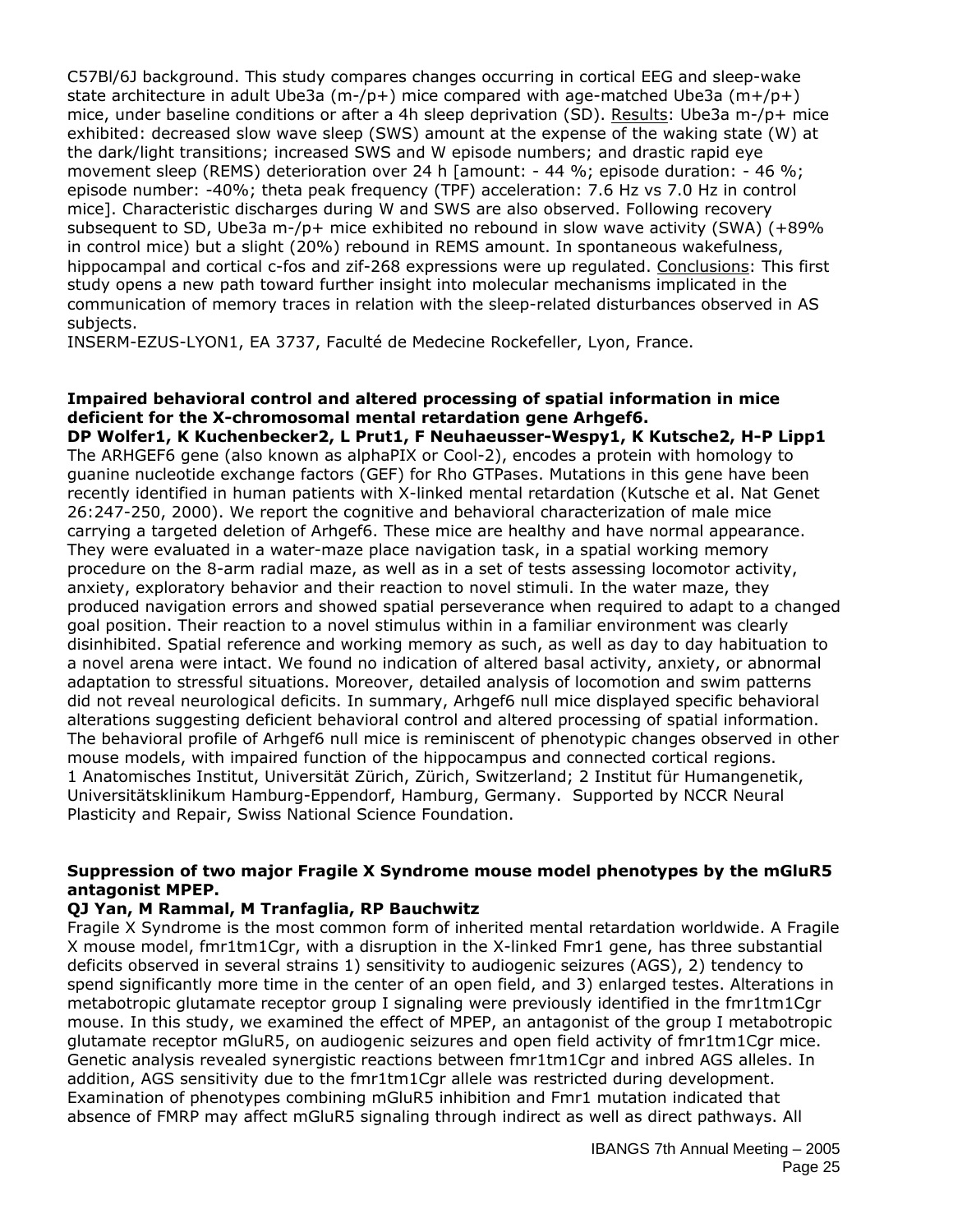strains of fmr1tm1Cgr mice tested, (FVB/NJ, C57BL/6J, and an F1 hybrid of the two), had a more excitable AGS pathway than wild type, and consequently required more MPEP to achieve seizure suppression. In open field tests, MPEP reduced fmr1tm1Cgr center field behavior to one indistinguishable from wild type. Therefore, modulation of mGluR5 signaling may allow amelioration of symptoms of Fragile X Syndrome.

St. Luke's, Roosevelt Institute for Health Sciences, New York, New York, USA

#### **Effects of choline supplementation on the behavioral phenotype of MeCP2 mutant mice. R Yang, N Nag, J Berger-Sweeney**

Mutations in the X-linked gene encoding MeCP2 are responsible for approximately 80% of all cases of Rett Syndrome (RTT): a neurodevelopmental disorder affecting nearly 1 in 10,000- 22,000 females and often lethal for males, if not severely debilitating. Morphological analyses of the brains of RTT patients show abnormal development of the cholinergic basal forebrain, decreased cholinergic markers such as Choline acetyltransferase (ChAT), and atrophy in both the cerebrum and cerebellum. In a number of animal models of various neurological diseases, choline supplementation during prenatal and postnatal periods of development has been shown to facilitate an improvement in memory. This is thought to be accomplished through a number of mechanisms including increasing and enhancing acetylcholine transmission, altering cell size and distribution, and potentially affecting synaptogenesis. We hypothesize that choline supplementation of MeCP2 null mice, an animal model of RTT, will rescue the cognitive deficits seen in these mutants. To examine this hypothesis, MeCP2 mutants, and their wild type litter mates, were supplemented with either 25mM choline / 50mM saccharin (test) or 50mM saccharin alone (control) from embryonic day (ED) 10 to weaning (3 weeks). At approximately 4 weeks, mice were subjected to the following behavioral tasks 1) neurological battery to examine basic reflexes, 2) locomotor activity and 3) rotor rod for to assess motor coordination; and 4) cued and contextual fear conditioning, to assess associative learning. Our results may provide insight into a potential pharmaceutical intervention to reverse the impairments observed in RTT. Biological Sciences, Wellesley College, MA, USA. This work was supported by NIH grant 5 R44 NS034591-04 and the International Rett Syndrome Association.

## **Regulation of hippocampal long-term potentiation and hippocampus-dependent spatial learning by D-serine and glycine.**

#### **V Labrie, S Duffy, J Roder**

The NR1 subunit of the NMDA receptor contains a high affinity glycine-binding site at which either glycine or D-serine can act as an obligatory co-agonist. We examined the unique roles of D-serine and glycine in modulating NMDA-dependent hippocampal long-term potentiation (LTP) and hippocampus-dependent spatial learning. In hippocampal slices from adult C57BL/6J mice, the Dserine catabolic enzyme D-amino acid oxidase reduced LTP at Schaffer collateral-CA1 synapses. Similarly, L-serine O-sulfate, an inhibitor of the D-serine synthetase serine racemase, inhibited LTP, indicating that D-serine is the dominant physiological co-agonist in CA1. A high concentration of exogenous D-serine (100ìM) did not alter LTP, indicating that synaptic D-serine was saturating during LTP induction. The Grin1D481N mutation confers a 4-5 fold lower glycine affinity, and Grin1D481N/ D481N mice demonstrated a deficiency in LTP that was rescued by exogenous Dserine, but not by t! he GLYT-1 blocker ALX-5407. Pre-injection of D-serine did not alter spatial learning in wild-type mice (Grin1+/+) as measured by the reference memory version of the Morris water maze task. D-serine did rescue spatial learning in Grin1D481N/ D481N mice, while ALX-5407 was without effect. Spatial learning was correlated with hippocampal LTP under all conditions. We propose that exogenous D-serine did not alter hippocampus-dependent learning in Grin+/+ mice because the NR1 glycine site was saturated by D-serine and so NMDA-dependent plasticity was unaffected. Alternatively, exogenous D-serine rescued poor spatial learning in Grin1D481N/ D481N mice by restoring NMDA-dependent plasticity in the hippocampus. D-serine is an effective cognitive enhancer when D-serine is deficient, as may occur in schizophrenia. Society Samuel Lunenfeld Research Institute, Mount Sinai Hospital.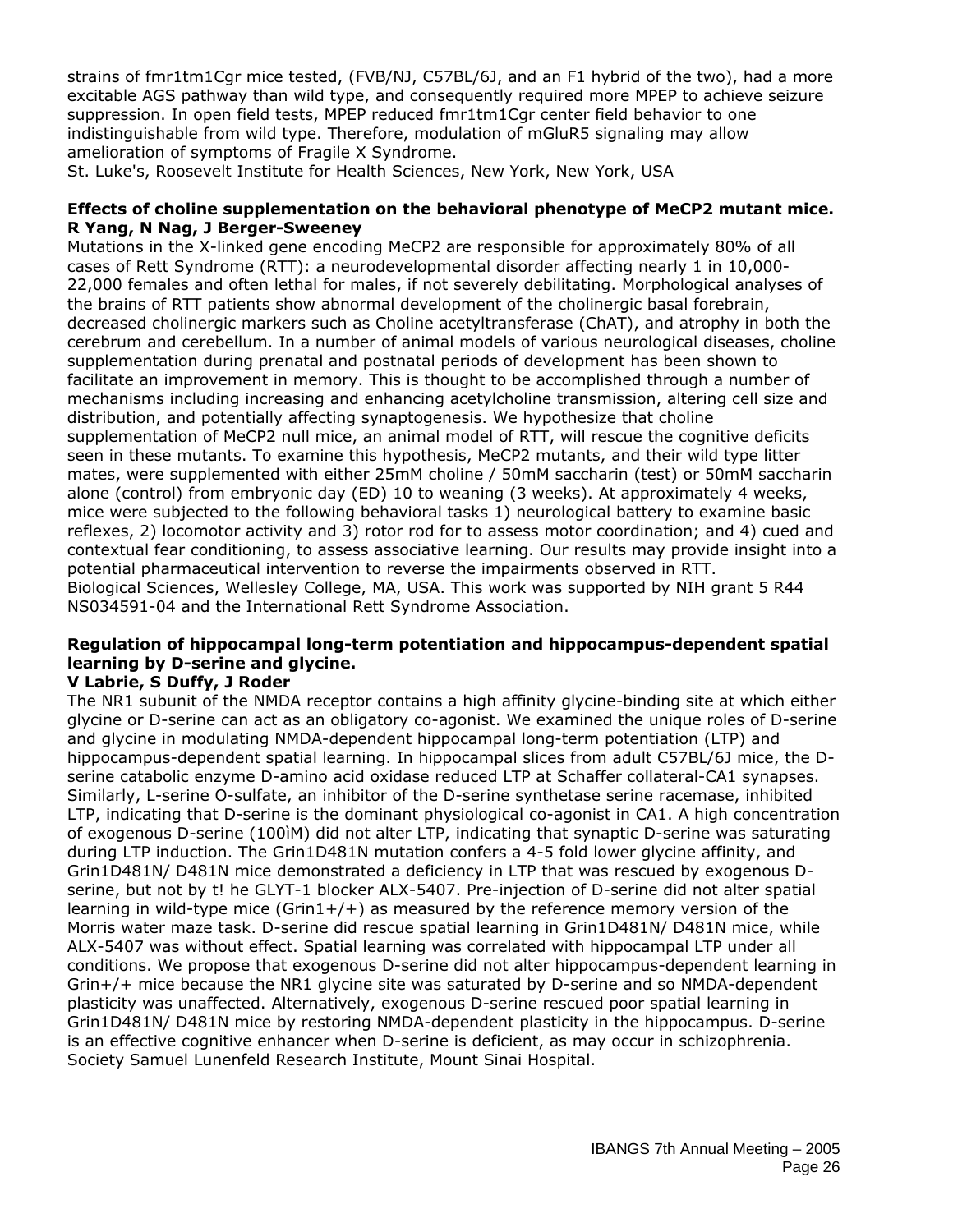#### **Differences in hippocampal gene expression in HS mice selected for Low, Middle, and High performance on cognitive tasks as measured via GeneChip array and real-time PCR.**

### **MJ Parsons, JL Paya-Cano, C Fernandes, L Liu, LC Schalkwyk**

The genetic components influencing individual differences in cognitive ability is likely to be complex. Heterogeneous Stock (HS) mice display marked individual differences in behaviour as well as providing greater genetic variability for behaviour genetics studies, therefore it is possible to select individuals for quantitative variations in the trait of interest Based on composite scores derived from a battery of cognitive tasks, we selected three groups of mice low (n=27), mid  $(n=27)$  and high  $(n=27)$  cognitive ability that represented the lower, middle and upper ten percentile from a population of 270 HS mice. We examined hippocampal gene expression profiles using the Affymetrix MOE430A GeneChip array across these three groups. Twenty-seven genes showed significant differences in expression between the three groups. In order to verify these findings within the individual samples the relative gene expression for three of the strongest candidate genes (stk25, ttr, vamp3) was assayed using a Taqman based expression assay. Preliminary analysis of the Taqman data suggests that there is a statistical trend towards differential expression in at least one of these three genes (p<0.06), though further analyses is necessary. From the results presented here, we conclude that at least some of the differential expression from the GeneChip profiling represents real differences in gene expression caused by differences in cognitive performance.

Social, Genetic and Developmental Psychiatry Centre, Institute of Psychiatry, King's College London, De Crespigny Park, London SE5 8AF, UK.

#### **Environmental enrichment behavioural effects in mice, selected for large and small brain weight.**

#### **O Perepelkina1, E Pinigina2, N Markina1, I Poletaeva1**

Two experiments were performed with female mice from lines selected for large and small brain weight (LB, SB) (generations F10 and F11). In both experiments mice lived for 3 months either in "enriched" or in standard laboratory environment. After that they were tested in open field, in closed plus-maze and slip funnel. Their learning and problem solving capacities were tested too. Interstrain brain weight differences were significant (ANOVA), while no differences in this index were found between "standard cage" and "enriched" groups. Environmental enrichment resulted in the increase of fear reactions (freezing) in mice of both strains (open-field data), while exploration strategy in closed plus-maze did nor differ. The scores of correct task solution ratios in the extrapolation task (which evaluates the ability to extrapolate the direction of food stimulus movement) were significantly higher in LB "enriched" mice in comparison to the LB standard environment animals and to both groups of SB line. The simplified water maze test (small pool -  $60 \times 60$  cm, with one day 6 trials session with permanent platform location) revealed the superiority of mice of "enriched" groups - both LB and SB - they performed more straight swim trajectories towards platform. T-maze learning (food reinforcement) were performed with shorter latencies by "enriched" LBs. Thus 3 months experiences in large cages which provides physical exercises and perception enrichment resulted in the increase of cognitive abilities which was differentially expressed in strains differing by brain weight. As environmental enrichment is reported to intensify the adult brain neurogenesis these data could indicate that genetic brain weight differences could influence the intensity of such effect.

Moscow State University1, Tjumen State University2. Supported by Russian RFBR N 04-04- 48445.

#### **Novel candidate genes for cognitive performance using outbred heterogeneous stock (HS) mice and BXD Recombinant Inbred (RI) strains.**

#### **JL Paya-Cano, C Fernandes, L Liu, MJ Parsons, R Plomin, LC Schalkwyk**

Genome-wide studies of gene expression as assessed by DNA microarray technology are beginning to be applied to the study of complex traits in mice, including cognitive processes such as learning and memory. We have tested a large sample of outbred heterogeneous stock mice (HS), a set of BXD recombinant inbred strains (BXD RI), and two inbred strains (C57BL/6J and DBA2/J) in a battery of diverse behavioural tests assessing activity, exploration, anxiety, learning,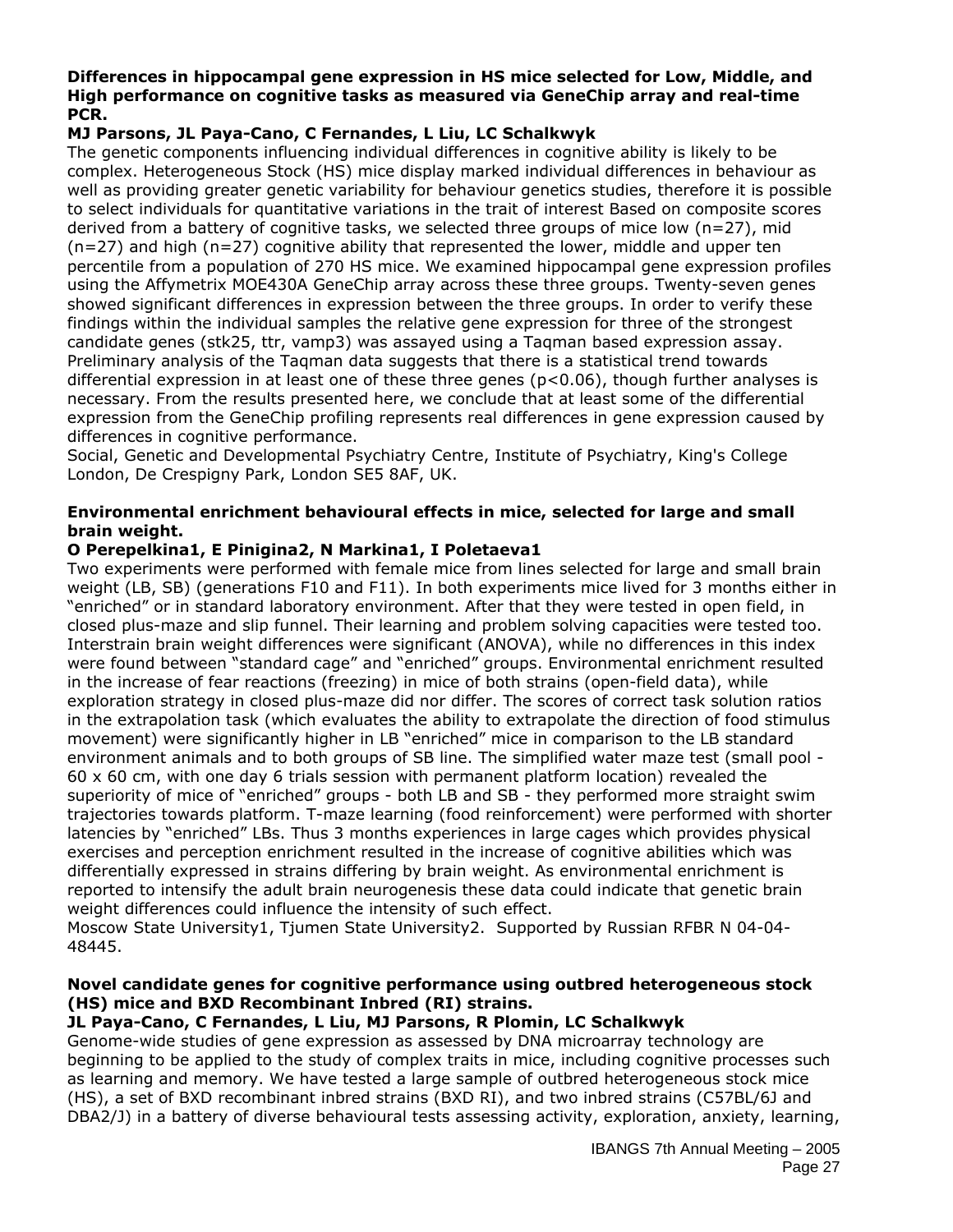memory, and problem solving. Our research has focused in three main areas: 1) We have used HS mice to suggest novel candidate genes for cognition by examining hippocampal gene expression profiles associated with low, mid and high levels of performance in a set of cognitive tasks; 2) Making use of WebQTL, we tentatively suggest quantitative trait loci (QTL) for a subset of behavioural measures and other morphological traits such as weights of brain, hippocampus and cerebellum in the BXD RI mice; and finally 3) we have performed genetic correlation analyses between these measures with other phenotypic traits including total brain gene expression from WebQTL. Overall, the results presented here may provide additional insight into the genetic mechanisms of cognition in mouse, including mechanisms involving novel candidate genes. Social, Genetic and Developmental Psychiatry Centre, Institute of Psychiatry, King's College London, De Crespigny Park, London SE5 8AF, UK.

#### **Prepulse inhibition of the acoustic startle response increases during repetitive testing. CF Plappert, S Kuhn, H-U Schnitzler, PKD Pilz**

The acoustic startle response (ASR) is a general coordinated muscle contraction elicited by loud acoustic stimuli. A non-startling acoustic prepulse administered before the startle-eliciting stimulus elicits two opposite and independent processes: either an ASR decrease (prepulse inhibition, PPI) or an ASR increase (prepulse facilitation, PPF). The respective strengths of PPI and PPF mainly depend on the interpulse interval (IPI) between prepulse and startle-eliciting stimulus. In mice, PPI overbalances PPF at an IPI of 50 ms leading to an overall ASR inhibition. This inhibition increases when it is repetitively elicited over several days. The reason for this may be either an increase in PPI or a decrease in PPF. Here we show that the PPI increase over days is not caused by a PPF decrease. In C3H mice, PPI increased over days while PPF remained constant. In C57 mice almost no PPF occurred (which we believe to be typical for this strain), while PPI increased. We further show that the full amount of the PPI increase over days is only produced if the prepulse and the startle-eliciting stimulus are presented in a contingent manner. We trained 5 different groups of C57 mice on 4 days: In 1 group the two stimuli were presented contingently, while in 4 control groups only (i) the startle-eliciting stimulus, (ii) the prepulse, (iii) the experimental context were presented or (iv) startle stimulus and prepulse were given in a non-contingent manner. The amount of PPI was then compared between the groups on days 5-8, on which all groups got contingent pairs of prepulses and startle stimuli. In the 4 control groups PPI increased, but this increase was in all groups only about half of the amount of the PPIincrease of the contingent group. From this we conclude that the PPI increase during repetitive testing is due to a learning process of the association between prepulse and startle stimulus, and that this process is facilitated by previous presentation of context or stimuli. University of Tuebingen, Animal Physiology, Morgenstelle 28, D-72076 Tuebingen, Germany. Supported by DFG, Schn 23/1-4.

## **POSTER SESSION II Abstracts**

#### **Automated behavioral phenotyping of mutant mice: how to handle large data sets. BM Spruijt, L de Visser, P Kuurman**

The increasing numbers of genetically modified animals to be characterized prompted us to develop a tool for observing and analyzing challenge-induced and baseline behavior. So far test batteries have two main disadvantages: (1) behavior is induced in a novel environment and the limited observation time excludes habituation, baseline levels, circadian rhythmicity, etc. and (2) most tests have a specific focus on one motivational system, e.g. exploration, anxiety, etc., and, subsequently, measure a limited number of parameters. A functional interpretation of gene effects on behavior requires an ethological approach allowing an ongoing interaction of various motivational systems. We present a newly developed method for behavioral phenotyping, which consists of an enriched home cage (PhenoTyper, Noldus Information Technology, Wageningen, The Netherlands) equipped with hardware and software allowing automated observation over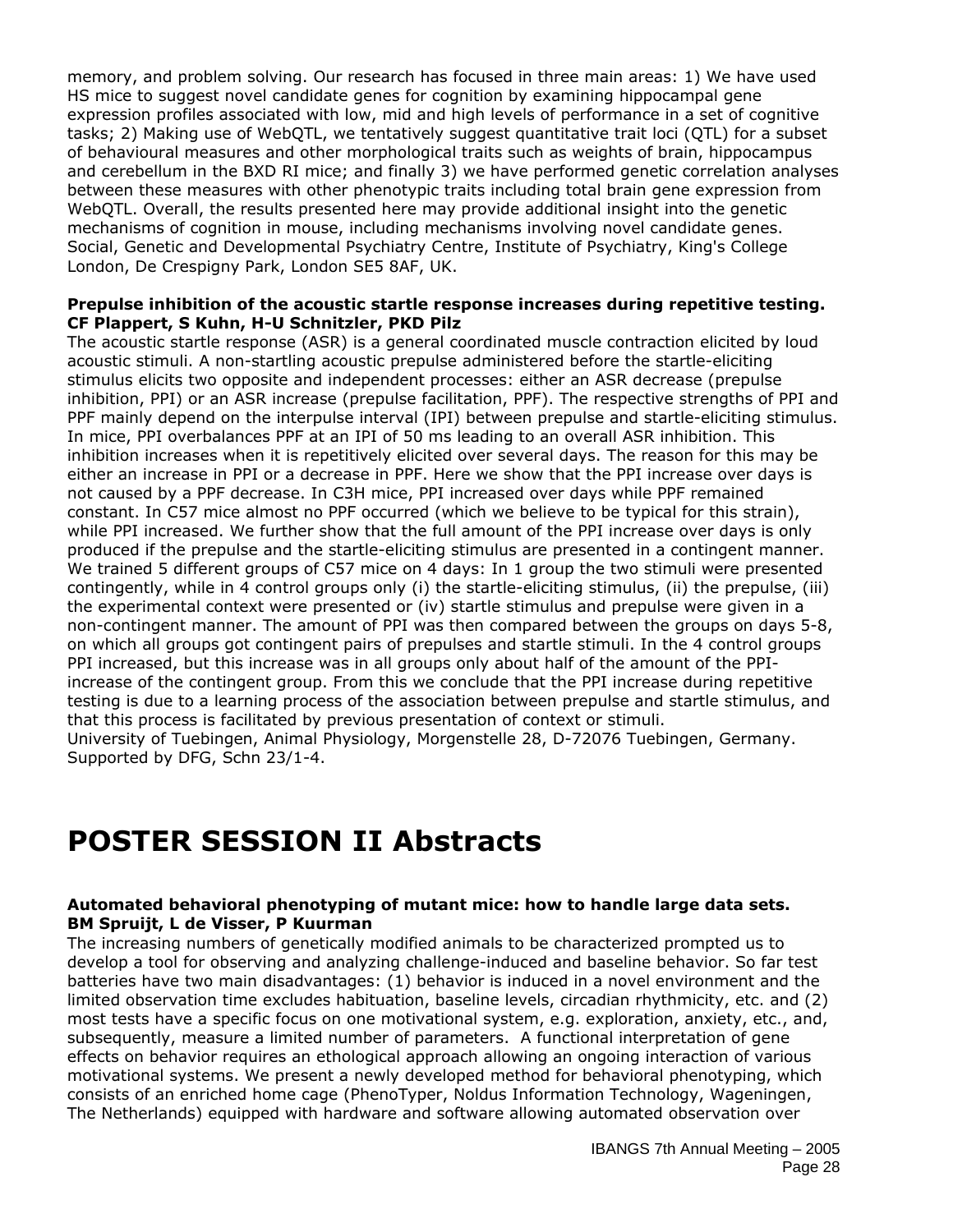days. The interaction of multiple motivational systems is due to the presence of a shelter, food, water and the programmable illumination of each zone. Limitations of this approach resides not in the measurement of behavior, but rather to what extent large sets of data can be reduced to a functional description permitting the detection of changes in complex behaviors of vast numbers of animals. Starting off with defining a comprehensive ethogram, mathematical modeling will provide the read-out parameters of complex behavioral categories, e.g. activity. These read-out parameters, representing their distribution in both time and space are appropriate for being subjected to statistical procedures such as principal component analysis. This will result in the reduction of data into biological relevant categories, which will in turn form the key elements of a behavioural profile. In short, a complex test requires complex statistics to have the full benefit of this approach. The fact that we collected data over days contributes significantly to the power of such factor and subsequent pattern analysis.

Department Animals, Science and Society, Faculty of Veterinary Medicine, Utrecht University, The Netherlands.

#### **Approaching standardization of behavioral testing in mice: inter-laboratory strain comparisons of manually conducted tests versus automated procedures using IntelliCage.**

#### **A Vyssotski, D Vyssotski, O Litvin, AE Rau, S Morf, H Würbel, RM Nitsch, DP Wolfer, H-P Lipp**

Even by using stringent standardization criteria, behavioral tests of mice often reveal discrepancies between laboratories, especially in tests depending on spontaneous activity or involving fear and exploration. In a recent, carefully standardized multi-lab study, we noted that enriched environment did not alter the strain rank order in the open-field, 0-maze, water maze and object exploration. On the other hand, the comparison of absolute values revealed several significant differences between laboratories, or strain-by-laboratory interactions. A subset of 47 female mice was also tested in fully automated cages (INTELLICAGES) located in different animal facilities of the university of Zurich, each cage housing 12 transponder-tagged mice from different strains. The system measured continually visits of drinking sides (4 per cage), development of place preference and reversal, and other parameters, usually over periods between 24-48h. Thus far, INTELLICAGE always showed statistically indistinguishable behavioral scores from the two locations, but also revealed significant strain differences in several yet not all measures. This implies (i) that much of the previously observed differences between laboratories must be attributed to human handling and uncontrollable environmental variations in test set-ups, and (ii) that optimal standardization and comparability is best achieved by the use of automated procedures.

Division of Neuroanatomy and Behavior, Institute of Anatomy and Psychiatry Research Department, University Hospital Zürich, University of Zürich, Switzerland, and Institute of Veterinary Physiology, University Giessen, Germany. This work was supported by the Swiss National Foundation and the NCCR Neural Plasticity and Repair.

## **Effects of various factors on the results of a comprehensive behavioral test battery for genetically engineered mice: a factor analytic study.**

#### **N Yamasaki1,2, K Tanda1,3, A Yamada1, K Toyama1, T Miyakawa1**

We have been using a behavioral test battery to reveal unknown phenotypes of genetically engineered mice. Our behavioral test battery includes general health and neurological screen, light/dark transition, open field test, elevated plus maze, social interaction test, rotarod, prepulse inhibition, Porsolt forced swim test, tail suspension test, 8-arm radial maze, cued and contextual fear conditioning, and 24-hour social interaction test in home cage. For the adequate experimental design and interpretation of data, it is essential to know experimental variables which may potentially influence results, and various kinds of factors which underlie many indices measured in the tests. In this study, we investigated the effects of background strains (C57BL/6! J, C57BL/6N, C57BL/6C, 129SvEv, BALB/c), body weight, age at test, and start time of test on the results of each test, by analyzing data of more than 1200 mice (including wild type and mutant mice from 20 strains of genetically engineered mice), which had been tested in our laboratory. Also, we conducted factor analyses of a large set of data to examine the relationship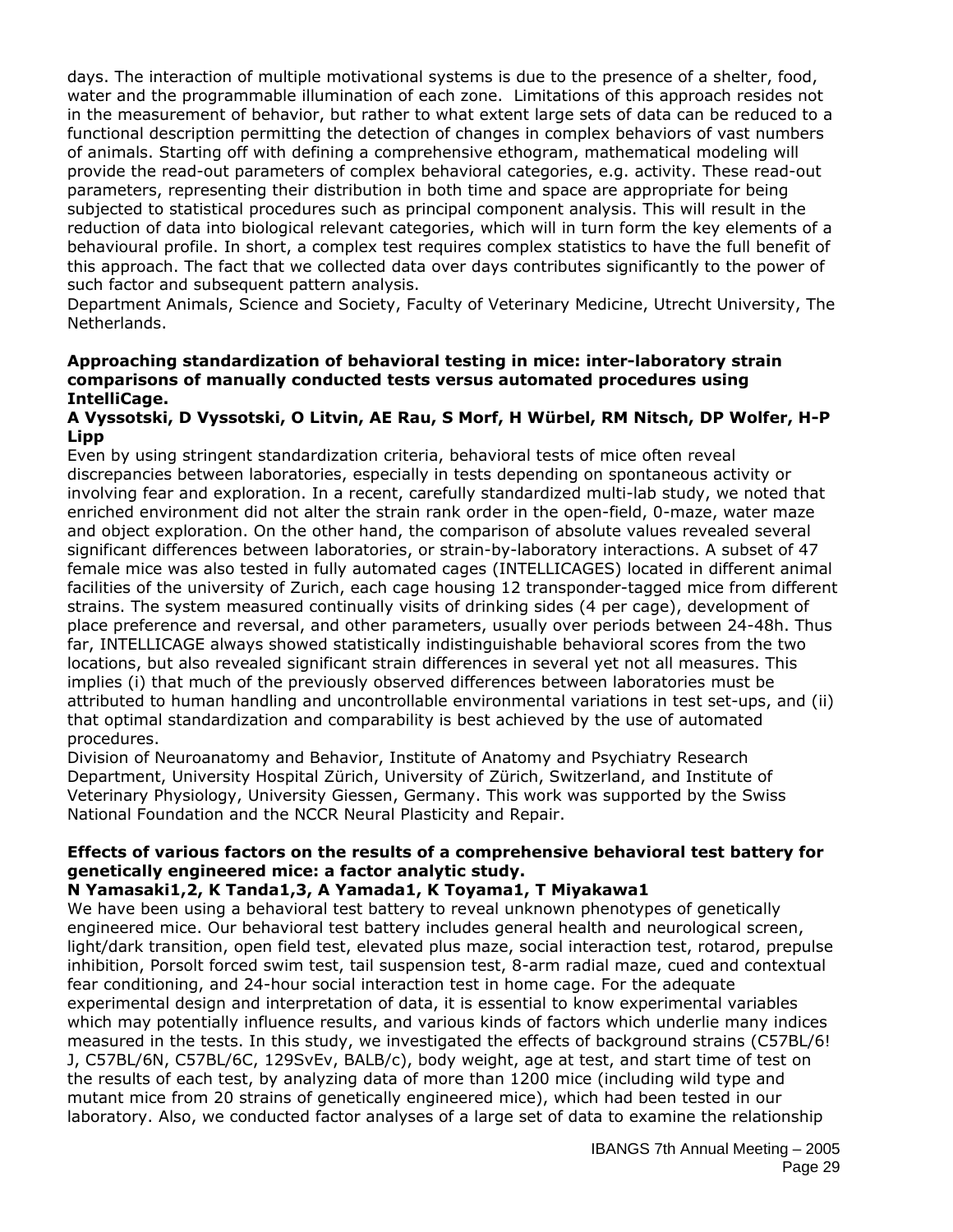between behavioral indices, which were obtained from our behavioral test battery. The potential implications of our findings for the improvement of the behavioral test battery will be discussed. 1HMRO and 2Dept. of Psychiatry, Kyoto University Graduate School of Medicine, Kyoto, Japan. 3Dept. of Pediatrics, Kyoto Prefectural University of Medicine, Kyoto, Japan.

#### **Phenotyping locomotor activity using automated home cage observations. L de Visser, R van den Bos, MJH Kas, BM Spruijt**

To contribute to the refinement of behavioural phenotyping methods for inbred and mutant mice, we developed a reliable tool for observing and analyzing challenge-induced and baseline behavior in a home cage-like environment (PhenoTyperÒ, Noldus Information Technology, Wageningen, The Netherlands). This method allowed for continuous, automated observations without disrupting the animals or the recording by handling or transport. Dissecting locomotor activity in detailed components and at the same time taking into account the spatial and temporal organization might facilitate the characterization of inbred strains by refining the parameters on which strains can possibly differ. Here we present the first results of a comparative study on the locomotor phenotype of four inbred strains of mice (C57BL/6, DBA/2, C3H and 129S2/Sv) using automated home cage observations. First, strain differences in locomotor activity were dependent on the time of testing (novel vs baseline conditions) due to differences in rate of adaptation to the environment. Second, Principal component analysis (PCA) was performed to study how different aspects of locomotor activity relate to each other and what that might implicate for the motivational systems underlying the behaviour. Two major components within the domain of locomotor activity were extracted by PCA, which could be interpreted as ?general activity? (or: how active is the animal?) and ?way of moving? (or: when active, how is the animal moving through the cage?). Inbred strains could be distinguished according these components, again, depending on the time of testing. The method presented here provides a valuable contribution to the refinement of the concept of the locomotor phenotype in inbred mice. The different levels and aspects that comprise the locomotor phenotype (novelty-induced, baseline, circadian rhythmicity, detailed moving patterns, long-term development) can be studied using a single setup, while minimizing human intervention.

1Faculty of Veterinary Medicine, Department Animals, Science and Society, Utrecht University, The Netherlands. 2Rudolf Magnus Institute, UMC, Utrecht University, The Netherlands.

#### **Estimating wall guidance and attraction in mouse free locomotor behavior. G Horev1, Y Benjamini2, I Golani1**

Measuring the path traced by a mouse in a walled arena is a common procedure in behavioral studies. Studies of neural processes associated with navigation in the arena relate momentary behavioral measurements to electrophysiological measurements. On the other hand behavior genetics studies relate cumulative behavioral measurements to genetic factors. We show that the relations between momentary location, heading direction and speed, have a heritable component, and therefore can also be used for studying gene function. We develop a method to accurately measure momentary heading direction from path data. Then we show that heading direction is influenced by the distance from the wall, and mediates the wall?s influence on speed. With increasing distance from wall, variation in heading increases gradually and speed changes gradually. For each distance, the more parallel to the wall the mouse is, the higher its speed. These interrelationships indicate two types o! f influence the wall exerts on behavior: guidance and attraction. These influences are observed in sighted and in blind mice, indicating that vision is not the only factor here. Estimation of these influences in 5 inbred strains reveals heritable components that are replicable across laboratories. This would allow studying genes mediating the wall?s guidance and attraction.

(1) Department of Zoology, George S. Wise Faculty of Life Sciences, Tel Aviv University, Tel Aviv, Israel. (2) Department of Statistics and Operations Research., The Sackler Faculty of Exact Sciences, Tel Aviv University, Tel Aviv, Israel.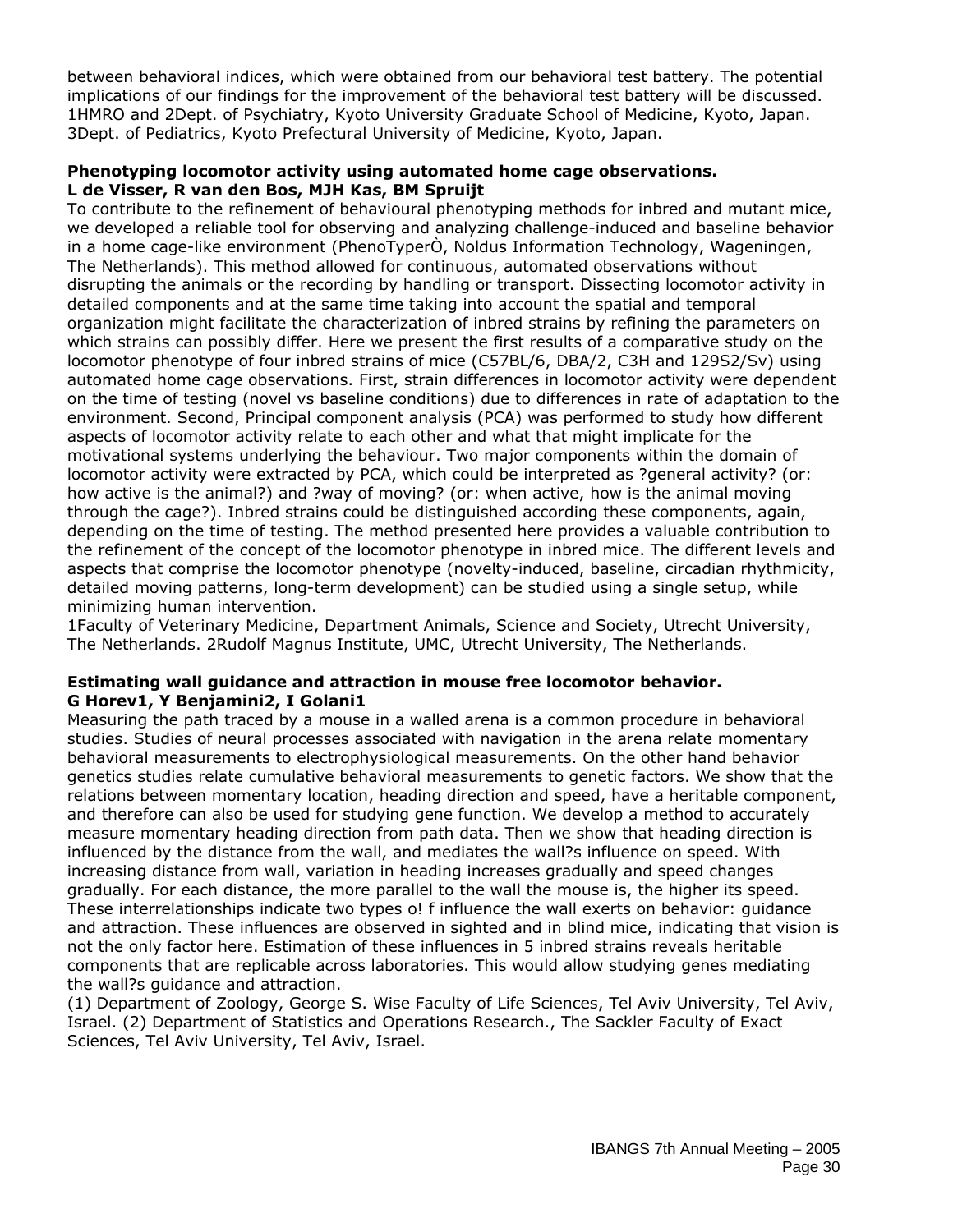## **Patterns of Fos expression in the brain of 129X1 mice selected for high exploration vs complete withdrawal in a free exploration paradigm.**

## **F Magara, CC Marcon, JM Petit, PJ Magistretti**

Mice of the strain 129X1/SvJ have often been reported to be dull and passive in a variety of behavioral paradigms, their poor proficiency possibly caused by anxiety rather than learning or motivational deficits (e.g.: Dockstadter et al., J Neurosci. 2001). In a preliminary series of experiments performed on 90-days old 129X1 mice, we observed a considerable individual variability in the coping attitude (exploration vs withdrawal) towards novel environments, with up to 40% of the mice refraining to move in response to changes of housing or testing environment. In the attempt of generating two recombinant inbred substrains differing for their trait anxiety, (neophobia vs novelty seeking), we bred to each other mice selected for high (respectively low) latencies to enter the novel compartments in a free exploration paradigm (FEP) (Misslin & Ropartz, Behav Proc 1981). This psychogenetic selection produced so far two F2 generations largely differing in activity and exploratory patterns. Taking advantage of these large individual differences, we studied the stress response, and the expression of Fos protein in the brain of animals freely exploring the novel FEP compartments, as compared to animals who did not enter, yet did not neglect, the new compartments. Albeit preliminary, results indicate that 1) Mice of the strain 129X1 show individual variability in their exploratory attitude, that is susceptible of segregation through selective breeding; 2) neophobia and agoraphobia/state anxiety, (as assessed on the elevated plus maze) can represent independent forms of anxiety, as also recognized by recent classifications of human anxiety disorders. 3) Withdrawn mice show reduced activation of hippocampal and frontal cortical fields, suggesting the involvement of these brain regions in motivational and exploratory drive. 1Centre de Neurosciences Psychiatriques, Université de Lausanne, 1008 Prilly, Switzerland and 2Life Science Faculty, Brain & Mind Institute, EPFL, 1015 Lausanne, Switzerland.

#### **Analysis of Open Field Test (OFT) behavior of 8 inbred mouse strains using the Wall Center Separation algorithm.**

#### **D Lipkind1, A Sakov2, N Kafkafi3, GI Elmer3, Y Benjamini2, I Golani1**

The OFT is one of the most widely used behavioral paradigms in mice. It is considered as a test of anxiety, exploration and locomotor activity. The common automatically collected measures in it are distance traveled and center occupancy - two simple measures that do not capture the richness and complexity of OFT behavior. A comprehensive behavioral phenotype is crucial for the elucidation of the physiological and genetic basis of complex behaviors. We aim at expanding the analysis of OFT behavior so as to create such a phenotype. Using the Software for the Exploration of Exploration (SEE) methodology, an algorithm was developed for separating the path traced by mice in the OFT into intrinsically defined patterns of movement near the wall and in the center of the arena. These patterns were used to design new measures, which provide an articulated description of various aspects of behavior in reference to the wall, and which were shown to discriminate between two inbred strains in a replicable manner. We now apply the wall/center separation algorithm to 6 additional strains, including two wild-derived strains. A detailed comparative examination shows strain differences in strategies of center occupancy, as well as in other measures of wall/center behavior.

1Department of Zoology, George S. Wise Faculty of Life Sciences and 2Department of Statistics and Operations Research, The Sackler Faculty of Exact Sciences, Tel Aviv University, Tel Aviv, Israel, 69978; 3Maryland Psychiatric Research Center, Department of Psychiatry, School of Medicine, University of Maryland, Baltimore, Maryland, 21228.

#### **Common genes influence performance in mouse models of novelty seeking. CL Kliethermes, JC Crabbe**

In human populations, individuals characterized as high novelty seekers abuse drugs at a higher rate than low novelty seekers, and some neurotransmitter receptor and transporter polymorphisms have been associated with novelty seeking. Mouse models of the complex personality trait of novelty seeking allow a dissection of the genetic factors that influence the trait, and may aid in the development of therapies that will reduce the incidence of drug abuse. In order to determine if common genes influence performance in different models of novelty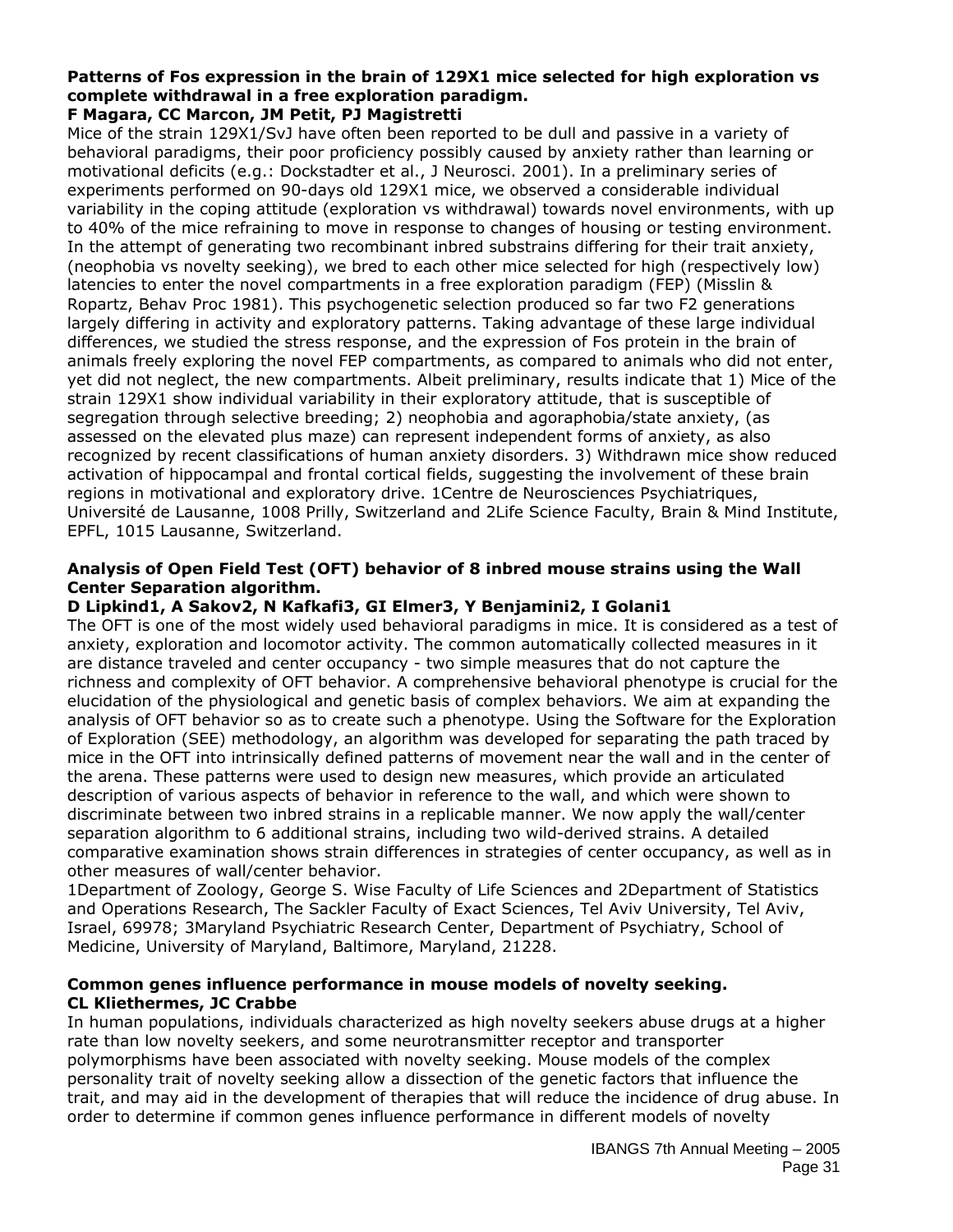seeking, we compared 14 inbred and 1 F1 hybrid mouse strains on five tests that can be putatively labeled as novelty seeking tasks, and correlated strain means from each of the tasks. These tasks included locomotion in a novel environment, head dipping, head dipping for objects, preference for a novel environment, and spontaneous alternation. Head dipping and preference for a novel environment were highly correlated with locomotion in a novel environment and modestly genetically correlated with each other; while head dipping for objects and spontaneous alternation were largely unrelated to any of the other tasks. These results imply that locomotor activity has a measure-dependent influence on task performance, and that some seemingly disparate models of novelty seeking share common genetic influences.

Portland Alcohol Research Center, Department of Behavioral Neuroscience, Oregon Health & Science University, Department of Veterans Affairs Medical Center Portland, Oregon, USA. This research was supported by NIH grants AA015015, DA01762, AA10760, and a grant from the Department of Veterans Affairs.

#### **Finding snail's neuropeptides in other invertebrates: a physiological study. N Aseyev, D Boguslavsky, V Ierusalimsky, P Balaban**

Previously, a novel gene named Helix Command Specific 2 (HCS2) has been isolated from single molluscan neurons involved in control of withdrawal behavior. The predicted amino acid sequence of the HCS2 protein contains at the N-terminus a hydrophobic leader sequence followed by four putative neuropeptides, and in the C-terminal part a sequence matching the consensus motif of the EF-hand family of the Ca2+-binding proteins. All four predicted neuropeptides bear a Cterminal signature sequence Tyr-Pro-Arg-X, and three of them are likely to be amidated. These peptides called CNPs (Command Neuron Peptides) were synthesized and polyclonal antibodies were raised.

With aid of these antibodies we have found CNPs homologs in nervous system of different invertebrates: in various families of Mollusca, in several representative species of Insecta and Annelida. Using the immunohistochemistry technique we delineated a map of the CNPsimmunoreactive neurons in physiologically traceable organism, Hirudo medicinalis. At this map are described some well-known neurons (HE, Leydig), and were providing intracellular recordings for several unknown cells. Also, we tested intracellularly the neural responses to peptide CNP4 application. The role of CNPs-immunopositive cells in animal behavior and functions of CNPs neuropeptides family are discussed.

Institute of Higher Nervous Activity and Neurophysiology of the Russian Academy of Sciences. Supported by Russian Foundation for Basic Research, INTAS grant 01-2117.

#### **Behavioral and genomic investigations of** *Drosophila* **soluble guanylyl cyclase mutants. CAL Riedl1, SJ Neal1,2, A Robichon3, JT Westwood1,2, MB Sokolowski1**

A natural behavioral dimorphism in the fruit fly, *Drosophila melanogaster* is associated with genetic variation in the gene *foraging* (*for*). Some larvae, called 'rovers', have increased foraging locomotion compared to others, called 'sitters', and this difference is directly related to the activity of *for*-encoded cGMP-dependent protein kinase (PKG). Here we report that mutations in the gene *dgcα1*, which encodes a soluble guanylyl cyclase (sGC) subunit, induce increases in both PKG activity and foraging locomotion. This is contrary to our original prediction that, based on the role of sGC in the synthesis of cGMP, *dgcα1* mutant larvae would have deficient cGMP production and thus decreased PKG activation and reduced larval foraging locomotion. We performed DNA microarray analyses to compare transcriptional changes elicited by a *dgcα1* mutation in both rover and sitter wildtype genetic backgrounds. We identified many genes that are differentially transcribed in either background, but interestingly, relatively few are affected in both backgrounds. Furthermore, several of these commonly affected genes are enhanced or suppressed in a background-dependent manner. Thus, genetic background has a critical influence on the molecular effects of this mutation. These findings will support future investigations of *Drosophila* foraging behavior.

1) Department of Biology, University of Toronto at Mississauga, 3359 Mississauga Rd., Mississauga, ON, L5L 1C6, Canada. 2) Canadian *Drosophila* Microarray Centre, Department of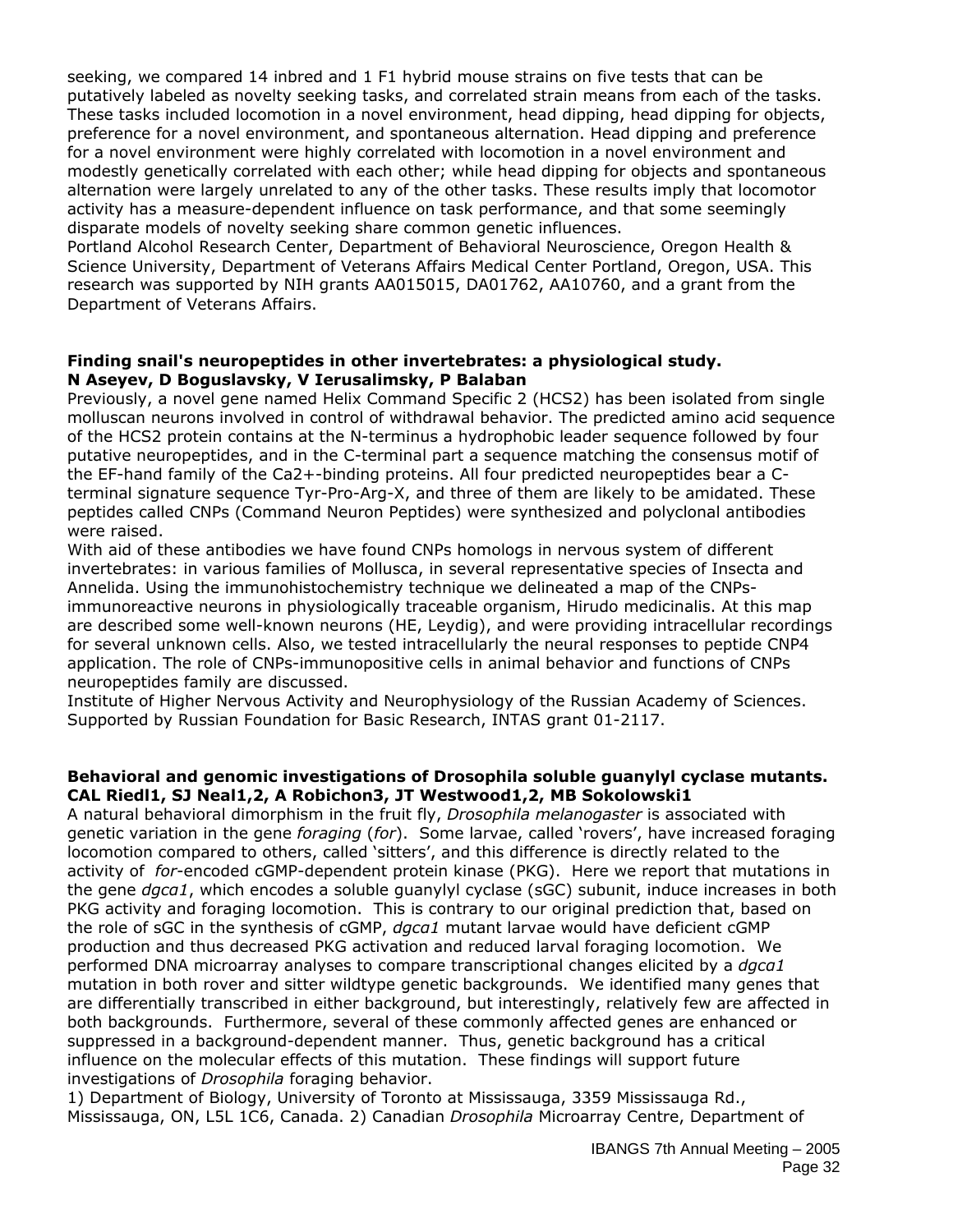Biology, University of Toronto at Mississauga, 3359 Mississauga Rd., Mississauga, ON, L5L 1C6, Canada. 3) INRA Centre de Recherche de Sophia-Antipolis, 400 route des Chappes, BP 167, 06903 Sophia-Antipolis Cedex, France.

#### **From behaviour to genes to cells: the foraging gene and its role in Drosophila melanogaster foraging behaviour.**

## **AT Belay1, Y Ben-Shahar2, G Robinson3, MB Sokolowski1**

Although the inheritance of behaviour has interested people for ages, we have only begun to develop adequate techniques for detailed study of the relationships between genes and behaviour. Moreover, analyses of single genes that influence natural behavioural variation are particularly challenging due to the fact that individual differences in the performance of a behaviour may arise from the interaction of many genes each with small relative effects. Interestingly, natural variation in the foraging behaviour of the fruit fly Drosophila melanogaster is largely attributed to allelic differences within a single major gene called foraging (for). for encodes a cGMP-dependent protein kinase (PKG). The two foraging strategies,"rover" and "sitter", show differences in their foraging behaviours. Rovers move further in the presence of food than sitters. Molecular analyses have shown that rovers have more PKG transcript and higher kinase activity than sitters. By transgenically overexpressing for in sitters, we can transform a sitter into a rover. These findings suggest a role for PKG-mediated signaling in Drosophila foraging behaviour. We are currently investigating the expression pattern of for transcripts and PKG as well as manipulating PKG levels in order to further understand the mechanism of the foraging behaviour from genetic, molecular and neurobiological perspectives. Our findings show that PKG is localized in a cell-specific manner in the larval and adult brain as well as in the fat body of larvae and that some of these PKG expression patterns are disrupted by environmental manipulations such as acute food deprivation in larvae. By doing these types of experiments we hope to use the foraging behavior as a model system to better understand the role of genes in naturally occurring behavioural differences from genetic as well as cellular and neurobiological mechanism perspectives.

1 Department of Zoology, Univ. of Toronto at Mississauga, Mississauga ON, L5L 1C6, Canada, 2Howard Hughes Medical Institute, Univ. of Iowa, College of Medicine.

## *In vivo* **single-cell control of gene expression and imaging of activity-dependent dendritic arbor growth.**

#### **K Haas**

Complex behaviors may arise from brain circuits created by interplay between genetically programmed patterns and external environmental influences. How does the external milieu influence the developing brain? Here we directly examine early stages of neuronal growth within the intact brains of developing *Xenopus laevis* tadpoles. Newly-differentiated neurons within the optic tectum receive direct glutamatergic innervation from retinal ganglion cells of the eye, and respond to visual stimuli. Remarkably, we can alter the rate of tectal neuron dendritic arbor growth, *in vivo*, by varying visual stimulation over short intervals. Single-neuron transfection strategies were employed to dissect the influence of glutamatergic transmission on tectal neuron dendritic arbor growth. Expression of the intracellular C-terminal domains of AMPA receptor subunits, GluR1 and GluR2, reduced AMPA receptor-mediated currents by approximately 50%, by interfering with protein-protein interactions necessary for receptor trafficking and insertion at synapses. Dendritic arbors of tectal neurons with reduced glutamatergic transmission grew abnormally due to the inability to stabilize new dendritic processes. Reduced glutamatergic transmission in single brain neurons produced deficits in short-term dendritic growth dynamics, long-term growth patterns, and interfered with the growth-promoting effects of visual stimulation. Brain Research Centre, University of British Columbia, 2211 Westbrook Mall, Vancouver, BC, Canada V6T2B5, kurt.haas@ubc.ca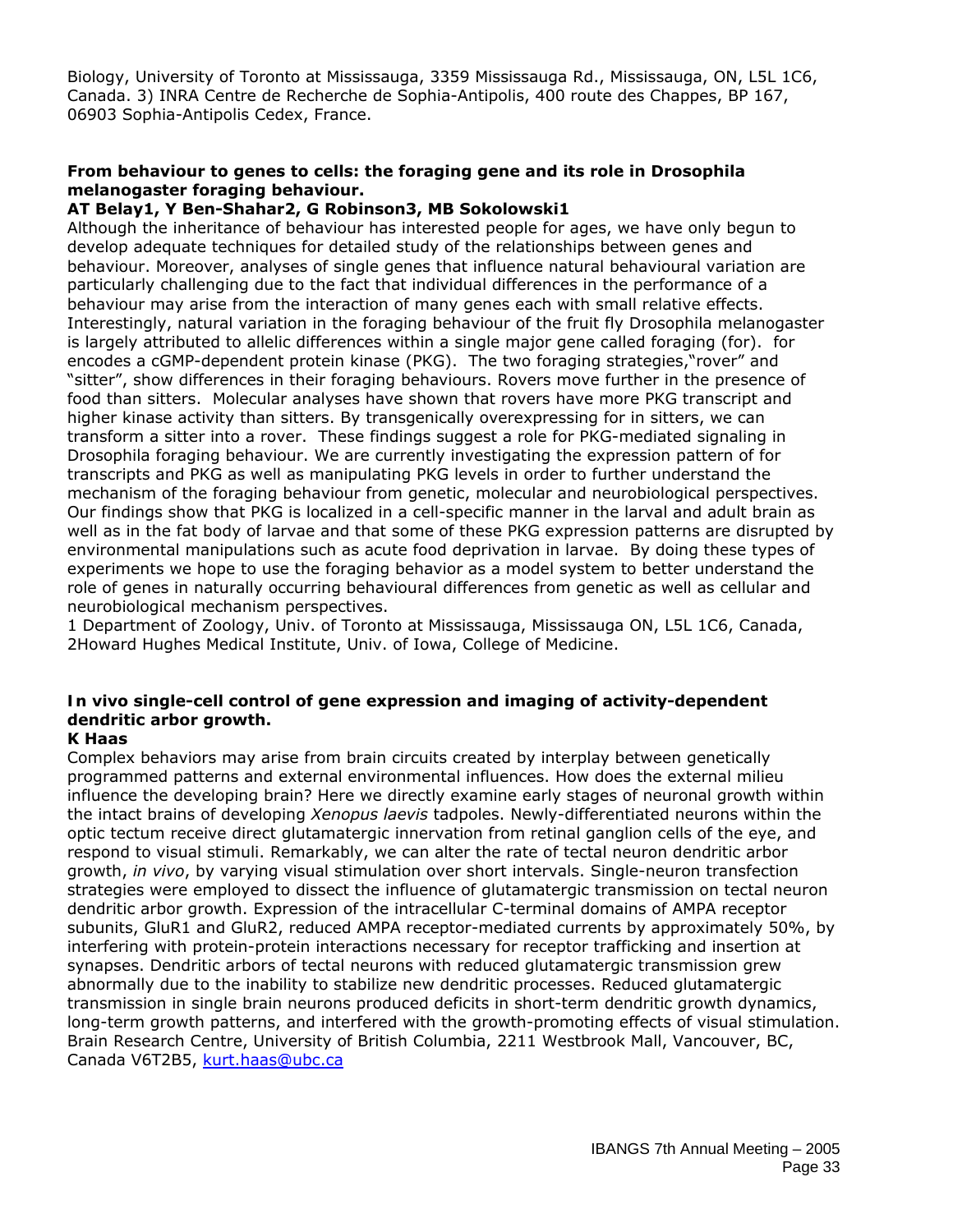#### **Control of inner optic chiasm development by glial expression of Drosophila optomotorblind.**

## **K Hofmeyer1,2, D Kretzschmar3, GO Pflugfelder1,4**

Certain mutations in optomotor-blind (omb) that affect regulatory elements that lie far downstream of the promoter cause developmental defects in the optic lobes of the fly. In the adult animal, these are associated with defects in visual behaviour. Deletion of DNA lying 100 kb downstream of the promoter (optic lobe regulatory region 3, OLR3) causes the lack of a set of large field interneurons in the lobula plate. The lack of these cells appears to be the major cause of the eponymous optomotor-blind phenotype. Additional deletion of OLR2, located between +80 and +100 kb, causes additional structural defects in the optic lobes and exacerbates the optomotor defect. Among others, the structure of the inner optic chiasm (IOC) is perturbed. The IOC connects three neighbouring neuropil regions of the Drosophila optic lobes. Fibers that normally seem to project from and to the edges of the neuropil regions, in the mutant, appear to cut deeply into the lobula. The strength of the optomotor defect does not correlate with the apparent expressivity of the IOC defect (as measured by paraffin histology). This does not rule out that a basal defect in the projection pattern of fibres that project through the IOC contributes to the impaired optomotor performance. omb is the only Drosophila gene orthologous to a group of vertebrate paralogues Tbx2-5. Haploinsufficiency for human Tbx3 and Tbx5 and lack of omb cause similar defects in appendage development. Tbx5 is known to affect the retno-tectal projection. The current study aims to clarify the role of Tbx2-5-type T-box genes in visual development.

omb is expressed in many cell types of the developing optic lobes. ORL2+3 deletions cause the selective loss of omb expression from glial cells of the larval IOC. Loss of omb expression does not lead to the elimination of these cells which continue to express several tested glial markers. DNA fragments from ORL2 were tested for enhancer activity in transgenic flies. A 6.5 kb fragment (omb-C) drives expression in the affected IOC cell population. The UAS/Gal4 system was used to assess the relevance of omb expression for IOC formation. Restoring omb expression to omb deficient IOC glial cells (expression of UAS:omb under ombC-Gal4 control in an omb mutant background) rescued the IOC developmental defect. This demonstrates a necessary and sufficient role of omb in the IOC glia for IOC patterning.

(1) Lehrstuhl für Genetik und Neurobiologie, Theodor-Boveri-Institut, Biozentrum, Universität Würzburg, Germany. (2), Skirball Institute of Biomolecular Medicine, NYU Medical Center, New York, NY, USA. (3) CROET - Oregon Health and Sciences University, Portland, OR, USA. (4) Institut für Genetik, Universität Mainz, Germany.

#### **Specific anosmia to androstenone in inbred mice. VV Voznessenskaya, CJ Wysocki**

Studies of specific anosmias, extremes in olfactory perception, can provide insights into olfactory function, genetic regulation of olfactory phenotypes and gene/environment interactions. Using rodents as model systems, we have determined that inbred strains of mice provide an excellent genetic model of variation in sensitivity to odorants. Indeed, one is available for sensitivity to the mammalian pheromone androstenone(AND). It foundations reside in inbred CBA/J (ANDsensitive) and NZB/B1NJ (AND-insensitive) mice; however, using a behavioral endpoint, these mice could be sensitized to AND regardless of their initial level of sensitivity to the compound. CBA/J and NZB/B1NJ mice and offspring from specific matings were examined in two behavioral tests for olfactory sensitivity to AND. Thresholds to AND were estimated in a quinine aversion Ymaze test and buried cookie test. Differences in sensitivity to AND between CBA and NZB mice were estimated to be at least 2000-fold. Analysis of the results of AND sensitivity tests of the segregating F2 generation indicated probable involvement of X and Y chromosomes. Following behavioral testing genomic DNA was extracted. 98 microsatellite DNA markers were used for genome screening. Data obtained were subjected to an analysis by the software Mapmaker, which generated linkage maps (with MAP) of the markers, which conformed with published data, and generated LOD scores (with QTL) between markers and androstenone sensitivity. The two Xlinked markers that were included in the genome scan did not detect any evidence for linkage. Data analysis revealed a peak LOD score between two markers on Chr 13. Adding an additional marker confirmed the linkage peak.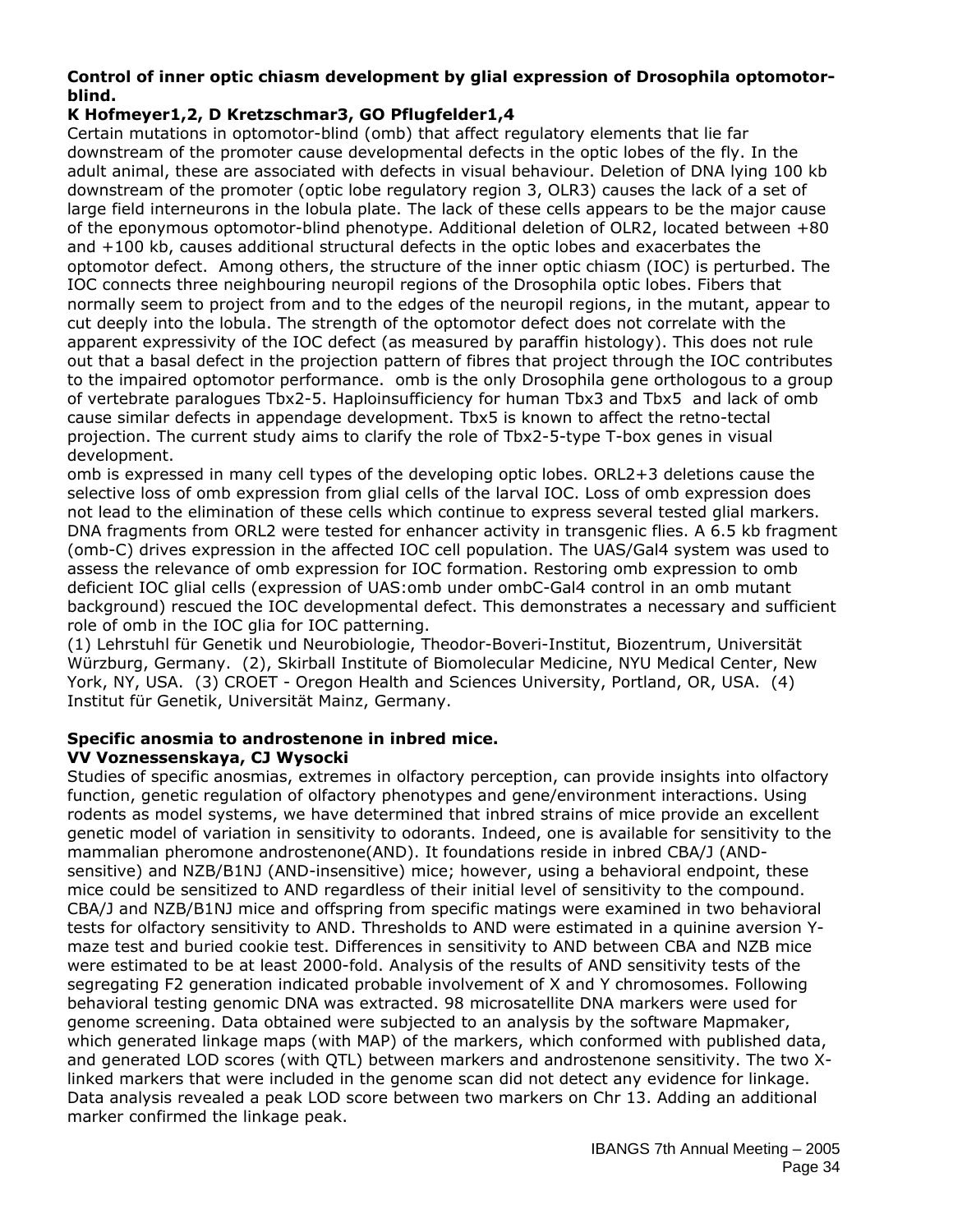Supported by Fogerty (FIRCA TW00495, NIH) to VVV & CJW and Russian Foundation for Basic Research 98-04-48464 to VVV.

#### **The glucocorticoid antagonist Mifepristone modifies steroid signaling and coping styles in mice.**

#### **S Dalm, E Engst, ER de Kloet, MS Oitzl**

Hypercortisolemia is a major characteristic of patients suffering from severe mood disorders. Interestingly, a 7-days oral treatment with a high dose of the antiglucocorticoid mifepristone (RU38486) attenuated psychotic symptoms, improved mood and cognitive performance and normalized cortisol secretion. Mifepristone is expected to modify endocrine and behavioural responses via altered steroid signaling. Male C57BL/6J mice (3-months-old) received one high dose of mifepristone (RU; 200 mg/kg via oats) either once (1x) or on seven days (7x). Control mice received vehicle-treated oats. An immediate effect of GR-antagonism is high circulating corticosterone for at least 8 hrs. However, 24-hrs later, basal corticosterone concentrations were significantly lower than in controls. Exposure to a circular hole board (5 min novelty stress), strongly augmented corticosterone secretion in 1xRU mice, while 7xRU were less responsive than controls. Novelty-induced ACTH remained low in the RU-treated groups. General locomotor activity was increased after 1xRU, whereas both RU-groups increased the latency to leave the center, dipping the head into the holes, and the number of holes visited using a serial pattern; 7xRU decreased the time spent in the rim area of the board. One week after cessation of 7xRU, hormonal responses and behaviour were still different. Compared to controls, mineralocorticoid receptor (MR) mRNA expression was reduced by  $\sim$  20% in all hippocampal subfields after 1xRU, similar in 7x RU and again lower one week after 7xRU. Antiglucocorticoid administration has massive immediate and long-lasting effects in healthy mice. Neuroendocrine, cognitive and emotional responses are distinctly modulated, indicating an altered perception of the environment. The pulsatile blockade / activation of MR and GR most likely underlies the augmented circadian amplitude of corticosterone, leading to shifts in corticosteroid receptor balance and response patterns. The next step will be to verify therapeutic effects of mifepristone in an animal model with a dysregulated stress system.

Division of Medical Pharmacology, Leiden/Amsterdam Center for Drug Research, Leiden University Medical Center, Leiden University, Leiden, The Netherlands. Postbus 9502, 2300 RA Leiden, The Netherlands. E-mail: s.dalm@lacdr.leidenuniv.nl

Supported by NWO #015.001.076.

#### **P66Shc knockout mice: a behavioural characterisation.**

#### **A Berry1, LT Bonsignore2, F Martelli3, C Gaetano3, MC Capogrossi3, M Giorgio4, I Martin-Padura4, PG Pelicci4, E Alleva2, L Minghetti2, F Cirulli2**

Targeted mutation of the p66Shc gene has been shown to increases both resistance to oxidative stress and life span in a 129 Sv/Ev mouse strain. Aim of the present study was to characterise the above mentioned mutation from a behavioural point of view. To this end we compared the phenotype of p66Shc-/- (KO) to that of p66Shc+/+ wild type (WT) controls in a battery of behavioural tests at three different ages. Our results indicate that age-dependent differences present in WT animals were less pronounced in the KO phenotype, particularly in the open field and in the hot plate tests which revealed an increase in pain threshold. Data from the plus maze give an overall indication that KO mice were broadly characterised by a less anxious phenotype. In the Morris water maze, young subjects in the KO group showed a better retention when compared to all others. Studies aimed to correlate the differences seen in the emotional behaviour of these mice with selected changes in neurochemical parameters are currently in progress. In addition, the resistance to oxidative stress in the central nervous system is under investigation.

(1) Section of Behav. Neurosci., Dept. BCN, ISS, Rome, Italy and LACDR, Div. of Med. Pharmacol., Gorlaeus Labs., Leiden University, Leiden, The Netherlands (2) Dept. BCN, ISS, Rome, Italy; (3) Lab. of Vascular Pathol., IDI, Rome, Italy; (4) Div. of Exp. Oncol., IEO, Milan. Italy. Support contributed by: Italian Ministry of Health (Ricerca Fin. 2000, grant ICS 120.4/RA00-90 to F. C. and grant on Neurodegenerative Diseases (ex art. 56) to F. C. and L. M.).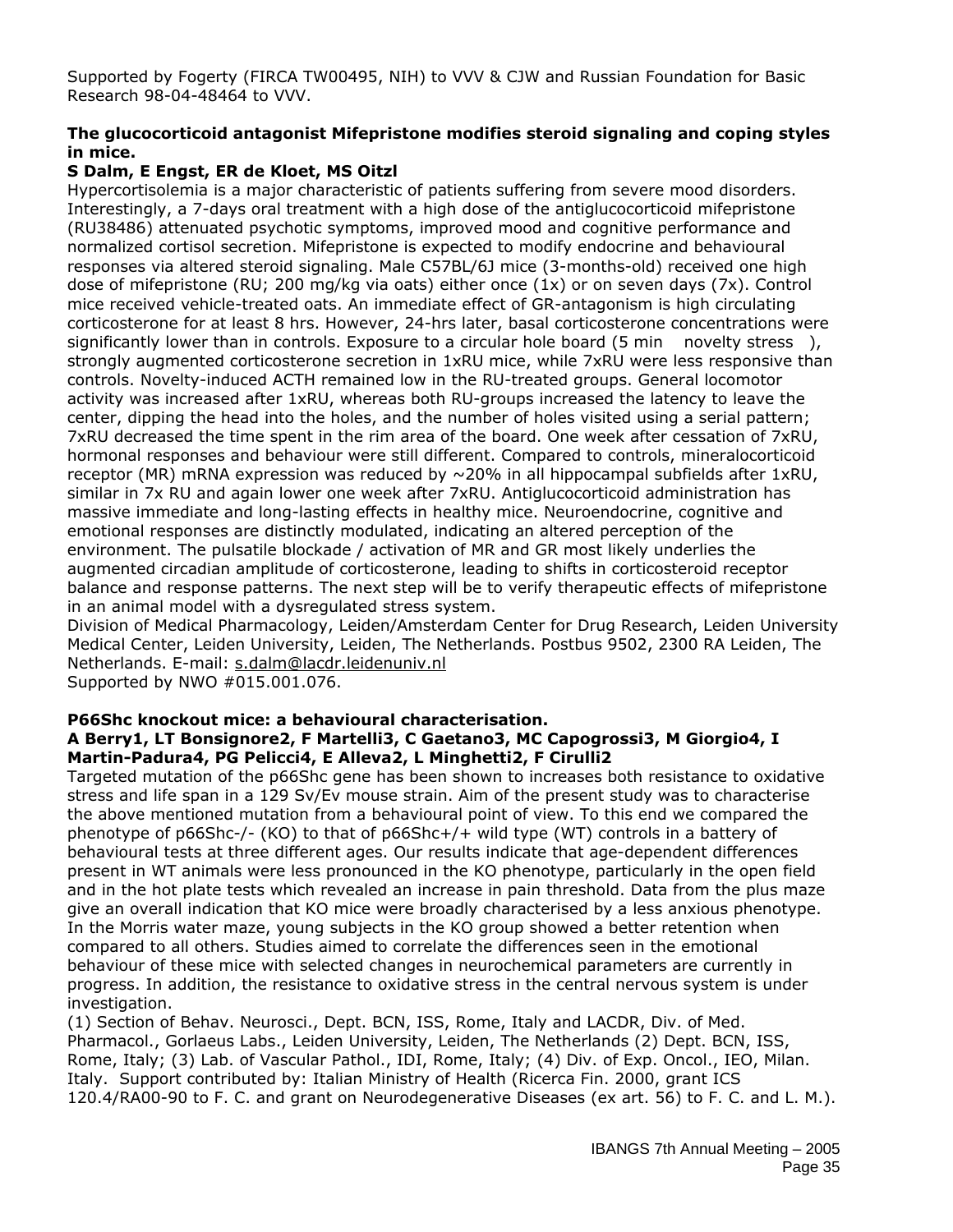#### **Mice overexpressing the 5-HT1A receptor in cortex and CA3 region display different hypothermic and motor response to 8-OH-DPAT.**

## **B Bert1, H Fink1, H Hörtnagl2, RW Veh3, F Theuring2, H Kusserow2**

Here we present the phenotyping data of mice that overexpress the 5-HT1A receptor in the outer cortical layers (I-III) and CA3 region of the hippocampus. I. We evaluated baseline behaviour and physiological functions. Contents of 5-HT and 5-HIAA were measured in selected brain areas; baseline motor activity and anxiety-related behaviour were tested in the open field and on the elevated plus maze, and additionally core body temperature was recorded. II. The response to 8- OH-DPAT (0.1-2.5 mg/kg) concerning activity, anxiety-related behaviour and body temperature was investigated. Moreover, the appearance and characteristics of the 5-HT syndrome were observed. I. No differences in 5-HT and 5-HT turnover of mutant mice were detected. Activity of transgenic mice! was slightly decreased only in the open field test. Core body temperature was significantly lower. II. The pharmacological testing revealed high impact of 8-OH-DPAT on motor skills of transgenic mice: 0.5 mg/kg 8-OH-DPAT led to a decrease of motor activity or immobility in both behavioural tests. This response was heightened during the 5-HT syndrome investigation: nearly all transgenic mice were immobile for 30 min. The 8-OH-DPAT (0.5mg/kg) induced hypothermic response was more distinct in mutant mice (3EC vs. 1EC). To summarize, the overexpressed 5-HT1A receptors are pharmacologically active. The results indicate that postsynaptic 5-HT1A receptors might be involved in thermoregulation of mice. These genetically modified mice are a promising model to further investigate the role of 5-HT1A receptors for motor abilities and the adjustment of body temperature and to study neurobiology of the serotonergic syndrome.

1Institute of Pharmacology and Toxicology, School of Veterinary Medicine, Freie Universität Berlin, Germany, 2Institute of Pharmacology and Toxicology, and 3Institute of Anatomy, Medical School - Charité, Humboldt-Universität zu Berlin, Germany. This work was supported by DFG grant Fi 491 2/3.

#### **Dose response of Nortriptyline and Escitalopram using the hole board and the forced swim test in four inbred mouse strains.**

#### **E Binder, JL Paya-Cano, F Sluyter, LC Schalkwyk**

In order to gain a greater inside into the interaction of genetics and pharmacology in depressive disorders a project called GENDEP has been started. The GENDEP approach is intended to connect results of behaviour, transcriptomics and proteomics on human, rodent and in vitro studies. In mouse, we are undertaking a study of genotype - environment interaction in behavioural and gene - expression responses to antidepressants. This will involve male and female mice of four inbred strains: C57BL/6J, DBA/2J, 129SvemJ and FVB/NH. As a pilot experiment we have determined a behavioural dose response with male and female mice. The animals (n=5) were treated with three different doses of two antidepressants-Nortriptyline (5mg/kg, 10mg/kg and 20mg/kg) and Escitalopram (4mg/kg, 8mg/kg, 12mg/kg). After a single dose of one drug the animals were observed in the hole board and the forced swim test. The results showed dosedependent strain and sex related differences. Altogether the data suggested across the strains and sex that the most effective dose might be 5 mg/kg of Nortriptyline and 4 mg/kg Escitalopram.

Institute of Psychiatry, King's College London, London, UK.

## **Maternal separation combined with isolate housing produce anxiolytic effects in C57BL/6J and DBA/2J mice.**

#### **TJ Flanigan, MN Cook**

We recently investigated the roles of genotype and mild psychological stressors on the development of anxious phenotypes. C57BL/6J (B6) and DBA/2J (D2) mice were used to examine the effects of maternal separation and isolate housing on anxiety-like behaviors in the zero-maze. At postnatal day 12(PND 12), litters were either separated from their mother for thirty minutes per day until weaning or left undisturbed except for routine animal husbandry. On PND 21, animals were weaned and either group housed (2-5 same sex animals per cage) or isolate housed. Animals were tested in the elevated zero- maze on PND 60. We observed a significant effect of treatment on time spent in the open quadrants. Animals that underwent maternal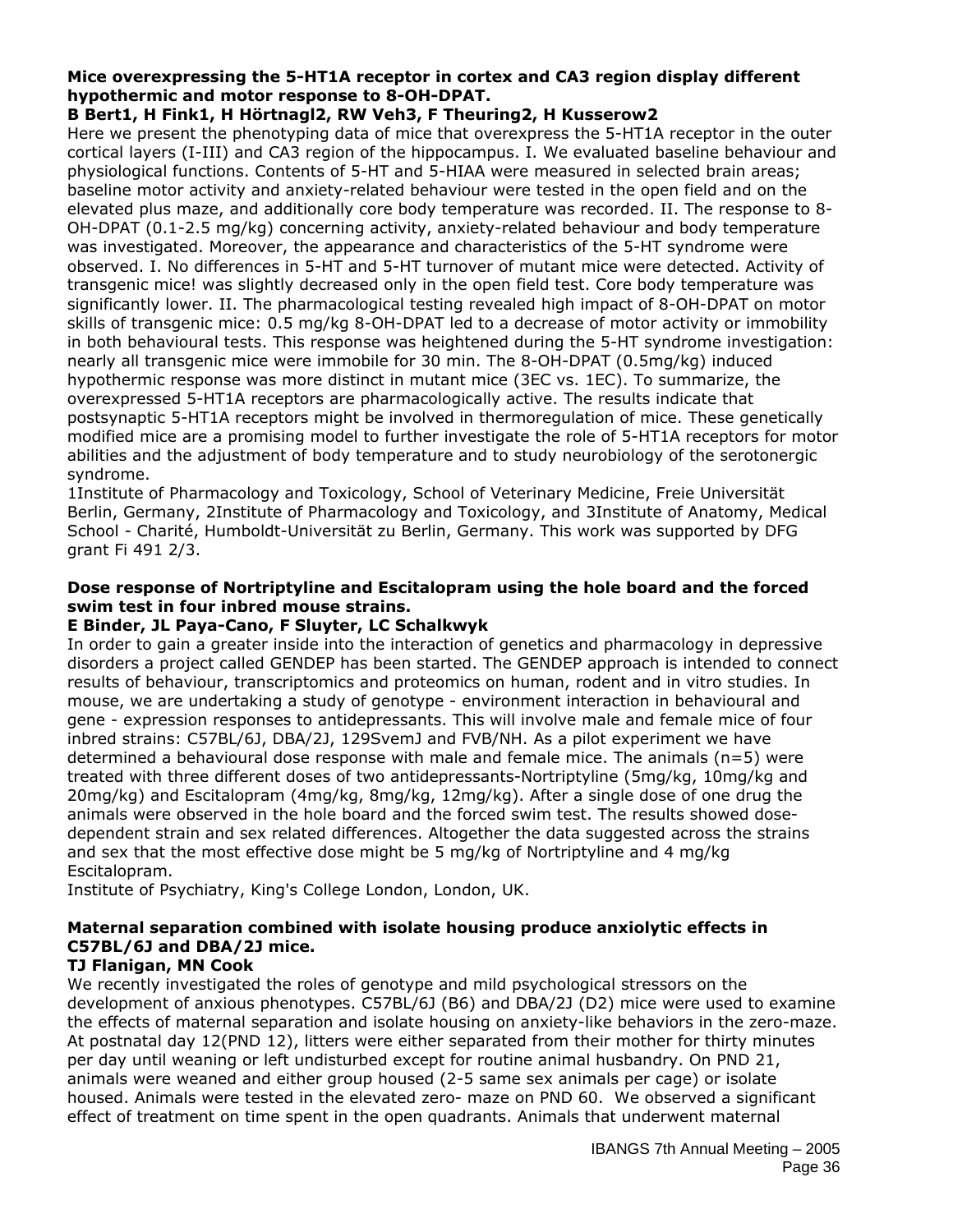separation followed by isolate housing spent a larger percentage of time in the open quadrants of the zero-maze than did animals that were only maternally separated, only isolate housed, or nonmaternally separated group housed. Analysis also revealed that B6 males and females spent significantly more time in the open than D2 mice. Additionally D2 males spent significantly more time in the open than D2 females. There was no significant effect of treatment on activity in the closed quadrants of the maze. B6 mice were generally more active than D2 mice. B6 females were more active than B6 males, whereas D2 females were less active than D2 males. These results concur with previous findings that B6 mice demonstrate lower levels of anxiety-related behavior than do D2 mice. The anxiolytic effect of maternal separation in combination with isolate housing may be due to the development of habituation to handling and the development of adaptive responses to these early stressors. Importantly, these findings are in agreement with others that suggest that early life experiences have a significant role in the development of adult behaviors.

This research was supported in part by an Early Minority Career Award from the University of Memphis and a Pilot Project supported by the INIA East to MNC.

#### **Susceptibility to activity based anorexia (ABA) in inbred and chromosome substitution strains (CSS) of mice.**

#### **C Gelegen1, IC Campbell1, RAH Adan2, H Oppelaar2, DA Collier1, MJH Kas2**

We determined trait differences in three inbred mice strains (A/J, C57BL/6J and DBA/2J) using the ABA model. These strains form the genetic background for CSS and recombinant inbred (RI) panels. These strains exhibited behavioural differences in their adaptation to food restriction. While C57BL/6J strain reduces behavioural activity during food restriction, A/J and DBA/2J mice do not show similar adaptation. The three strains have similar levels of food intake under baseline conditions, but during food restriction DBA/2J and A/J mice consume less food than the C57BL/6J strain. Finally, in contrast to A/J and DBA/2J strains, C57BL/6J mice exhibit food anticipation during food restriction. We also have tested the CSS panel in the ABA model. The CSS panel consists of 22 mouse strains each of which carries a single chromosome substituted from a donor strain (A/J) on to a common host background (C57BL/6J). Out of 22 strains, we have tested 10 strains. We have found that certain chromosomes contribute to the increased activity and suppressed food intake during food restriction. We are now in the process of testing remaining strains of the panel in the ABA model. We are aiming to perform physiological and genetic characterisation for the selected strains and perform QTL mapping for the selected chromosomes. 1. Institute of Psychiatry, King?s College London, UK 2. Rudolf Magnus Institute of Neuroscience, University Medical Centre Utrecht, Utrecht, The Netherlands.

#### **Early changes in neuromotor behaviour in DREAM transgenic mice. A Gutiérrez-Adán1, B Pintado1, M Dierssen2, J Barrio3, B Mellström3, JR Naranjo3**

Changes in gene expression underlie short-term to long-term adaptation processes within the CNS in response to changes in nuclear calcium concentration. We have characterized the DREAM protein, the first known calcium sensor with intrinsic transcriptional repressor activity that is directly regulated by changes in the concentration of Ca2+ ions (Nature 398:80-84, 1999). Expression of DREAM mRNA and protein has been observed in the CNS early during embryonic life and maximum levels are already present at birth. To understand the role of DREAM in neuronal development we have analyzed the early neuromotor behavior in wild-type mice and compared to transgenic mice over expressing dominant negative mutants of DREAM in neurons by the use of the neuron-specific CaMKII\_ promoter. Embryonic expression of the dominant negative mutant in various telencephalic areas of the CNS in transgenic line 26 is correlated with an increased pivoting behavior 7 and 10 days after birth without change in the total walking activity test. Importantly, L-26 transgenic mice showed a reduced latency in the homing test at day 10 after birth supporting the notion of an accelerated neuromotor development in these transgenic animals. Thus, disruption of Ca2+/DREAM-mediated DRE- and CRE-dependent transcription during embryonic life has subtle effects in specific hallmarks of the neuromotor behavior which are not associated to generalized changes in perinatal behavior. 1Dpto. Reproducción Animal. INIA Madrid Spain, 2Centro de Regulación Genómica Barcelona Spain, 3Centro Nacional de BiotecnologÌa. CSIC Madrid Spain.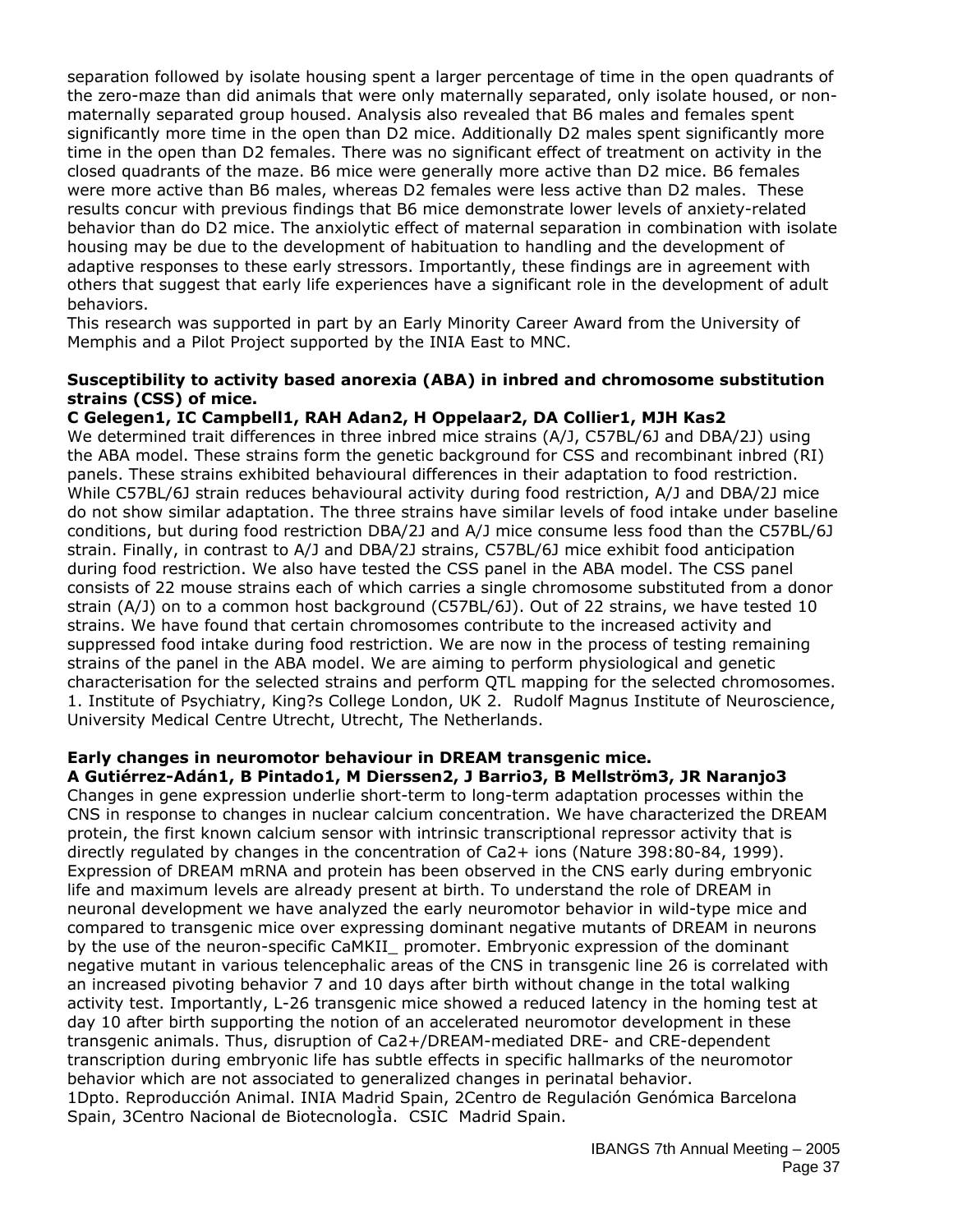#### **β-carboline-induced seizure susceptibility and spontaneous SWDs observed in the absence-seizures are genetically correlated.**

## **E Lapouble, D Rinaldi, Y Chaix, A Depaulis(b), B Martin**

The β-carboline compounds are inverse agonists of the benzodiazepine sites of the GABAA receptor and are potent convulsants. At lower doses, they induce behavioural arrests and spikeand-wave-discharges (SWDs) reminiscent of absence-seizures. Three independent works done in our laboratory, presented hereafter, suggest that the β-carboline-induced seizure responses and the absence-seizures are genetically correlated. 1) Two strains of mice, derived from a bidirectional selection for their seizuring response after an injection of the β-carboline methylbeta-carboline-3-carboxylate (β-CCM), were characterized in our laboratory. The susceptible one, BS/Orl, exhibits spontaneous bilateral and synchronous SWDs upon cortical EEG, which are suppressed by anti-absence drugs. The resistant strain, BR/Orl, does not exhibit any SWDs. 2) The pseudo-replicated line to BS/Orl issued from BS/Orl.BR/Orl F2, named BS2/Orl, displays equivalent spontaneous SWDs. 3) Using the linkage-testing-strain C3XtEso, we have shown that the Bis2 gene, initially identified for its involvement in β-CCM-induced-seizures is also involved in the spontaneous SWDs control and /or genesis. Altogether, these results are converging evidence suggesting that β-CCM-susceptibility and absence-epilepsy share a common genetic inheritance. Laboratoire de Neurobiologie-U.P.R.E.S.S. E.A. 2633, Equipe Genetique des Epilepsies, Université d'Orleans, France ; (b) U704 INSERM-UJF, Université Joseph Fourier, Grenoble, France.

#### **Systems biology approach to the brain: phenomic analysis of morphology and development of the dentate gyrus and hippocampus in inbred mouse strains. RS Nowakowski, NL Hayes**

In the post-genomic era an important problem will be identifying the relationships between genes and brain function and anatomy. We have taken the first steps towards this goal by developing a"moderate throughput" method for assessing the affects of genetic differences on the size, shape and appearance of specific structures in the brain of the mouse. We examined and measured a large variety of architectural features of the dentate gyrus and hippocampus of 6 inbred strains (Jackson Labs, Bar Harbor, ME): A/J, BALB/cByJ, C3H/HeJ, C57BL/6J, DBA/2J, and 129X1/SvJ. All mice were males 60 ±3 d old. All measurements were made using a "landmark"based system on horizontal sections on a single level passing through the posterior commissure. A total of 36 measured or derived parameters were then analyzed with principal component analysis (SAS) which revealed that 5 underlying (and independent) "factors" accounted for most of the interstrain variation. The first 3 factors, which together account for >83% of the variance, are highly correlated with the lengths of the infrapyramidal granule cell layer, the suprapyramidal granule cell layer, and the intrusion of CA3 into the hilus, respectively. A maximum likelihood analysis (Phylip) using the 36 measurements as continuous traits shows that, from the perspective of hippocampus and dentate gyrus morphology, all 6 of these strains are statistically different from one another and that the most different strains are C3H vs BALB/c (1.98 arbitrary units apart), and the least different are A vs C57 (0.54 arbitrary units apart). In principle, the 5 "factors" detected by the principal component analysis represent at least 5 different genes acting at some time during development, but this interpretation does not consider that each of these phenotypes may represent the interaction of multiple genes. The addition of more inbred strains and recombinant inbred to this analysis will provide a basis for the mapping and future identification of the genes involved and their specific developmental functions. We are also adding microarray and behavioral data to the analysis to connect development, anatomy and function.

Dept. of Neuroscience and Cell Biology, UMDNJ-Robert Wood Johnson Medical School, Piscataway, NJ 08854 USA. Supported by NIH Grants NS049445 (RSN) and MH-63957 (NLH).